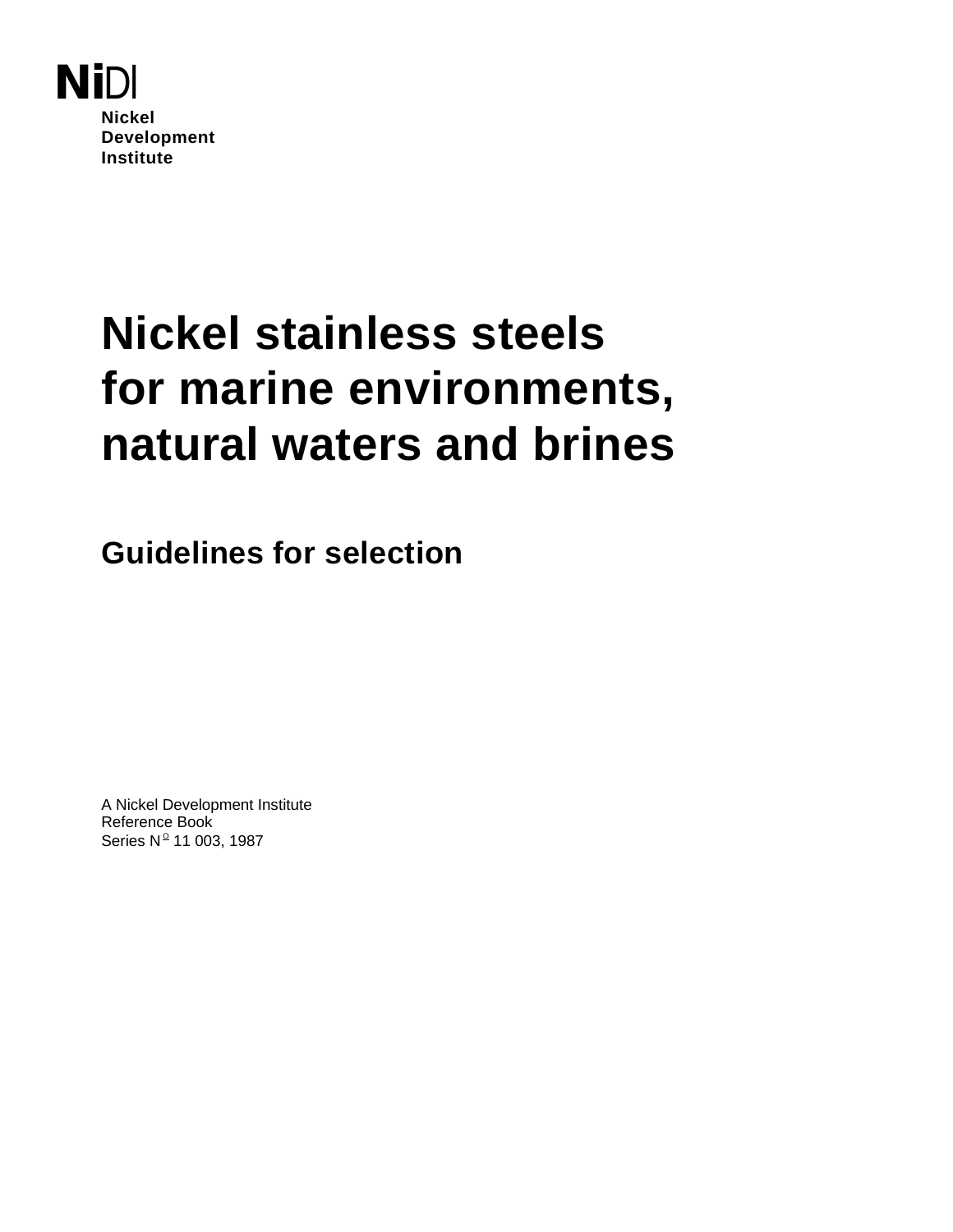**T**he material presented in this publication has been prepared for the general information of the reader and should not be used or relied on for specific applications without first securing competent advice.

The Nickel Development Institute, its members, staff and consultants do not represent or warrant its suitability for any general or specific use and assume no liability or responsibility of any kind in connection with the information herein.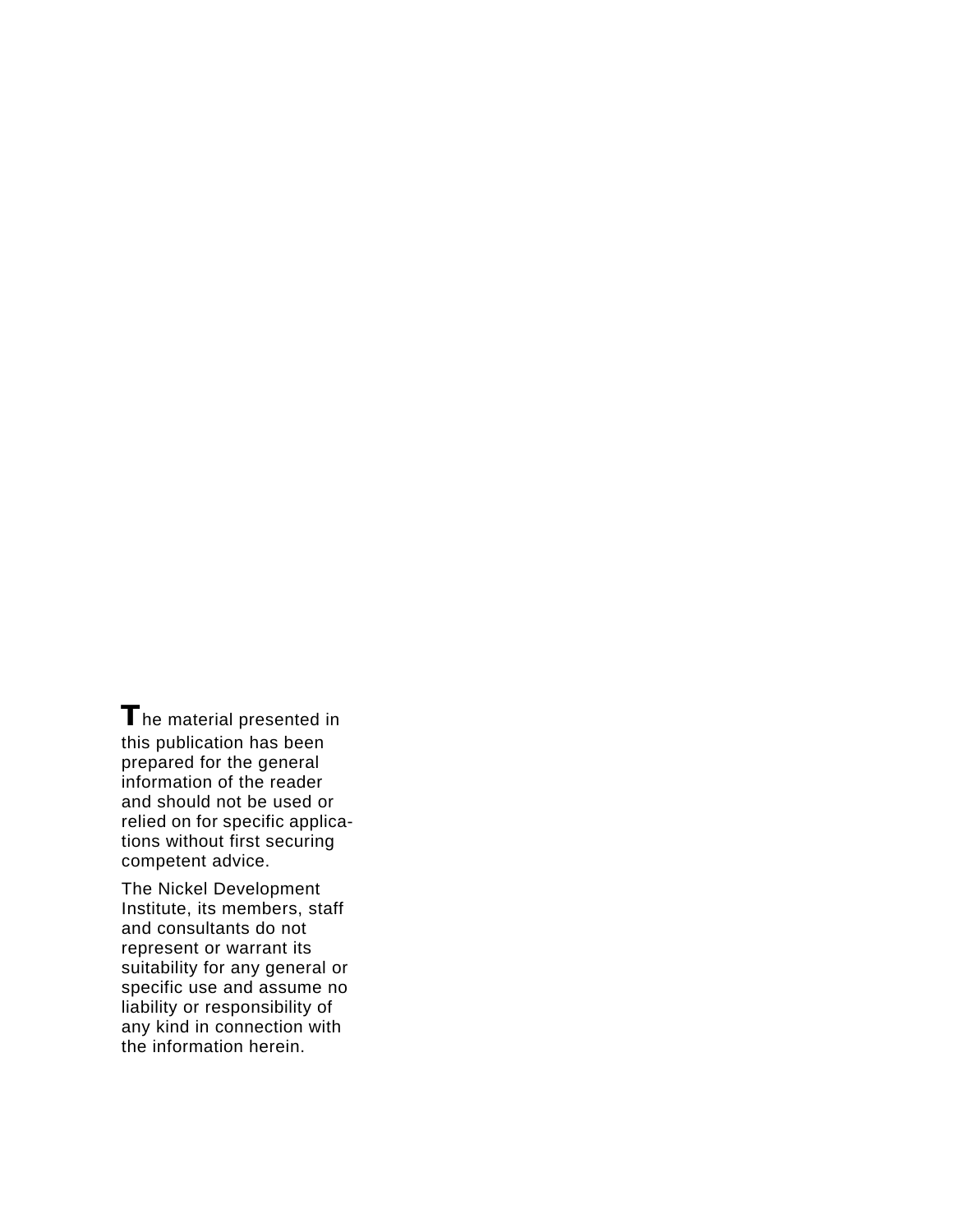**Guidelines for selection of nickel stainless steels for marine environments, natural waters and brines**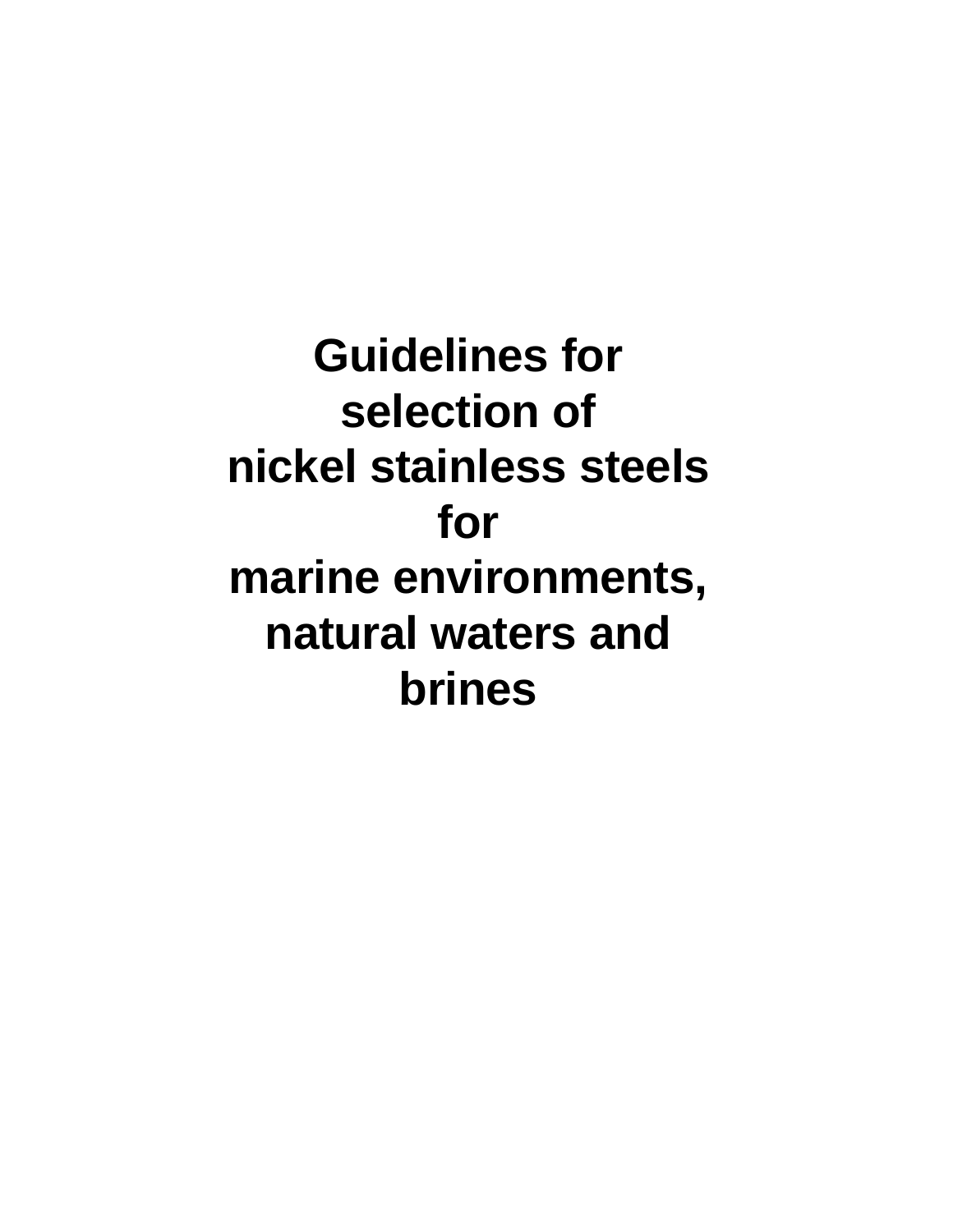#### **Table of Contents**

| Page No. |  |
|----------|--|
|----------|--|

| Under Deposit Corrosion - Sediment and Precipitates  16                                    |
|--------------------------------------------------------------------------------------------|
|                                                                                            |
|                                                                                            |
|                                                                                            |
|                                                                                            |
|                                                                                            |
|                                                                                            |
| Appendix - Summary of Usage and Performance of<br><b>Nickel Stainless Steels in Saline</b> |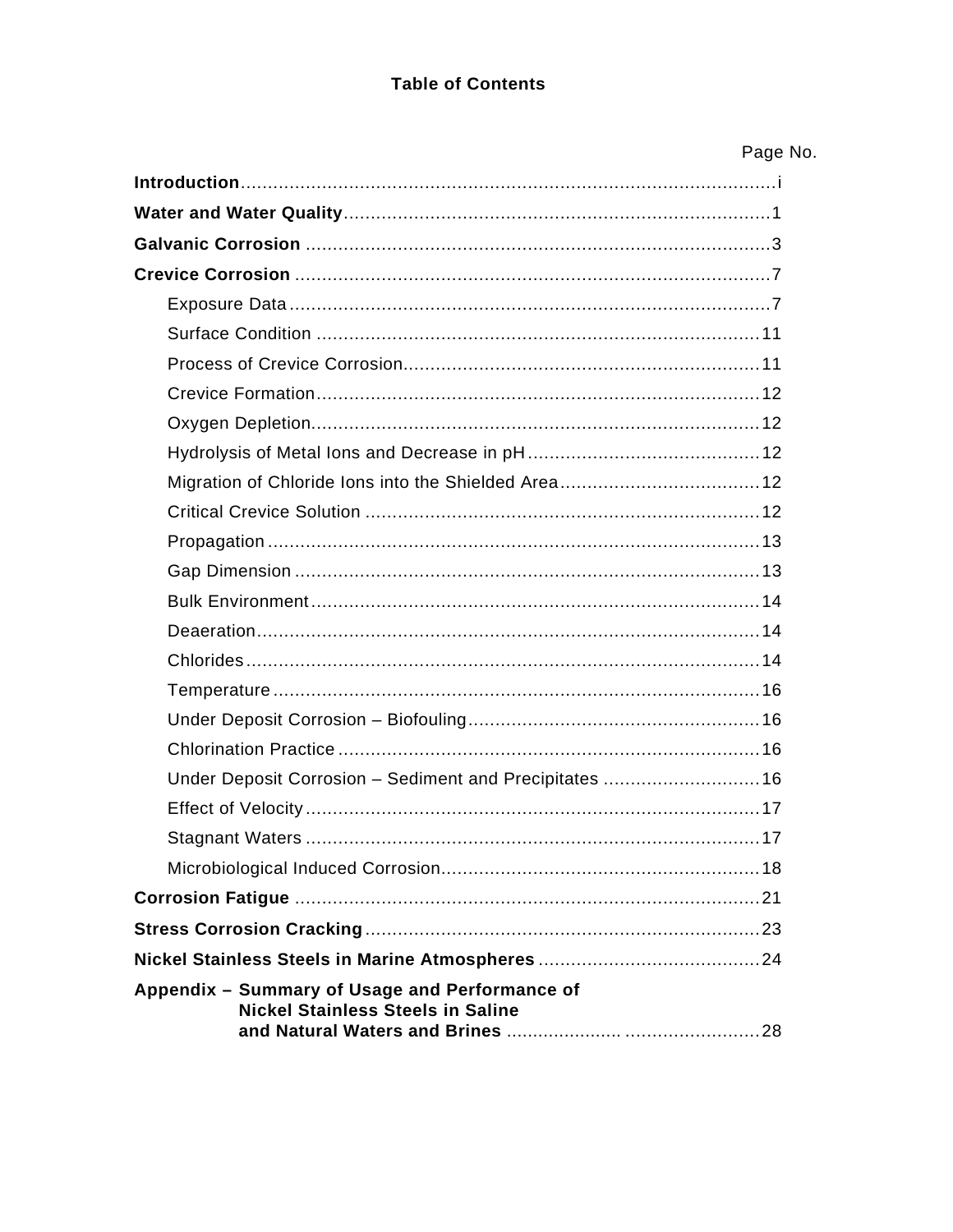### **Introduction**

Data on the performance of nickel stainless steels in marine environments have been summarized in Uhlig's "Corrosion Handbook" (1), by Reinhart and Jenkins in a series of publications on the "Corrosion of Materials in Hydrospace" (2), in Beavers, Koch, and Berry's "Corrosion of Metals in Marine Environments" (3), in LaQue's "Marine Corrosion" (4), and in Sedrik's "Corrosion Resistance of Austenitic Fe-Cr-Ni-Mo Alloys in Marine Environments" (5), as well as Tuthill's and Schillmoller's "Guidelines for the Selection of Marine Materials" (6). Additional data on the performance in marine, fresh and brackish waters and brines are drawn from the extensive published literature on this subject.

It is presupposed that the reader has a working knowledge of stainless steels and the fundamental principles of corrosion. The "Corrosion Theory Section" of the "Corrosion Handbook"(1) is suggested for those who may wish to review these principles in some depth.

The engineer usually begins with a good idea of the alloys that will meet the stresses and mechanical requirements of the assembly under consideration. It is the purpose here to provide guideline type information that will allow the engineer to take the next step and make a reasonable preliminary estimate of the manner in which the environment is likely to affect the performance of the materials he is considering. The charts and summaries presented provide useful guideposts, but can never serve in place of specific experience, specific data or properly conducted evaluations so necessary to the most successful use of materials.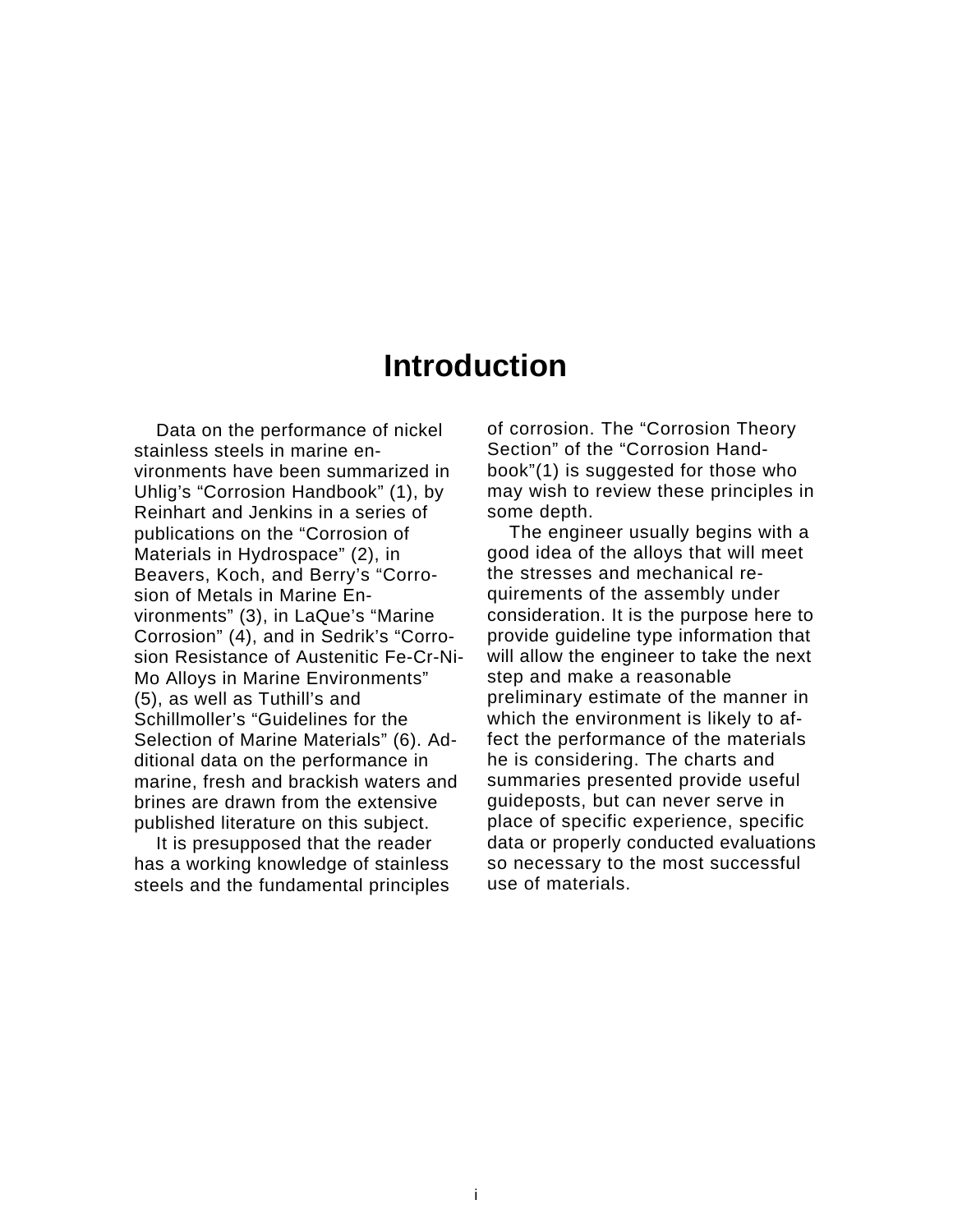### **Water and Water Quality**

The major constituents of sea water are given in Table 1. Salinity is defined as the total amount of solid material in grams contained in one kilogram of sea water. Chlorinity is defined as the total amount of chlorine, bromine and iodine, in grams contained in one kilogram of sea water, assuming the bromine and iodine have been replaced by chlorine.

Fresh and brackish waters are generally analyzed for the constituents shown in Table 2.

Distilled and high purity water used in hospitals, biological laboratories and nuclear power plants has about 1 part per million (ppm) TDS and a resistivity of a 10<sup>6</sup> ohm-cm. Fresh waters range from 50 to 250 ppm TDS. Ground waters range up to several thousand ppm TDS. Brackish waters in sounds, harbors, and large estuaries range from 0.5 to full strength sea water. Brackish waters in tidal rivers fluctuate between fresh during most of the year to 2000-4000 ppm CI during the dry season. Brines reach several times the strength of sea water and are normally deaerated.

| lon                                        | Parts per<br>million | Equivalents<br>per million | Parts per million<br>per unit chlorinity |
|--------------------------------------------|----------------------|----------------------------|------------------------------------------|
| Chloride, CI <sup>-</sup>                  | 18,980.0             | 535.3                      | 998.90                                   |
| Sulfate, SO <sub>.</sub> -                 | 2,649.0              | 55.1                       | 139.40                                   |
| Bicarbonate, HCO <sub>3</sub>              | 139.7                | 2.3                        | 7.35                                     |
| Bromine, Br <sup>-</sup>                   | 64.6                 | 0.8                        | 3.40                                     |
| Fluoride, F <sup>-</sup>                   | 1.3                  | 0.1                        | 0.07                                     |
| Boric acid, H <sub>2</sub> BO <sub>2</sub> | 26.0                 | …‡                         | 1.37                                     |
| Total                                      |                      | 593.6                      |                                          |
| Sodium, Na <sup>+</sup>                    | 10,556.1             | 159.0                      | 555.60                                   |
| Magnesium, Mg <sup>++</sup>                | 1,272.0              | 104.6                      | 66.95                                    |
| Calcium, Ca <sup>++</sup>                  | 400.1                | 20.0                       | 21.06                                    |
| Potassium, K <sup>+</sup>                  | 380.0                | 9.7                        | 20.00                                    |
| Strontium, Sr <sup>++</sup>                | 13.3                 | 0.3                        | 0.70                                     |
| Total                                      |                      | 593.6                      |                                          |

#### **Table 1 The major constituents of sea water\* Chlorinity = 19.00 0/00†**

\* H.U. Sverdrup, M.W. Johnson, and R.H. Fleming, The Oceans, Prentice-Hall, Inc..

New York, 1942. J. Lyman and R.H. Fleming, J. Marine Research, 3, 134–146, 1940.

† 0/00 is used to denote grams per kilogram or parts per thousand.

‡ Undissociated at usual pH.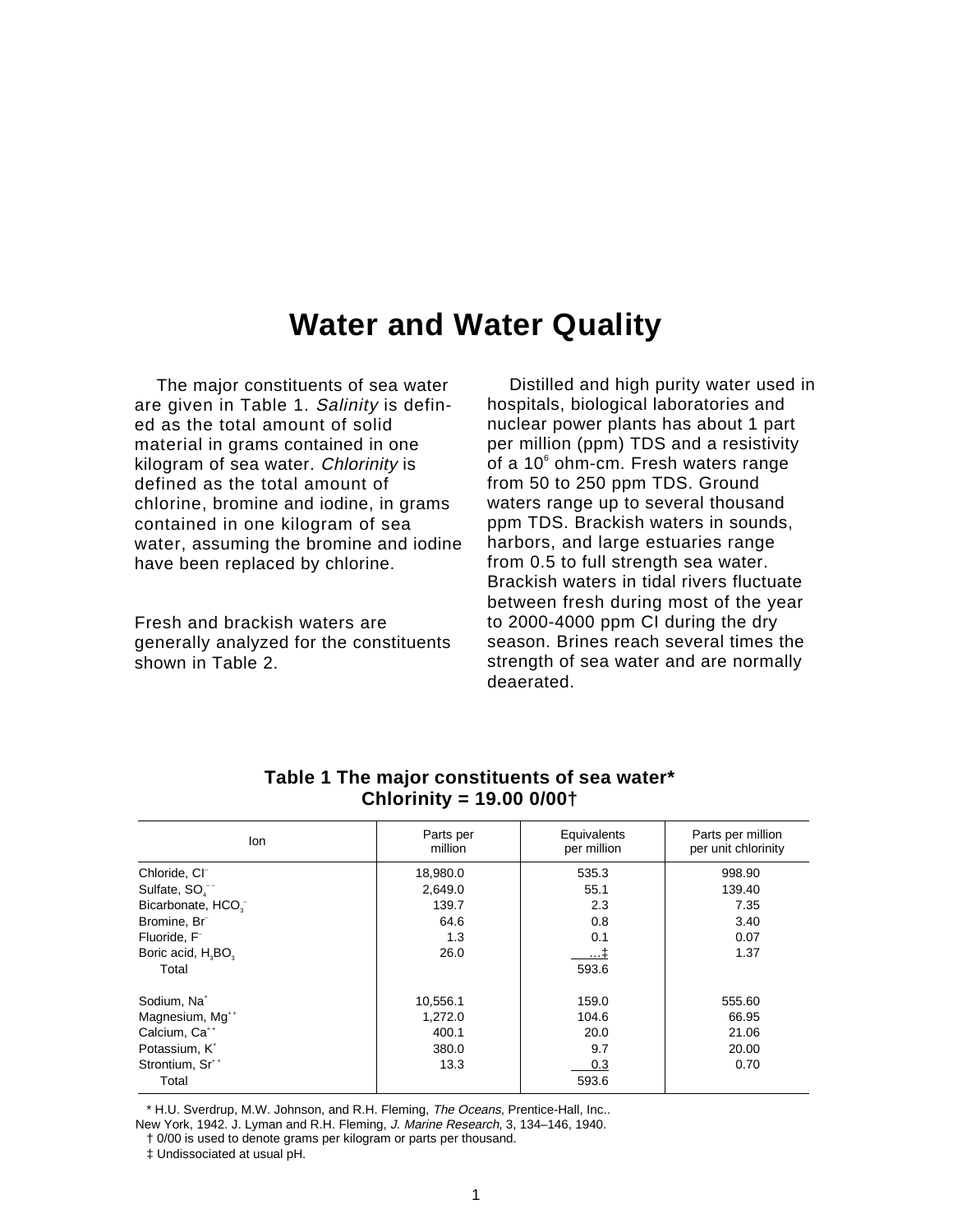#### **Table 2 Constituents of fresh and brackish waters**

| as CaCO <sub>3</sub> ppm |                                                      |
|--------------------------|------------------------------------------------------|
| as CaCO <sub>3</sub> ppm |                                                      |
|                          |                                                      |
|                          |                                                      |
| as CaCO <sub>3</sub>     | ppm                                                  |
| as Cl                    | ppm                                                  |
| as SO,                   | ppm                                                  |
| as SiO <sub>2</sub>      | ppm                                                  |
| as Fe                    | ppm                                                  |
|                          |                                                      |
| as O                     | ppm                                                  |
|                          |                                                      |
|                          |                                                      |
|                          |                                                      |
|                          | as CaCO <sub>3</sub> ppm<br>as CaCO <sub>3</sub> ppm |

We play and swim in river and sea water as well as swimming pools. It is difficult to think of water as corrosive to metals although carbon steels rust and copper-base alloys corrode slightly in water. Not even sea water with all its dissolved salts is aggressive enough to cause general breakdown of the highly protective chromium oxide film that forms on nickel stainless steels as numerous investigators have observed and as Kain has pointed out in his polarization studies (7).

Although water itself is not corrosive to stainless steel, it is a medium which

favors several corrosion processes that can result in localized corrosion of stainless steels. Attention must be focused on the galvanic, crevice corrosion, fatigue and other processes that the water environment favors, rather than water itself. The principal factors that influence the corrosion behavior of nickel stainless steels in waters are set forth in Table 3.

#### **Table 3 Factors that influence the behavior of nickel stainless steels in water in the approximate order of their importance.**

Oxygen (and other oxidizing species) Chloride ion concentration Conductivity (galvanic effects) Crevices Sediment Scales and deposits Biological activity Chlorination practice Surface condition  $pH < 5$ **Temperature** 

Oxygen and chloride concentration have a considerable influence on the effect of the other factors listed and exert the greatest influence on the behavior of stainless steels in water environments.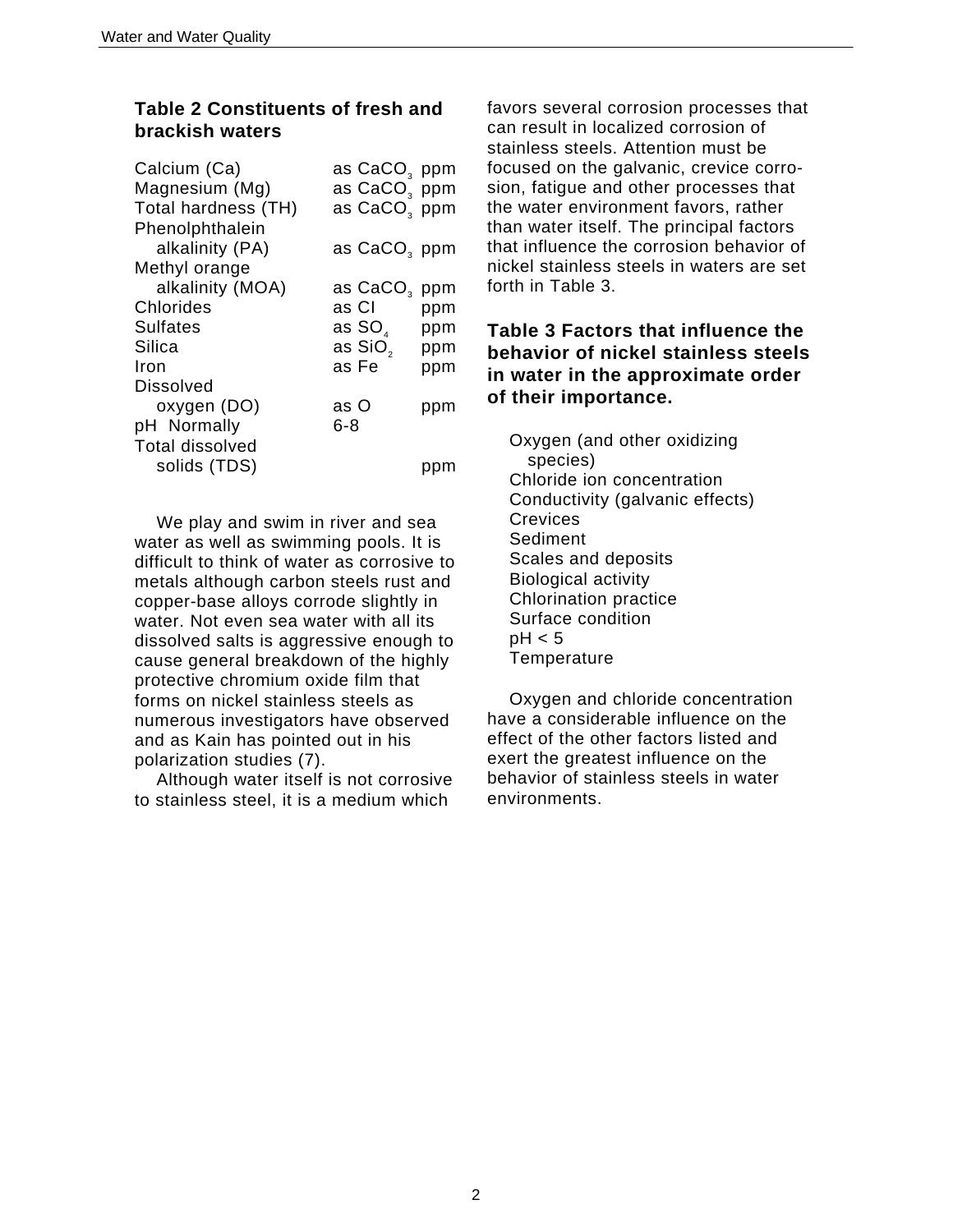## **Galvanic Corrosion**

Galvanic processes occur between different metals and between different areas of the same metal in the water environment. Water is an electrolyte, a poorly conductive one at the low dissolved solids content of fresh waters, and a highly conductive one at the high dissolved solids content of sea water. When two different metals are immersed in an electrolyte and connected through a metallic path, current will flow. Oxidation (corrosion) occurs at the anode, and reduction (normally oxygen reduction) occurs at the cathode. These reactions and the hydrogen reduction reaction that occurs in deaerated waters are represented in the usual form below.

Oxidation (corrosion)  $M \rightarrow M^+ + 2e$ Reduction (aerated waters)  $O_2$  (dissolved) +2H<sub>2</sub>O + 4e  $\rightarrow$  4(OH<sup>-</sup>)

Reduction (deaerated waters)  $2H^* + 2e \rightarrow 2e$ 

The electrons flow through the metal path from the anode to the cathode. The circuit is completed by transport (migration) of the ionic species (OH)from the vicinity of the cathode to the vicinity of the anode. I n the absence of other species, the rate at which these reactions occur, and consequently the rate at which the anode corrodes, is controlled by the rate at which oxygen can be reduced at the cathode. The rate of reduction of oxygen at the cathode in turn is determined primarily by the resistance to electron flow in the circuit, the cathodic surface area available for

oxygen reduction and the amount of oxygen available at the cathodic area.

The galvanic current (corrosion) is directly proportional to the cathodic area when the cell is under cathodic control as it normally is in water.

I (galvanic current) = c (constant)  $\times$  A (cathodic area)

Conductivity plays a major role by limiting galvanic corrosion to the immediate area of contact in low conductivity fresh water and by spreading the galvanic effect over rather large areas in highly conductive waters such as sea water, Figure 1.

#### **Fig. 1 Pattern of metal loss on carbon steel welded to stainless steel**

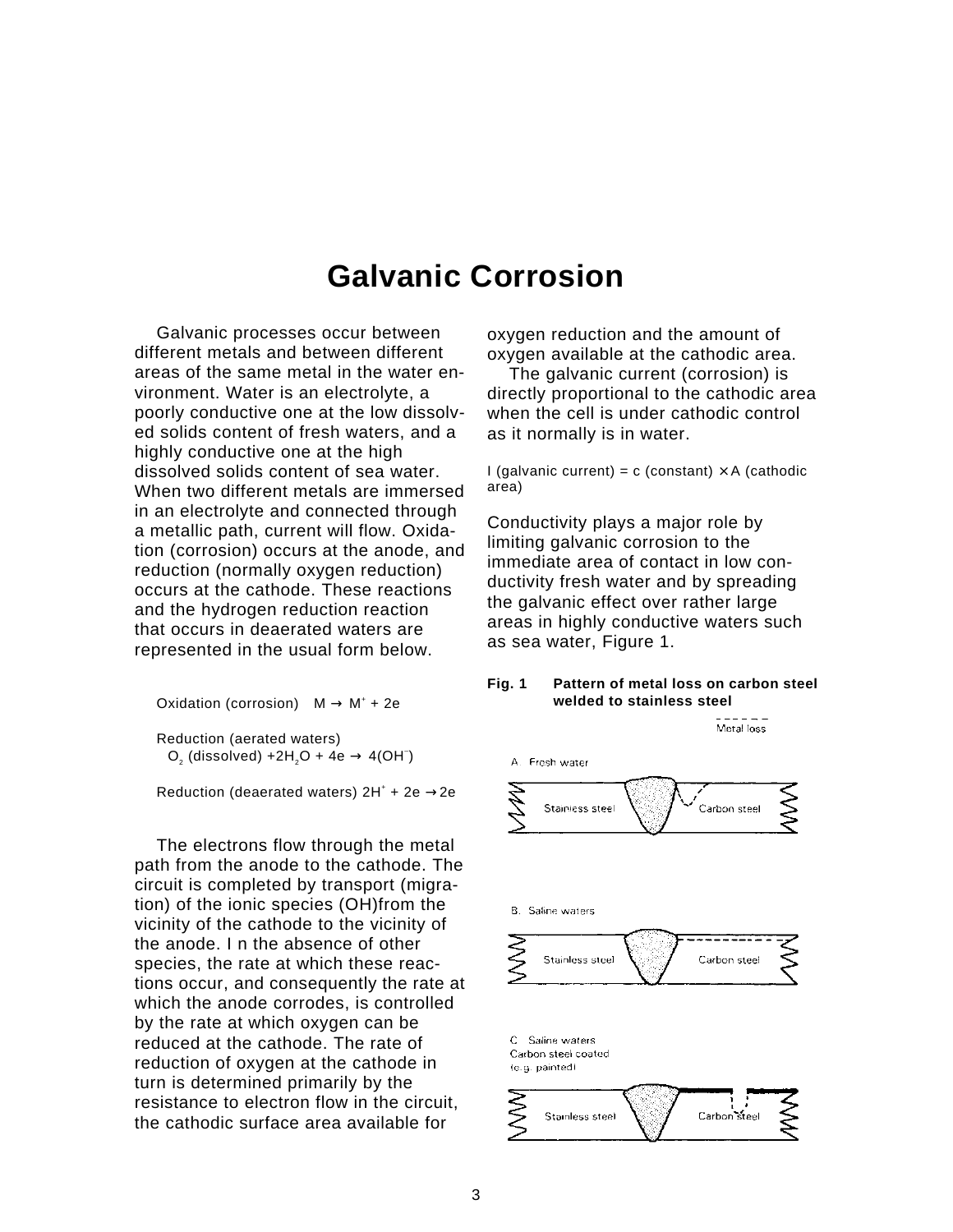Painting the anode requires all of the anodic corrosion to occur in the very small areas where coating breakdown at scratches, welds, etc. occurs and exposes the steel. Painting the cathode reduces the area available for the ratecontrolling oxygen reduction reaction and the amount of oxidation (corrosion) that can occur at the anode. Stainless steels are positioned towards the cathodic end of the galvanic series in sea water, Figure 2.

In Figure 2 the potential range shown for each alloy should be interpreted as the range within which the metal to sea water potential is likely to vary for each alloy, not as an indication that alloys close to each other in the series are likely to change position. This rarely happens. The second more anodic potential band for stainless steels should be interpreted as the potential that develops in a shielded area where crevice corrosion has initiated.

Lee and Tuthill (8) have developed quantitative guidelines for the amount of carbon steel or Ni-Resist required to suppress crevice corrosion of types 304 and 316 stainless steels in sea water, Table 4.

#### **Table 4 Incidence of crevice corrosion of types 304 and 316 stainless steels (SS) coupled to carbon steel (CS) and Ni-Resist in sea water at 0.5 m/s for 28/30 days.**

| Area Ratio<br>SS:CS                            |                        | CS anode<br>Temperature,<br>°C | % of 120 crevice sites initiated<br>Ni-Resist<br>anode<br>Temperature,<br>°۲ |
|------------------------------------------------|------------------------|--------------------------------|------------------------------------------------------------------------------|
| Type 3041:0 (control)<br>10:1<br>50:1<br>100:1 | 14<br>6<br>0<br>0<br>O | 28<br>35<br>0<br>3             | 28<br>6                                                                      |
| Type 3161:0 (control)<br>10:1<br>50:1          | 26<br>0<br>ი           | 35<br>O<br>4                   |                                                                              |
| 100:1                                          |                        |                                |                                                                              |

These data indicate that carbon steel is very effective in suppressing crevice corrosion of 304 and 316 stainless steel in up to 100:1 SS to CS area ratios at 14°C (57°F) in sea water. At 28°C (82°F) there is complete protection at 10:1 and a tenfold reduction in the percentage of sites where initiation occurs at 50:1 SS:CS area ratios. Ni-Resist (NR) is found to provide full protection for 316 and substantial protection for 304 at 50:1 SS: NR area ratios at temperatures up to 28°C (82°F).

The position of the copper alloys in the galvanic series suggests that copper alloys will not suppress crevice corrosion in stainless steels and, in fact, may accelerate crevice attack once it has started. Experience indicates copper alloys provide no useful galvanic protection for stainless steels.

Type 304 is the least noble of the nickel stainless steels and alloy 825 the most noble, being separated by about 0.05 volt. The various nickel stainless steels are generally coupled mechanically to each other and to nickel-base alloys without serious galvanic effects. There are two major qualifications, however.

1. Should type 316L inadvertantly be welded with type 308L filler metal instead of 316L, the weld metal will suffer severe localized corrosion. Hardfacing overlays for rotating seal faces and weld overlay of tailshafts are other applications where close attention must be given to the position of individual alloys with respect to each other in the galvanic series in order to avoid costly failures. 2. Both type 303 and 303Se suffer extraordinarily severe corrosion in sea water. The high density of manganese sulfide or selenide inclusion in these free-machining alloys create a surface with numerous builtin austenite-to-inclusion galvanic cells.

Carbon is 0.2-0.3 volt or more positive than the nickel stainless steels. Carbon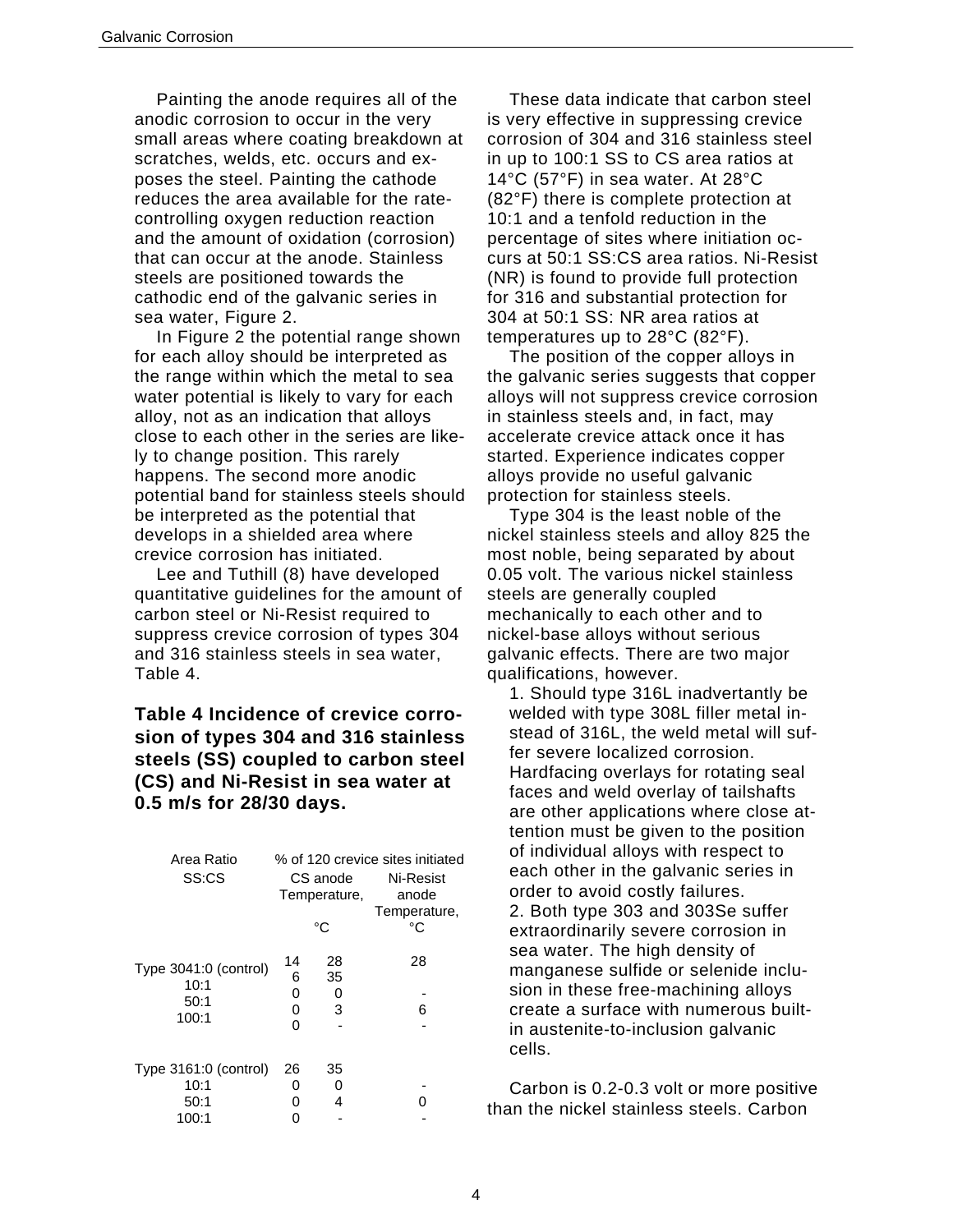#### **Fig. 2 Galvanic series**



Note: Alloys are listed in the order of the potential they exhibit in flowing seawater. Certain alloys indicated by the symbol: in low-velocity or poorly aerated water, and at shielded areas, may become active and exhibit a potential near  $-0.5$  volts.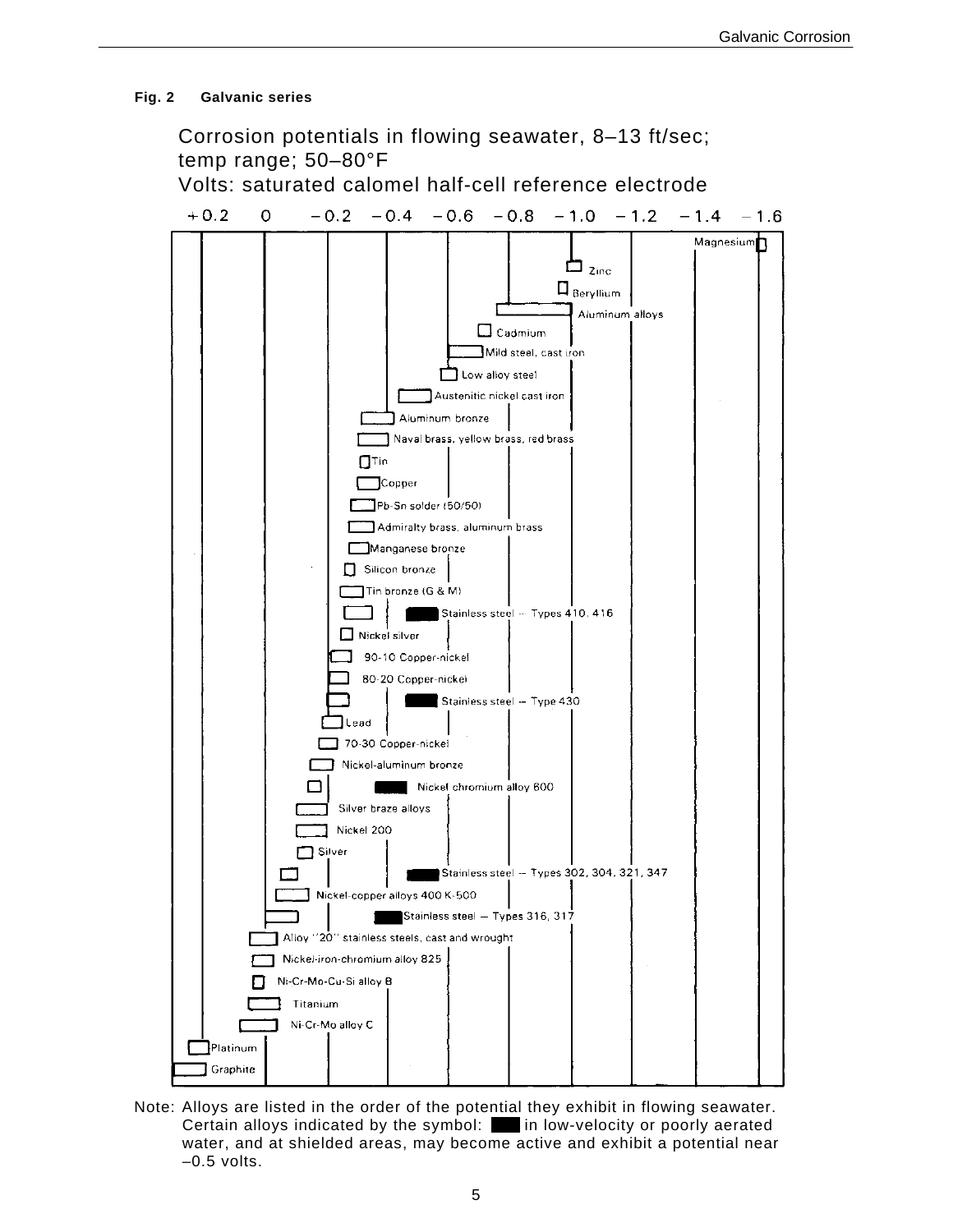in the form of graphite-containing gaskets, packing and lubricants has been responsible for serious galvanic corrosion of stainless steels in sea water. Graphite in any form should never be used in contact with stainless steels in brackish or sea water. Carbon filled rubber O rings and gaskets are widely used in contact with stainless steels in sea water. The corrosion that occurs under O rings and black rubber gaskets is normally crevice corrosion. However, in some instances acids used for chemical cleaning have softened these carbon-filled rubbers sufficiently to release carbon and set up adverse galvanic cell action, greatly accelerating the crevice attack that occurs in these rubber-to-stainless crevices.

Galvanic corrosion is a two way street and the effect on the other material coupled to stainless steels must always be considered. Investigating why copper alloy tube sheets were being so severely corroded when copper alloy condensers were retubed with stainless steel and titanium tubes, Gehring, Kuester and Maurer(9)found that the whole inside surface area of the tube of the more noble alloys became effective as a cathode in copper alloy to stainless steel or titanium couples. Table 5 from their paper summarizes these findings.

#### **Table 5 Effective length of condenser tube tending to galvanically corrode copper alloy tube sheets in sea water. (7/8 in. diameter tube)**

| AL-6X          | 40 ft  |
|----------------|--------|
| $AL-29-4$      | 40 ft  |
| <b>Ti-50A</b>  | 40 ft  |
| 90-10CuNi      | 2 ft   |
| Aluminum brass | $2$ ft |

The more noble materials are so easily polarized that the cathodic area available for the reduction reaction (the rate controlling process) is multiplied far beyond the old two or four diameters rule of thumb which was based on copper alloy behavior. Later work by Gehring and Kyle (10) indicated that the

intensity of the galvanic effect decreased with salinity. The increasing resistance of the lower salinity waters limits the effective cathodic area.

Galvanic corrosion can occur between different constituents of the same metal as well as between different metals. Iron embedded in the surface of stainless steel, manganese sulfide stringers and less highly alloyed weld metal are common examples.

#### **Table 6 Summary of galvanic corrosion of nickel stainless steels**

1. Galvanic corrosion occurs between weld metal and base metal, between different areas of the same metal and between different metals in water. 2. The intensity of galvanic corrosion is determined by the conductivity, oxygen content and the effective anode-to-cathode area ratio. 3. Galvanic effects are spread over a large area in brackish and sea water; are confined to the immediate area of the junction in fresh water; and are often negligible in deaerated brines. 4. Steel, Ni-Resist, zinc and aluminum are very effective in suppressing crevice corrosion on stainless steels except types 303 and 303Se.

5. Carbon, graphite-lubricated gaskets, packing, greases etc. are very effective in initiating severe corrosion of stainless steels.

6. Galvanic effects can be significantly reduced by removing coatings from the anode and by coating the more noble (cathodic) material.

7. Stainless steel (or titanium) tubing increases copper alloy tube sheet attack to the point where impressed current cathodic protection is normally required to control tube sheet corrosion.

8. Galvanic corrosion between different grades of nickel stainless steels mechanically joined is rare, but can be severe when welded. Caution and exposure tests are suggested. 9. Avoid use of types 303 and 303Se.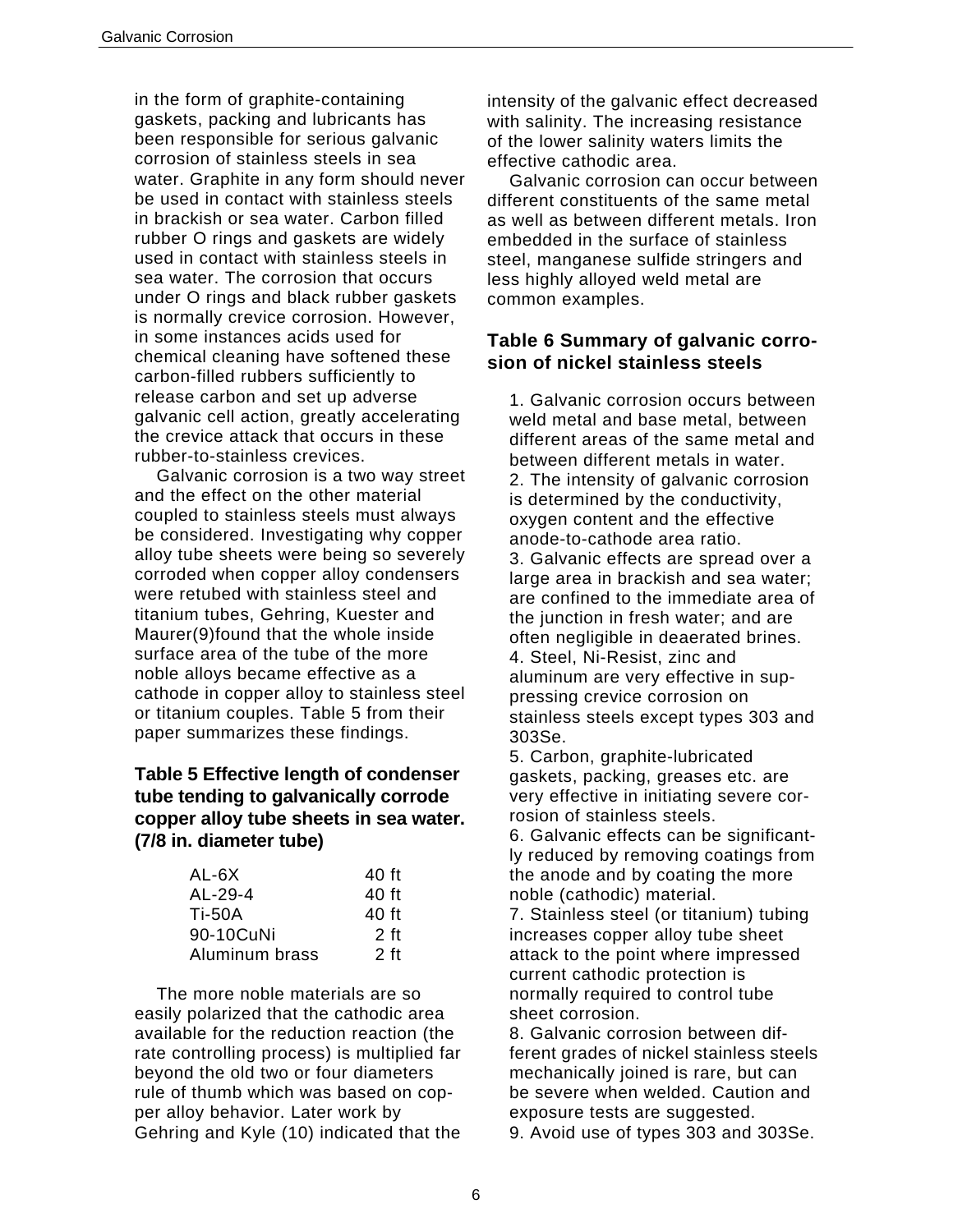## **Crevice Corrosion**

Although water itself is not aggressive enough to attack the protective film on nickel stainless steels, it is a medium in which localized breakdown of the chromium oxide film can and does occur in some crevices. Water favors processes that result in crevice corrosion although water itself is not the corroding agent.

### **Exposure Data**

Corrosion data from the work of Reinhart and Jenkins(2) has been selected and shown in Table 7 as it represents carefully controlled and reported corrosion data on most of the older standard grades of stainless steel. Their exposure program also illustrates three major problems that arise in understanding and applying corrosion data on stainless steels in sea water.

1. "Corrosion rates calculated from weight losses are very misleading because they reflect a uniform thinning of the material" which does not occur with stainless steels in sea water. Corrosion rates have accordingly been omitted from Table 7. Corrosion rate data for stainless steels in saline waters are without meaning and should be ignored. 2. The average and maximum depth of attack outside the crevice formed by the nonmetallic insulator occurs under adherent biofouling attachments and with Jenkin's concurrence has been labeled "Under

Deposit Crevice Corrosion". Those familiar with sea water corrosion data know that the localized corrosion reported outside the crevice area occurs under biofouling and is another form of crevice corrosion. Those less familiar with sea water exposure data might suppose the salt water was aggressive enough to break down the protective film on stainless steel since the format in which the data are normally reported is interpreted in that manner for other environments. See Figure 1.

3. The tunneling attack reported on numerous specimens is a form of crevice corrosion which proceeds deep into the substrate more or less parallel to the manganese sulfide stringers in plate, sheet and wire. The point of attack where film breakdown occurred is frequently quite small. The unusually high incidence of tunneling reported is attributed to the shearing operation used in producing the specimens. Shearing leaves a network of tiny crevice-forming tears along the edges of sheared specimens.

Corrosion data from a later carefully controlled exposure program undertaken by Hack (11) have been selected and presented in Tables 8, 9 and 10. Great care was taken to prepare and expose the specimens so that all crevice sites were as uniform and as similar as careful preparation and planning could make them. The edges were machined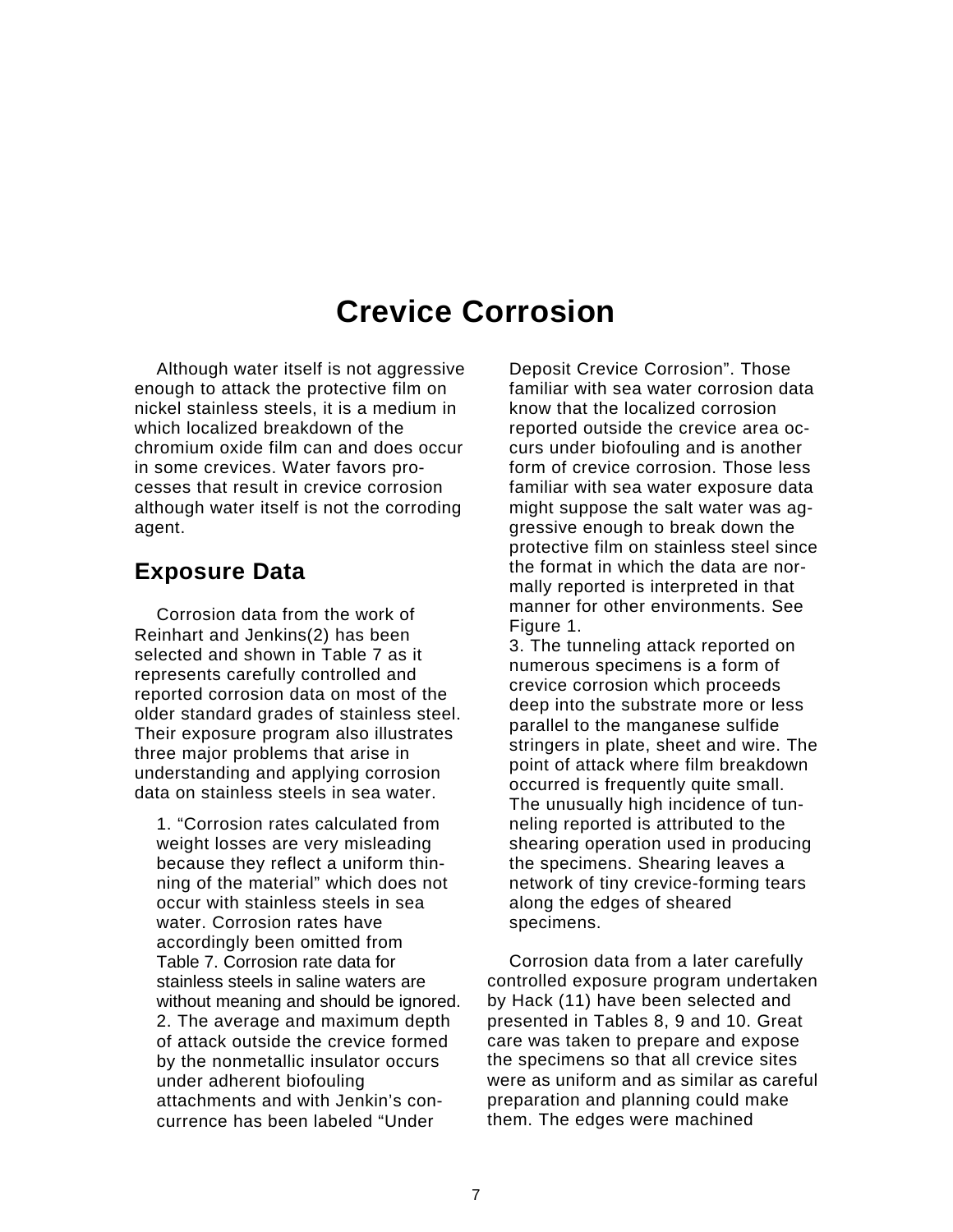| Alloy                           | Exposure,                | Maximum depth of attack, mils       |                                              |                             |  |  |
|---------------------------------|--------------------------|-------------------------------------|----------------------------------------------|-----------------------------|--|--|
|                                 | Days                     | Outside crevice<br>under biofouling | In creviced<br>area                          | Tunneling                   |  |  |
|                                 |                          | Basic 18 Cr - 8 Ni grades           |                                              |                             |  |  |
| 301<br>301                      | 398<br>588               | 103(PR)<br>103(PR)                  | 0<br>50                                      | 1150<br>1500                |  |  |
| 302<br>302<br>302               | 366<br>398<br>588        | T<br>53(PR)<br>52(PR)               | $\overline{\phantom{a}}$<br>53(PR)<br>52(PR) | 5400<br>5500                |  |  |
| 304<br>304<br>304               | 366<br>540<br>588        | 34<br>42<br>0                       | 33<br>103<br>138                             | 123<br>113                  |  |  |
| 304(S)                          | 366                      | 50(PR)                              | 50(PR)                                       |                             |  |  |
| 304L<br>304L<br>304L            | 366<br>398<br>540        | 50(PR)<br>115(PR)<br>115(PR)        | $\pmb{0}$<br>0<br>115(PR)                    | 1100<br>1500                |  |  |
| 321<br>347                      | 366<br>366               | 22<br>50(PR)                        | 0<br>50(PR)                                  |                             |  |  |
|                                 |                          | Mo Grades                           |                                              |                             |  |  |
| 316<br>316<br>316<br>316        | 366<br>398<br>540<br>588 | 0<br>154<br>0<br>0                  | 0<br>20<br>63<br>130                         | 1350<br>70<br>1500(PR)      |  |  |
| 316(S)                          | 366                      | 50(PR)                              | 50(PR)                                       |                             |  |  |
| 316L<br>316L                    | 366<br>398               | 0<br>0                              | I<br>$\pmb{0}$                               |                             |  |  |
| 317                             | 366                      | $\pmb{0}$                           | $\overline{\phantom{a}}$                     |                             |  |  |
|                                 |                          | Duplex                              |                                              |                             |  |  |
| 329                             | 366                      | $\pmb{0}$                           | I                                            |                             |  |  |
|                                 |                          | <b>Precipitation Hardening</b>      |                                              |                             |  |  |
| 633<br>631 TH1050<br>631 RH1100 | 366<br>398<br>398        | 0<br>125(PR)<br>125(PR)             | I<br>125(PR)<br>125(PR)                      | 2600<br>750                 |  |  |
|                                 |                          | Proprietary                         |                                              |                             |  |  |
| 20 Cb<br>20 Cb<br>20 Cb         | 398<br>540<br>588        | 14<br>24<br>0                       | $\pmb{0}$<br>$\boldsymbol{0}$<br>21          | $\pmb{0}$<br>$\pmb{0}$<br>0 |  |  |
| 20 Cb-3                         | 366                      | 0                                   | $\mathbf 0$                                  |                             |  |  |
|                                 |                          |                                     |                                              |                             |  |  |

#### **Table 7 Corrosion of stainless steels in near surface sea water**

I - Insipient

PR - Penetrated

S - Sensitized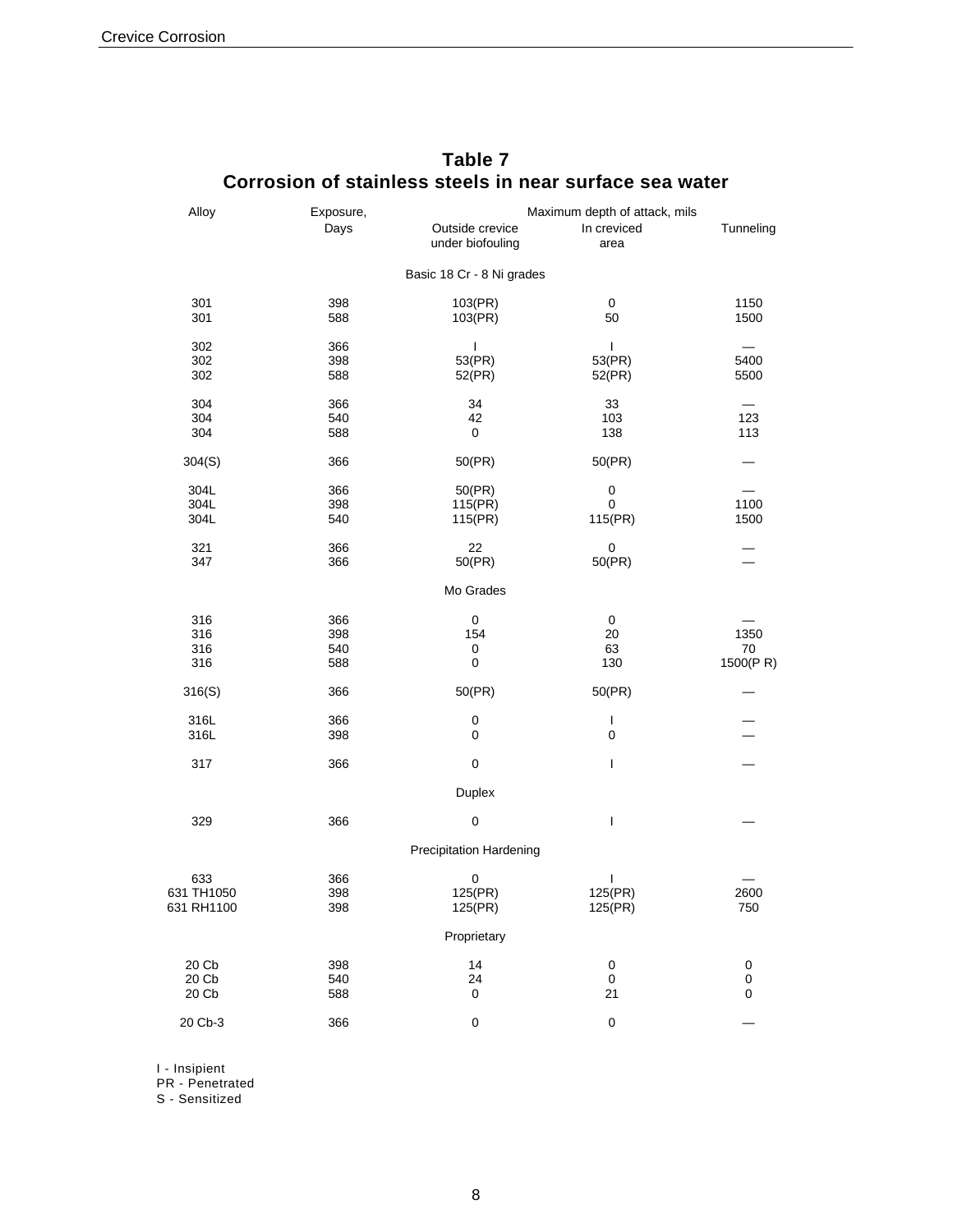and ground carefully to minimize end grain attack and tunneling. Specimens were ground to a uniform 120 SiC grit finish. The crevice former was a serrated Delrin washer providing 20 identical crevice sites. Each panel had a Delrin washer on either side. A uniform 75in.-Ib torque was used to tighten each assembly. Triplicate exposures were made in filtered sea water to eliminate biofouling and under-deposit crevice corrosion outside the Delrin washer area. Results are shown in Tables 8, 9, and 10.

Despite the precautions taken, Hack's data show that seldom were more than 50% of presumably identical crevice

sites attacked for the less resistant alloys. In many instances there was no attack at any of the 20 sites on one side and attack at only a few of the sites on the other side. The still large scatter, despite the care and precautions taken, indicates that there are factors influencing initiation of crevice attack that are beyond the ability of even the most skilled investigators to fully control. Although the exposure data in Tables 7 through 10 can be used by marine corrosion specialists to give reasonable estimates of relative performance, it is subject to considerable misinterpretation even by corrosion specialists familiar with other environments.

| Material       |      |      | Chemical composition<br>wt % (nominal) |     |     | No. of<br>sites attacked |       | No. of<br>sides |                 | Initiation<br>time, $(/h)$ |
|----------------|------|------|----------------------------------------|-----|-----|--------------------------|-------|-----------------|-----------------|----------------------------|
|                | Cr   | Ni   | Mo                                     | Mn  | Cu  | per side                 | Total | attacked        | attack, (mm)    |                            |
| T316           | 17.5 | 10.7 | 2.4                                    | 1.6 | 0.3 | $1 - 13$                 | 33    | 6               | $0.29 - 1.93$   | 24-102                     |
| 34 LN          | 16.8 | 13.8 | 4.2                                    | 1.6 | -   | $12 - 20$                | 102   | 6               | $0.10 - 1.04*$  | 36-102                     |
| T216           | 20.  | 6.   | 2.5                                    | 8.  | -   | $7 - 10$                 | 50    | 6               | $0.10 - 0.64$   | 51-77                      |
| <b>Rex 734</b> | 21.3 | 9.4  | 2.7                                    | 3.8 |     | $2 - 9$                  | 39    | 6               | $0.01 - 1.00$   | 51                         |
| <b>T317L</b>   | 18.9 | 12.2 | 3.6                                    | 1.7 |     | $7 - 20$                 | 91    | $6***$          | $0.18 - 1.92$   | 51-77                      |
| 317LM          | 19.5 | 14.5 | 4.1                                    | 1.3 | 0.2 | 19-20                    | 116   | 6               | $0.01 - 1.07$   | 51-77                      |
| $317L +$       | 18.3 | 15.8 | 4.2                                    | 1.5 | 0.2 | $1 - 12$                 | 44    | $6***$          | $0.18 - 1.09$   | 51-479                     |
| $22 - 13 - 5$  | 21.1 | 13.7 | 2.3                                    | 4.8 | -   | 16-20                    | 112   | 6               | $0.10 - 1.10$   | 36-77                      |
| 904L           | 20.5 | 24.7 | 4.7                                    | 1.5 | 1.6 | $0 - 13$                 | 36    | 5               | $0.14 - 0.74$   | 51-365                     |
| 4X             | 20.2 | 24.4 | 4.4                                    | 1.4 |     | $0 - 4$                  | 8     | 4               | $0.14 - 0.50$   | 77-245                     |
| 700            | 20.7 | 25.2 | 4.4                                    | 1.6 | 0.2 | $0 - 20$                 | 47    | 5               | $0.08 - 2.00$   | 51-171                     |
| 254 SLX        | 19.9 | 25.0 | 4.7                                    | 1.6 | 1.7 | $7 - 15$                 | 70    | 6               | $0.08 - 0.92$   | $51 - 77$                  |
| 777            | 20.8 | 25.6 | 4.5                                    | 1.4 | 2.2 | $8 - 12$                 | 60    | 6               | $0.03 - 2.90$   | 36-77                      |
| 254 SMO        | 20.0 | 17.9 | 6.1                                    | 0.5 | 0.8 | $0 - 7$                  | 18    | 5               | $0.02 - 0.51$   | 51-479                     |
| 6X             | 20.4 | 24.6 | 6.4                                    | 1.4 | —   | $0 - 3$                  | 11    | 4               | $0.01 - 0.62$   | 51-365                     |
| 20 Mod         | 21.6 | 25.5 | 5.0                                    | 0.9 | -   | $0 - 5$                  | 6     | $\overline{2}$  | $0.12 - 0.46$   | 51-365                     |
| 20 Cb-3        | 19.4 | 33.2 | 2.2                                    | 0.4 | 3.2 | $0 - 15$                 | 49    | 5               | $0.14 - 3.10$   | 51-171                     |
| 20 Mo-6        | 23.9 | 33.4 | 5.6                                    | 0.4 | 3.3 | $0-6$                    | 13    | 3               | $< 0.01 - 0.53$ | 365-507                    |
| 254SFER        | 29.4 | 22.2 | 2.1                                    | 1.7 | 0.1 | $0 - 3$                  | 11    | 5               | $0.34 - 0.90$   | 102-221                    |
| 825            | 22.0 | 44.0 | 2.7                                    | 0.4 | 1.7 | 413                      | 37    | $6***$          | $0.25 - 2.42$   | 51-221                     |
| G              | 22.2 | 46.8 | 5.8                                    | 1.5 | 1.8 | $0 - 2$                  | 6     | 4               | $0.02 - 0.87$   | 365-673†                   |
| $G-3$          | 22.8 | 43.7 | 7.0                                    | 0.8 | 1.8 | $0 - 2$                  | 2     | 1               | $0.06 - 0.21$   | 102                        |
| 625            | 22.3 | 61.0 | 8.5                                    | 0.1 |     | 0                        | 0     | $\mathbf 0$     |                 |                            |
| $C-276$        | 15.5 | 54.7 | 15.5                                   | 0.5 | 0.1 | $\mathbf 0$              | 0     | 0               |                 |                            |

#### **Table 8 Crevice corrosion results for austenitic alloys**

Specimen perforated.

\*\* Gravity-assisted tunneling.

Some attack initiating outside of crevice area.

† Initiation not observed on some panels where attack occurred.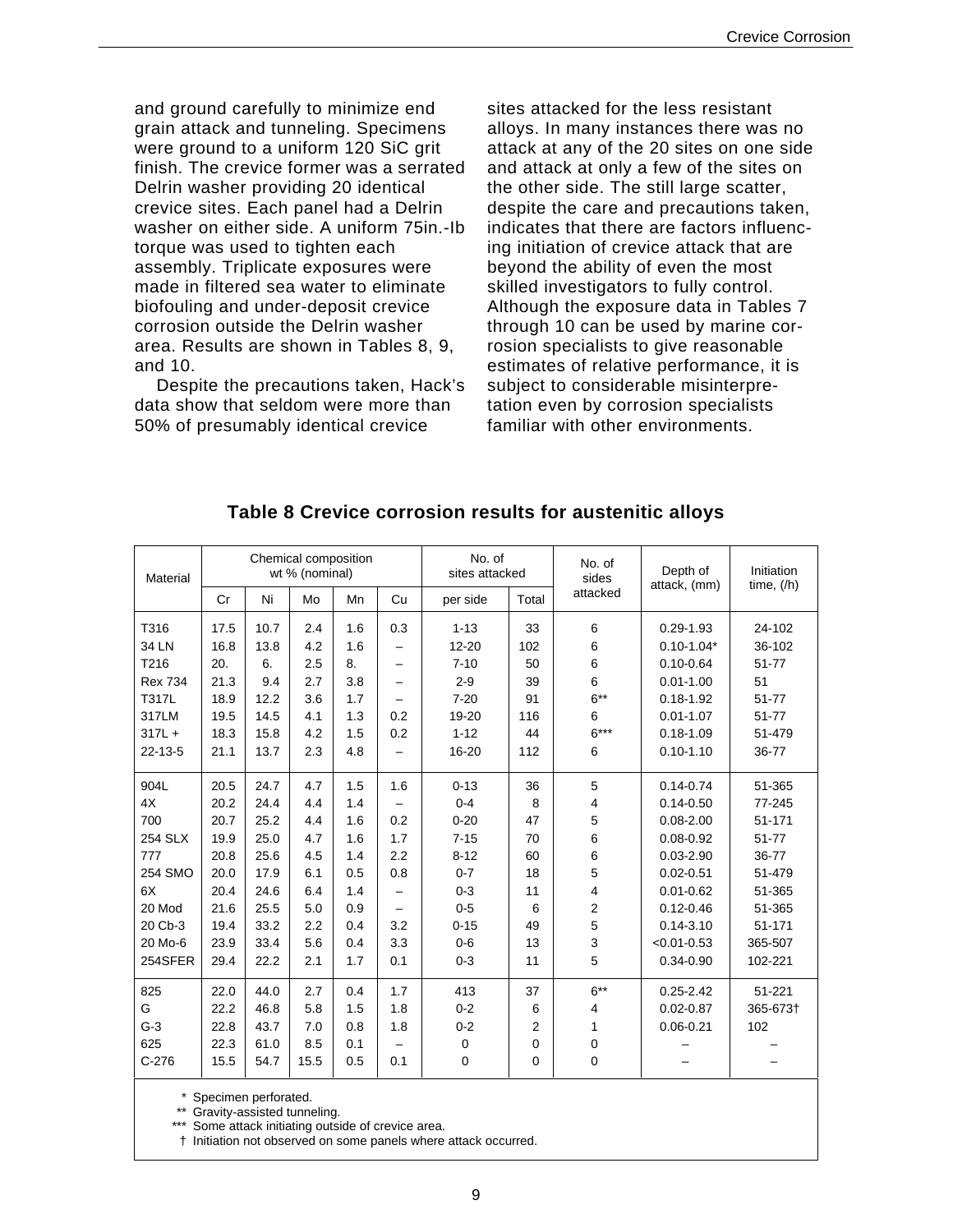| Material     |      |     | Chemical composition<br>wt % (nominal) |     |     | No. of<br>sites attacked | No. of<br>sites |          | Depth of<br>attack, mm | <b>Initiation</b><br>time, h |
|--------------|------|-----|----------------------------------------|-----|-----|--------------------------|-----------------|----------|------------------------|------------------------------|
|              | Cr   | Ni  | Mo                                     | Mn  | Cu  | Per side                 | Total           | attacked |                        |                              |
| T329         | 27.0 | 4.2 | 1.4                                    | 0.3 | 0.1 | $9 - 15$                 | 73              | 6        | $0.02 - 1.29*$         | 51-102                       |
| 44LN         | 25.0 | 5.9 | 1.5                                    | 1.8 | 0.1 | 14-20                    | 104             | 6        | $0.04 - 3.35$          | 36-51                        |
| Ferralium    | 26.2 | 5.6 | 3.2                                    | 0.8 | 1.8 | $0 - 1$                  | 2               | 2        | $0.03 - 0.08$          | 365†                         |
| T439         | 17.7 | 0.3 |                                        | 0.3 |     | $1 - 17$                 | 58              | $6***$   | $0.42 - 0.72*$         | 24-77                        |
| T444         | 18.9 | 0.1 | 2.0                                    | 0.4 |     | $6 - 12$                 | 54              | 6        | $0.33 - 1.21*$         | 51-245                       |
| $26-1$       | 25.9 | 0.1 | 1.0                                    |     |     | $0-5$                    | 10              | 4        | $0.15 - 0.46$          | 51-107                       |
| $26 - 1S$    | 25.0 | 0.2 | 1.0                                    | 0.2 | -   | $0 - 2$                  | 6               | 4        | $0.06 - 0.30$          | 171-553                      |
| $29 - 4$     | 29.6 | 0.1 | 4.0                                    |     |     | 0                        | 0               | 0        |                        |                              |
| 29-4C        | 28.8 | 0.8 | 3.8                                    | 0.2 | -   | 0                        | 0               | 0        |                        |                              |
| $29 - 4 - 2$ | 29.5 | 2.2 | 4.0                                    |     |     | $\mathbf 0$              | 0               | 0        |                        |                              |
| $SC-1$       | 25.6 | 2.1 | 2.9                                    | 0.2 | -   | $0 - 1$                  | 1               | 1        | 0.05                   | t                            |
| Monit        | 25.3 | 4.1 | 3.8                                    | 0.4 | 0.4 | 0                        | 0               | 0        |                        |                              |
|              |      |     |                                        |     |     |                          |                 |          |                        |                              |

### **Table 9 Crevice corrosion results for duplex and ferritic alloys**

\* Specimen perforated.

\*\* Gravity-assisted tunneling; some attack initiating outside of crevice area.

† Initiation not observed on some panels where attack occurred.

|  |  | Table 10 Crevice corrosion results for cast alloys |
|--|--|----------------------------------------------------|
|  |  |                                                    |

| Material        | Chemical composition<br>wt % (nominal) |      | No. of<br>sites attacked |     | No. of<br>sites | Depth of<br>attack, mm | Initiation<br>time, h |             |               |          |
|-----------------|----------------------------------------|------|--------------------------|-----|-----------------|------------------------|-----------------------|-------------|---------------|----------|
|                 | Cr                                     | Ni   | Mo                       | Mn  | Cu              | Per Side               | Total                 | attacked    |               |          |
| CA6N            | 12.4                                   | 8.0  |                          | 0.2 | -               | $15 - 20$              | 111                   | $6******$   | $0.01 - 2.00$ | 126-169† |
| CF8M            | 19.3                                   | 10.0 | 2.4                      | 1.0 | —               | $4 - 17$               | 74                    | 6           | $0.16 - 3.77$ | 126†     |
| IN-862          | 20.9                                   | 24.5 | 5.0                      | 0.5 |                 | $1 - 16$               | 52                    | 6           | $0.12 - 1.22$ | 126-217† |
| CN7MS           | 19.4                                   | 22.1 | 2.9                      | 1.0 | 1.6             | 14-20                  | 102                   | $6***$      | $0.08 - 3.82$ | 126      |
| CN7M            | 20.0                                   | 28.2 | 2.5                      | 0.2 | 3.1             | $13 - 18$              | 99                    | $6******$   | $0.15 - 2.33$ | 126†     |
| 625             | 20.6                                   | 63.7 | 8.5                      | —   |                 | 0                      | 0                     | $\Omega$    |               |          |
| <b>CW 12M-2</b> | 18.1                                   | 62.8 | 17.6                     | 0.5 | 0.1             | $\Omega$               | 0                     | $\mathbf 0$ |               |          |
| Illium PD       | 24.6                                   | 5.4  | 2.0                      | 0.9 | -               | $3 - 20$               | 73                    | 6           | $0.08 - 4.53$ | 48-126+  |
| Ferralium       | 25.2                                   | 5.2  | 2.5                      | 1.0 | 3.2             | $0 - 14$               | 37                    | $4***$      | $0.03 - 2.21$ | 126-169  |

\*\* Gravity-assisted tunneling.

\*\*\* Some attack initiating outside of crevice area.

† Initiation not observed on some panels where attack occurred.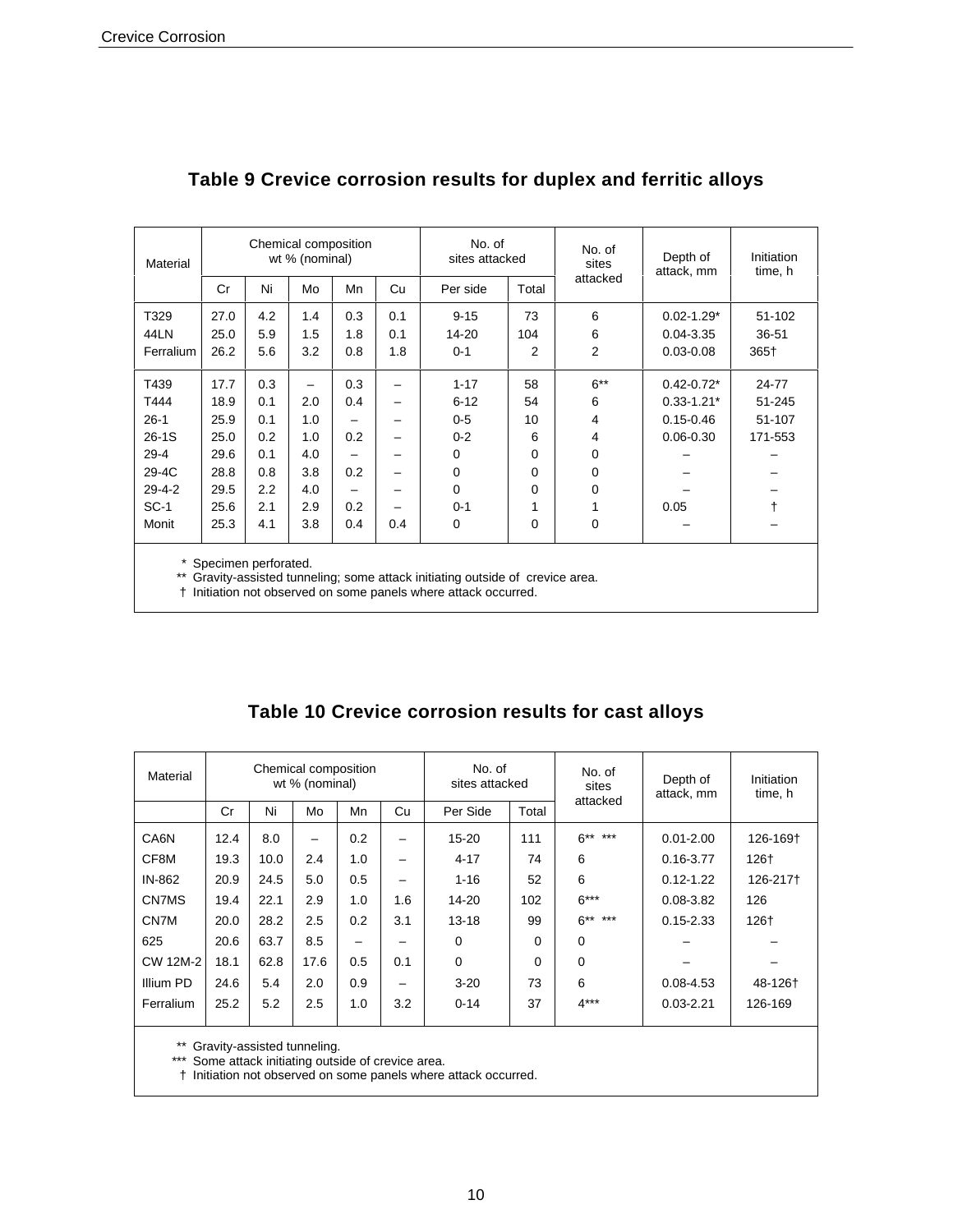### **Surface Condition**

It is normal to assume in corrosion studies and in service that the surface is representative of the material, but the surface is frequently contaminated and is less resistant than the material itself. Surfaces are easily contaminated and the surface condition frequently has a profound effect on corrosion behavior. Mill scale, slivers and inclusions and any chromium-impoverished layers formed at elevated temperatures during mill processing are normally removed in the pickling operation. Pickling also removes embedded iron and other foreign matter from the surface leaving the surface clean and in a highly corrosion-resistant condition.

Unfortunately very little metal goes into service without further fabrication. Handling during shop fabrication frequently results in iron contamination and embedment in the surface. Welding results in heat tint, weld splatter and entrapment of slag from coated electrodes. Paint markings, grease and dirt add to surface contamination. Cleanup operations such as blasting and grinding, unless carefully controlled further deteriorate the surface. Most of the contamination during fabrication can be, and is, normally controlled, by experienced stainless steel fabricators. Nevertheless, surface contamination is the principal reason for poor performance of stainless steel in water environments.

A different type of surface condition can arise in the higher molybdenum (Mo) content stainless steels. Sedriks (5) has pointed out that sigma and chi phases can form directly from the melt, from transformation of delta ferrite or from the austenite in the high Mo content alloys. If chromium or molybdenum depletion occurs in the matrix surrounding sigma or chi, the corrosion resistance can be reduced. Mill processing is normally controlled to minimize sigma and chi formation, the nitrogen addition being especially useful in this respect. Since these phase transformations are a function of time at elevated temperature, it is well to avoid unusually high heat inputs during welding of the higher Mo alloys.

### **Process of Crevice Corrosion**

It has long been recognized that oxygen is depleted in well shielded crevices creating an oxygen concentration cell between the crevice and the area outside the crevice. It has also been recognized that acidic corrosion products and a low pH develop in some well shielded crevices. Oldfield and Sutton (12) developed a mathematical model of the processes taking place in the shielded area. Their model has greatly expanded our understanding of the mechanism of crevice attack. They identified four stages in crevice corrosion, but it is useful to add two more stages that emphasize special aspects of the process, Table 11.

#### **Table 11 Six stages of crevice corrosion**

- 1. Formation of a crevice by a crevice former
- 2. Oxygen depletion
- 3. Hydrolysis of metal ions and decrease in pH
- 4. Migration of chloride ion into the crevice
- 5. Initiation of crevice corrosion IF CRITICAL VALUES OF pH AND CHLORIDE ION CONCENTRATION ARE REACHED
- 6. Propagation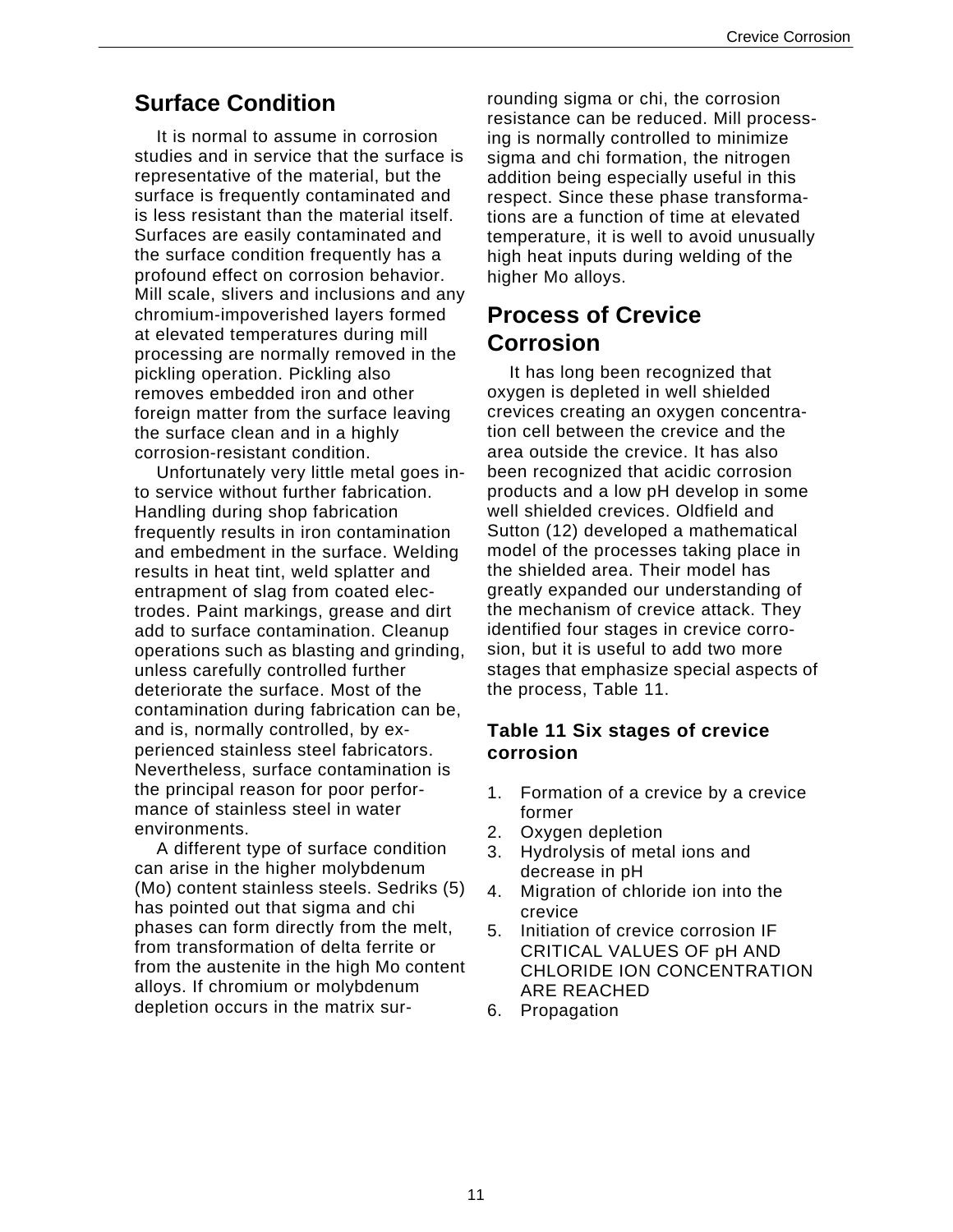Crevices are formed in two ways, by man and by nature, Table 12.

#### **Table 12 Crevice formers**

| Man made - Design                                                                                                                                                         | Man made - Oversight                                                                                            |
|---------------------------------------------------------------------------------------------------------------------------------------------------------------------------|-----------------------------------------------------------------------------------------------------------------|
| Stationary O ring<br>Gasket surfaces<br>Sheared edge<br>Tube-to-tube sheet joint<br>Bolted or riveted joint<br>Rubber or plastic<br>sleeve to metallic<br>tube connection | Poor root pass of pipe<br>weld<br>Staggered instead of<br>full length fillet weld<br>Paint<br>Roughened surface |
| Natural - Organisms                                                                                                                                                       | Natural - Sediment and<br>deposits                                                                              |
| Adherent mussels,<br>oysters, barnacles,<br>Asiatic clams and<br>other hard shelled<br>micro and macro<br>biofoulers<br>Colonies of bacteria<br>Sea weed strings          | Sticky sediments<br>Adherent precipitates<br>Plastic and trash                                                  |

Many crevices can be eliminated in design. There will remain, however, some crevices that can not reasonably be eliminated in design, such as stationary O ring seals and the gasket surfaces at flanged pipe joints. Crevices arising from oversights can be eliminated by inspection. Natural crevices under biofouling can be controlled by chlorination. Under-sediment and under-deposit crevices can be controlled by cleaning practice.

### **Oxygen Depletion**

The very small amount of corrosion that occurs across the film soon consumes the oxygen within the crevice. The stainless steel remains passive with the oxide film intact. There is, however, no more oxygen for replenishment of defects in the film within the shielded

**Crevice Formation** area and the film is weakened. The difference in oxygen concentration within the shielded area and outside in the bulk solution sets up an oxygen concentration cell which provides much of the driving force for the crevice reactions.

### **Hydrolysis of Metal Ions and Decrease in pH**

The few metal ions entering the moist environment in the crevice hydrolyze, depleting hydroxyl ions. The pH decreases.

### **Migration of Chloride Ions Into the Shielded Area**

Chloride ions from the bulk solution migrate into the crevice to balance the charge resulting from depletion of the hydroxyl ions.

### **Critical Crevice Solution**

If pH decreases sufficiently and chloride ion concentration increases sufficiently to reach critical values, film breakdown and initiation will occur. If pH and chloride ion concentration do not reach critical values, there is no initiation. Oldfield and Sutton (13) have determined experimentally the pH and chloride ion concentration at which breakdown will occur under simulated crevice conditions for a number of nickel stainless steels, Table 13.

### **Table 13 Critical crevice solution**

| Alloy         | рH    | Chloride concentration |         |       |  |
|---------------|-------|------------------------|---------|-------|--|
|               |       | Molar                  | ppm     | x SW* |  |
| Type 430      | 2.9   | 1                      | 35,000  | 1.84  |  |
| Type 304      | 2.1   | $2.5\,$                | 88,750  | 4.68  |  |
| Type 316      | 1.65  | 4.0                    | 142.000 | 7.48  |  |
| 4.5% Mo alloy | 1.25  | 4.0                    | 142,000 | 7.48  |  |
| 6% Mo alloy   | < 1.0 | 6.0                    | 213,000 | 11.22 |  |
| Alloy 625     | 0.0   | 6.0                    | 213.000 | 11.22 |  |
| $\frac{1}{2}$ |       |                        |         |       |  |

\*SW (sea water)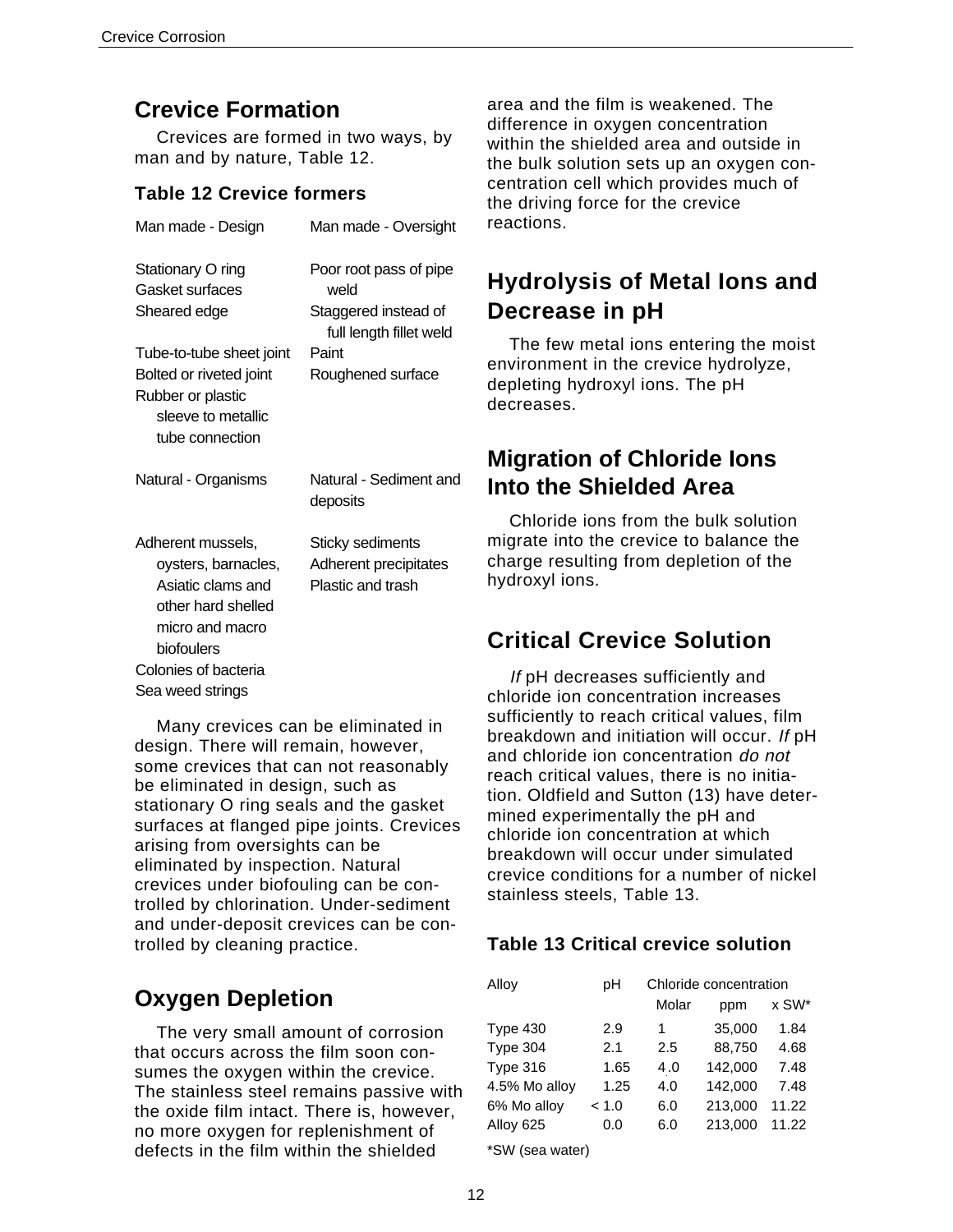The chloride ion concentrations necessary for breakdown to occur (with no other species present) are considerably greater than the 18,980 ppm of chlorides found in full strength sea water. Achievement of such low pHs and such high chloride ion concentrations requires very tight, stable and fully shielded crevices. Table 13 provides a reasonably quantitative guide to the relative resistance of these alloys to crevice corrosion in saline waters in a format that is easier to apply and subject to less variation than the exposure data in Tables 7 through 10.

### **Propagation**

If the critical crevice solution is reached, initiation occurs and propagation can proceed. The small shielded area is anodic to the large unshielded area outside the crevice. The galvanic effect favors deep penetration once initiation has occurred in normal saline waters. In deaerated waters, in the absence of other reducible species, hydrogen reduction becomes the rate controlling reaction. In such deaerated waters, propagation proceeds so slowly that crevice attack is seldom of practical significance.

### **Gap Dimension**

Oldfield, Lee and Kain (14) have shown that the gap dimension of the crevice has a major influence on the development of a critical crevice solution within the crevice and initiation/no initiation in any given crevice. Oldfield and Sutton (13) have used the mathematical model of crevice corrosion to estimate the effect of 0.1 micrometre  $(\mu m)$  changes in the gap dimension on initiation for a number of stainless steels, Figure 3. The scale on the vertical axis is based on the experimentally determined critical crevice solution, Table 13. Smaller gaps are required to initiate crevice attack as alloy content increases.

#### **Fig. 3 Effect of crevice gap on initiation of crevice corrosion in ambient temperature seawater**



The 1 µm gap required to initiate crevice attack on type 304 is of the same order as a wringing fit. It is little wonder that investigators have had such difficulty in controlling uniformity of the gap dimension sufficiently to achieve consistent and reproducible crevice corrosion data. Oldfield's best estimate, after prolonged study and experimentation, is that the tightest gaps likely to be encountered in practice lie between 0.2 and 0.5  $\mu$ m. Gaps of  $<$  0.2  $\mu$ m are almost impossible to achieve and are unlikely to be encountered in service.

Reinhart and Jenkin's (2) data for 316/316L in Table 7 show no crevice attack on 3 specimens, crevice attack on three and under-deposit attack on one. Hack's (11) data in Table 8 show attack at only 33 of 120 presumably identical sites on 316. The mathematical model indicates a gap of 0.4 µm is required before crevice attack will occur on 316/316L in sea water. It seems that gaps tight enough to result in initiation of crevice attack on 316/316L in sea water are likely to occur in some, but seldom all, of even the most carefully prepared "identical" crevices.

The very large tonnages of 316 used in marine service, of the order of 30,000 tons/year, suggests that the incidence of crevice attack is likely to be within the range of tolerable maintenance for many items of fabricated equipment,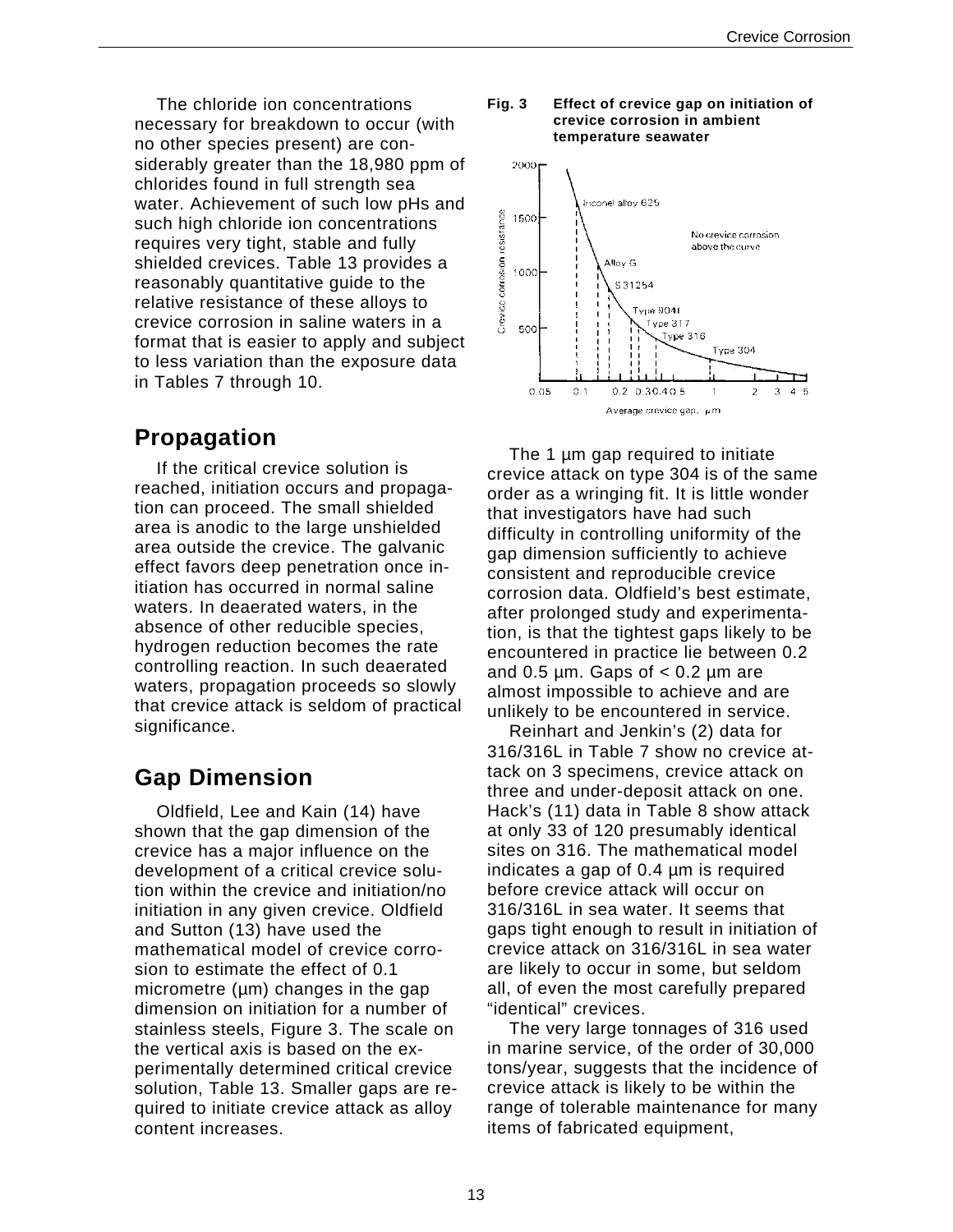especially when some galvanic protection is provided by less resistant materials in the same assembly. At the same time the incidence of crevice attack is far too high for useful service as condenser and heat exchanger tubing and piping except for emergency or temporary service (15).

### **Bulk Environment**

Low pH in the water outside the shielded area will increase the incidence and severity of crevice attack on stainless steel, Table 14 (16).

#### **Table 14 Effect of pH on crevice attack, max.% of crevice area corroded/ maximum depth in mm**

| pН |         | 10,000 ppm Chlorides<br>1000 ppm Chlorides |         |         |
|----|---------|--------------------------------------------|---------|---------|
|    | 304     | 316                                        | 304     | 316     |
| 6  | 20/0.02 | 0/0                                        | 30/0.04 | 10/0.01 |
| 3  | 40/0.08 | 15/0.10                                    | 35/0.28 | 50/0.08 |

Flint (17) also reports severe crevice attack on both 304 and 316 at pH 1.5 in acid mine and other low pH waters.

### **Deaeration**

Depletion of oxygen in the waters out- Figure 4 shows laboratory data on the

side the crevice has such a profound effect on propagation that in practice crevice corrosion is not a problem in either natural or artificially deaerated waters. Type 316 has given almost trouble-free service in deaerated desalination brines, in deaerated ground waters in reverse osmosis (RO) plant piping and in the cast form as high pressure oil field waterflood type pumps. The cast duplex alloys have also given excellent service up to 11 years in pumps handling deaerated sea water for oil field injection. Sulfate-reducing bacteria in deep wells have caused corrosion of stainless steels in deaerated waters, but in their absence type 316/CF8M has suffered little, if any, corrosion in deaerated waters up to temperatures as high as 180°F - 220°F.

### **Chlorides**

Flint (16) reported, "Type 304 is satisfactory for long term storage and transportation of cold and hot waters with less than 200 ppm chlorides and is marginally satisfactory up to 1000 ppm. Type 316 would be preferred for critical applications above 200 ppm."



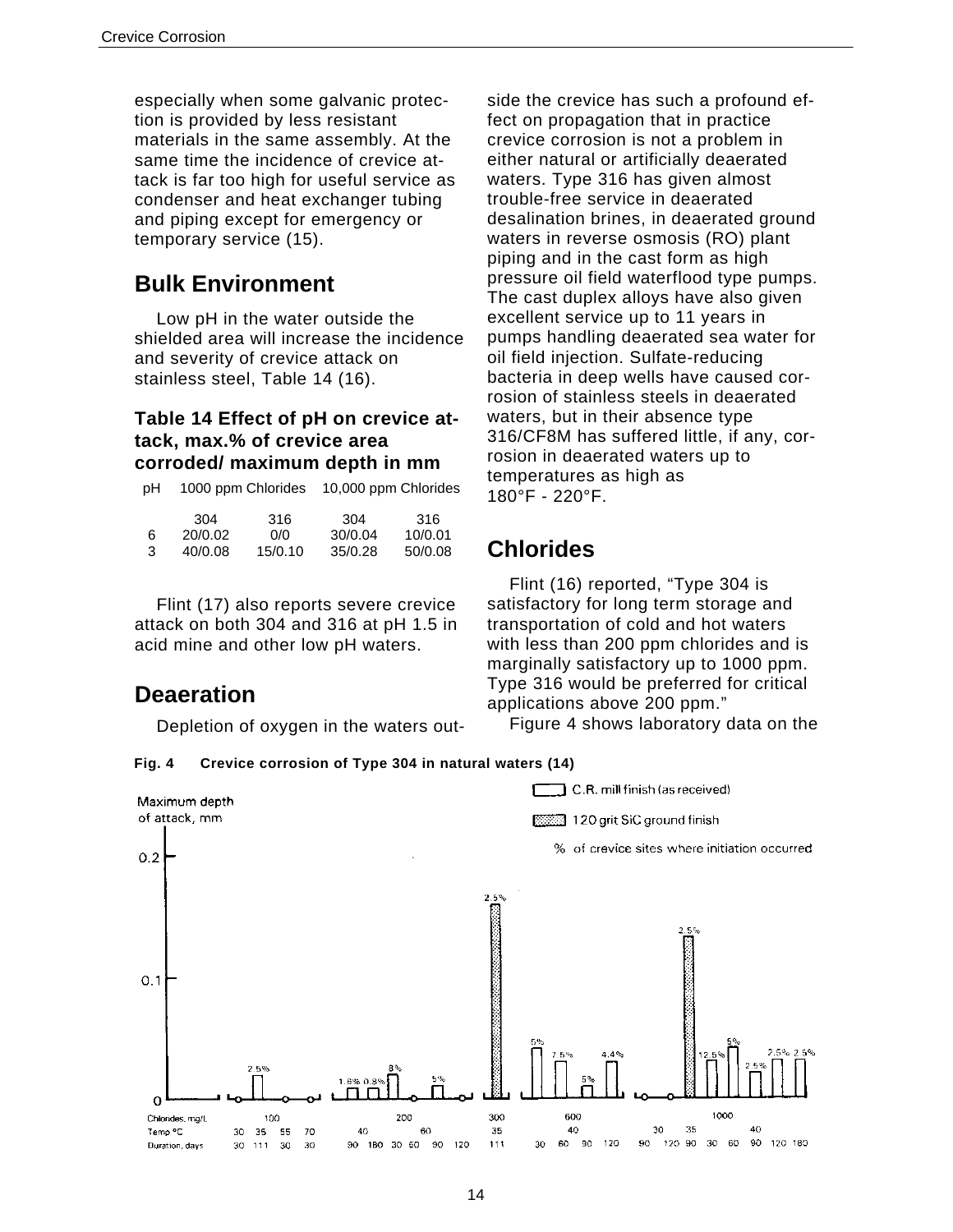resistance of type 304 to simulated Colorado River water with 100 to 1000 ppm chlorides (14), Type 316 resisted attack in the same exposures. These data suggest that type 304 is useful in waters with > 200 ppm up to 1000 ppm chlorides where crevice attack in 5-10% of the tightest crevices can be tolerated and handled as routine maintenance. Type 316 would be preferred for more critical applications.

Figure 5 shows data on the resistance of types 304 and 316 in full strength and diluted sea water (17). These data indicate that alloys more resistant than 316 are likely to be required for critical applications such as condenser tubing when > 1000 ppm chlorides are present. A guide for selection of the standard grades of stainless steels for service in waters of different chloride ion concentrations based on the mathematical model of crevice corrosion was developed by Oldfield and Todd (18). Their guide has been used as a basis for Figure 6. The scale on the vertical axis is based on the critical crevice solution, Table 13, as in Figure 3.

Exposure data from Figure 4 and from Flint's report indicate that crevice attack on type 304 is rare below 200 ppm chlorides. This compares quite well with the 300 ppm limit for normal service and the 200 ppm limit for critical service developed from mathematical modeling, Figure 6. Since fresh waters seldom have more than 100 ppm chlorides these data agree well with the widespread successful use of type 304 in fresh waters in the United States, Europe and Japan.

The mathematical model suggests a 3000 ppm limit for type 316 for normal service and a 2000 ppm limit for critical service. Data from Figures 4 and 5 would suggest a somewhat lower limit for critical service for 316. The mathematical model suggests a limit of 5000 ppm for 904L for critical service. Reported experience with this alloy indicates good performance in saline waters with some crevice attack with

#### **Fig. 5 Crevice corrosion diluted seawater Types 304 and 316 (15)**  (120 grit SiC ground finish)



**Fig. 6 Guide for selection of stainless steels for water**



chlorides (See p. 34 ) < 4000 ppm. As for type 316, the model-suggested limit for critical service appears to be higher than actual experience would suggest for this alloy. On the other hand, the model-suggested limits for normal service for these alloys appear quite conservative compared to the wide usage of type 316 and significant usage of 904L at higher chloride concentrations with failure rates that users find quite tolerable for normal service.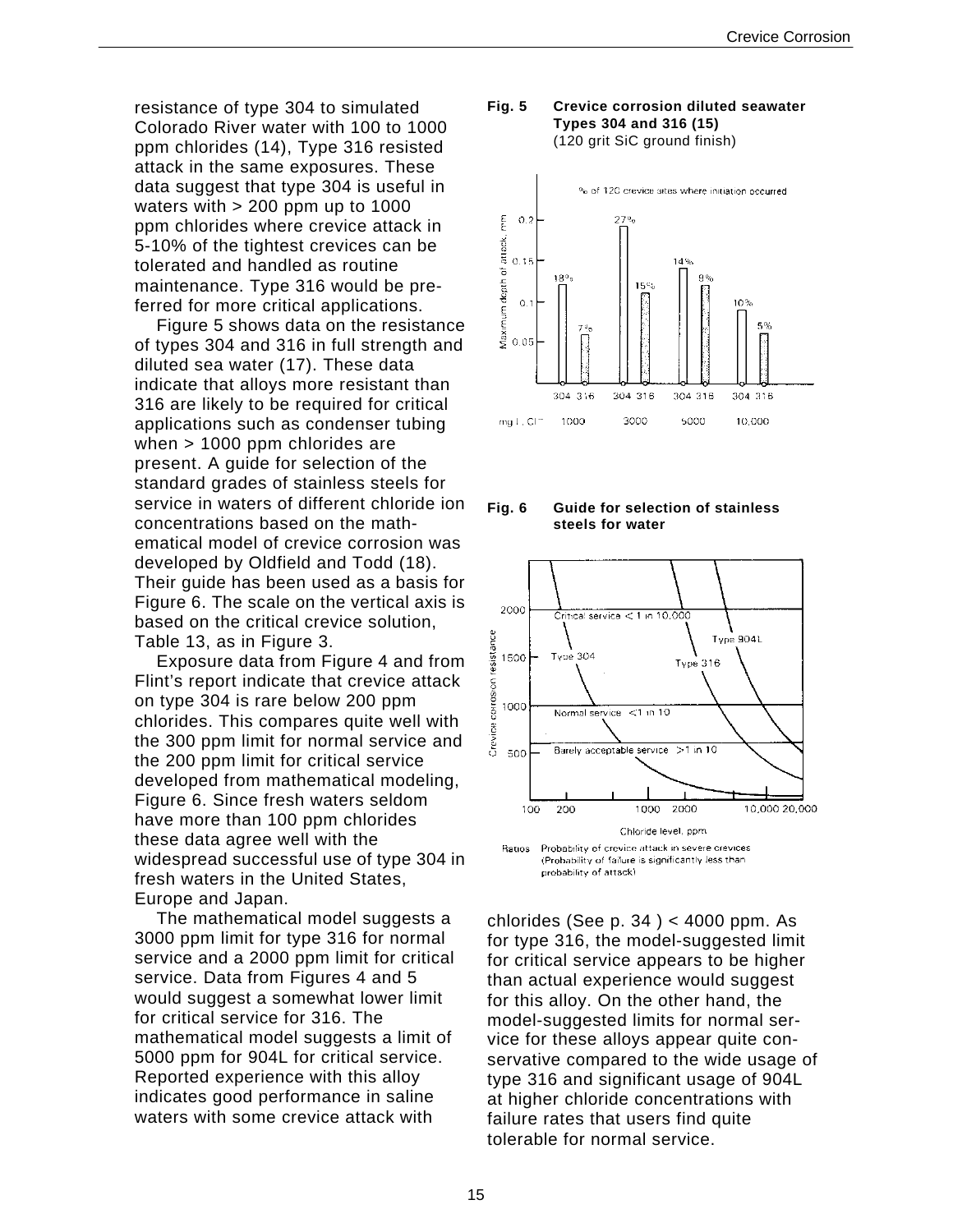Considering the wide scatter in crevice corrosion data the agreement between the model-suggested limits and actual experience is quite good. The model-suggested limits provide a good starting point that can be modified as the severity of the service requires.

Caution: This guide is based on the chloride ion concentration in the bulk environment. Both bacteria and evaporation are able to concentrate chlorides from very dilute solutions to damaging concentrations.

### **Temperature**

Increasing temperature which normally increases corrosion processes also decreases the solubility of oxygen. Propagation rates for crevice corrosion, which are largely controlled by oxygen reduction on the cathodic area outside the crevice, do not increase as expected with temperature and actually decrease as temperatures approach the boiling point where virtually all of the oxygen is driven off.

### **Under Deposit Corrosion – Biofouling**

Both micro-and macro-biofouling organisms attach themselves to stainless steels in brackish and saline waters. The area beneath attached organisms is an ideal crevice; very tight, stable and well shielded. Crevice corrosion develops in the manner previously described.

### **Chlorination Practice**

Chlorine is widely used to control microfouling in condensers and heat exchangers. Residual chlorine concentrations of about 0.2 ppm at the outfall, when maintained continuously, will control microfouling. There is varying success with intermittent injection of

chlorine.

Up to 2 ppm of chlorine does not appear to be detrimental to stainless steel in saline or fresh waters. Most swimming pools have 1-2 ppm residual chlorine which does not initiate corrosion on the stainless steel ladders and other swimming pool hardware.

Overchlorination, however, can be serious and has caused corrosion of stainless steels in fresh as well as saline waters and must be guarded against. The amount of chlorine that stainless steels will tolerate has not been fully established, but experience suggests that chlorine injection practices that result in > 2 ppm should be evaluated carefully for their effect on the resistance of stainless steels in fresh and saline waters. Ashbaugh (19) reports failure of type 321 potable water tanks where sodium hypochlorite sterilizing solution was incompletely drained from the tanks and left for hours in this condition. In the Middle East extensive failures of stainless steel have been experienced in a water distribution system when sodium hypochlorite was added to the water used for hydrotesting and was not flushed and drained from the system.

### **Under Deposit Corrosion – Sediment and Precipitates**

Sediment and precipitates sometimes shield portions of the surface from oxygen. If the sediment remains undisturbed and consolidates or if the precipitates are sticky, they can form tight stable crevices where crevice attack can occur in saline waters. Loose sediments that do not completely exclude oxygen from the surface and many precipitated films are benign. Thorough cleaning to bright metal on a regular schedule is the best practice.

Precipitates are less of a problem than sediments unless they are sticky and adhere tightly to the surface. Scheduled cleaning is the best remedial measure.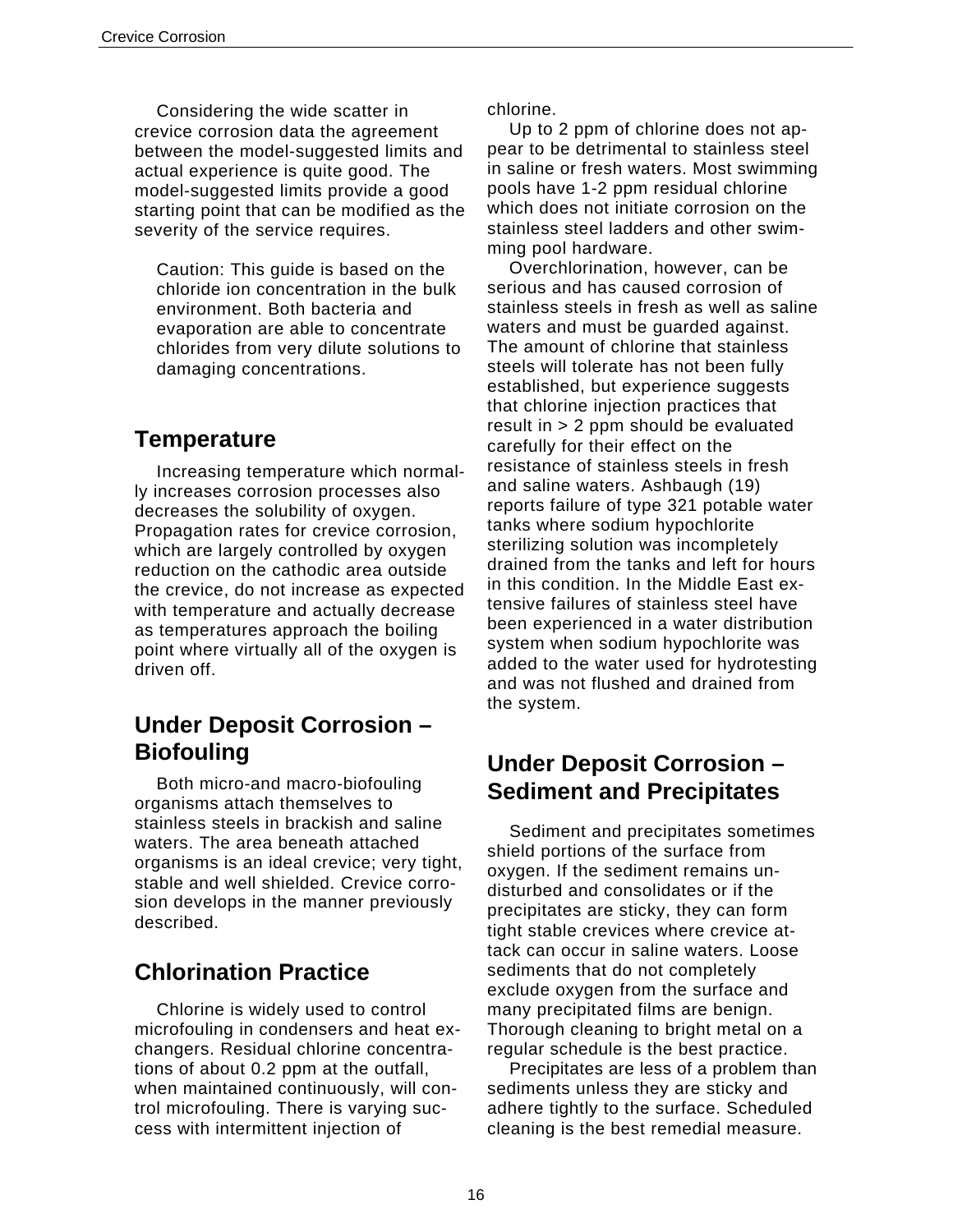High velocities prevent sediment build-up, reduce biofouling attachment, bacteria colony formation and generally help in keeping the surface clean. The chromium oxide film is tough, adherent and unaffected by the high velocities and turbulence associated with pump impellers, ship propellers and hydrofoils.

At low velocities and under stagnant condition, micro- and macro-foulers and sediment form crevices where crevice attack can occur. Stagnant conditions and sediments favor microbiological induced corrosion (MIC). Figure 7 illustrates the effect of velocity on the corrosion resistance of stainless steels.

Stagnant conditions and sediments are ideal for MIC and are the most difficult for all grades of stainless steels.

Macrofouling is responsible for most of the corrosion that occurs on the surface of stainless steels in saline waters. Crevice attack occurs in the area where the macrofoulers have attached to the surface. Above 2-3 fps, the free swimming larvae of the macrofoulers have increasing difficulty in attaching to the surface except during down time. Once attached during a down period, a return to operating velocities does not dislodge them, but does bring more nutrients to them enhancing growth. Continuous chlorination is effective in controlling biofoulers. Many hard shelled biofoulers are able to retreat into their shells at the first sign of a biocide and remain until the biocide has dispersed, making intermittent chlorination considerably less effective or ineffective.

Microfoulers are found attached to the inside of stainless steel and titanium condenser tubing operating in the normal 6-8 fps range. They seem able to attach and grow at somewhat higher velocities than the macrofoulers. These microfoulers form a multitude of tiny crevice sites which are primarily responsible for the corrosion failures of type 316 tubing in coastal condensers and of

#### **Effect of Velocity Fig. 7** Effect of velocity on corrosion of **stainless steels**



duplex stainless steel tubing used in ships.

Much of the sediment entrained in cooling waters deposits out in the bottom of condenser and heat exchanger tubing at velocities below about 3fps and during shutdowns. Since there is a range of velocities in individual tubes above and below the nominal design velocity, the minimum practical design velocity for heat exchangers and condensers is at least 5 fps and preferably 6 fps. Any unit designed or operated at lower velocities is a prime candidate for under sediment crevice attack, MIC or both.

Above 8 fps to at least 120 fps nickel stainless steels are fully resistant to corrosion in sea water as would be expected, since the water itself does not corrode nickel stainless steels. Above 120 fps there is increasing likelihood of cavitation, however velocities > 120 fps are rarely encountered.

Nickel stainless steels are among the materials most resistant to cavitation when conditions are such that cavitation can occur, Table 15 (6).

### **Stagnant Waters**

Numerous failures of stainless steels have been reported in both fresh and saline waters left standing in type 304 and 316 tubing, piping and storage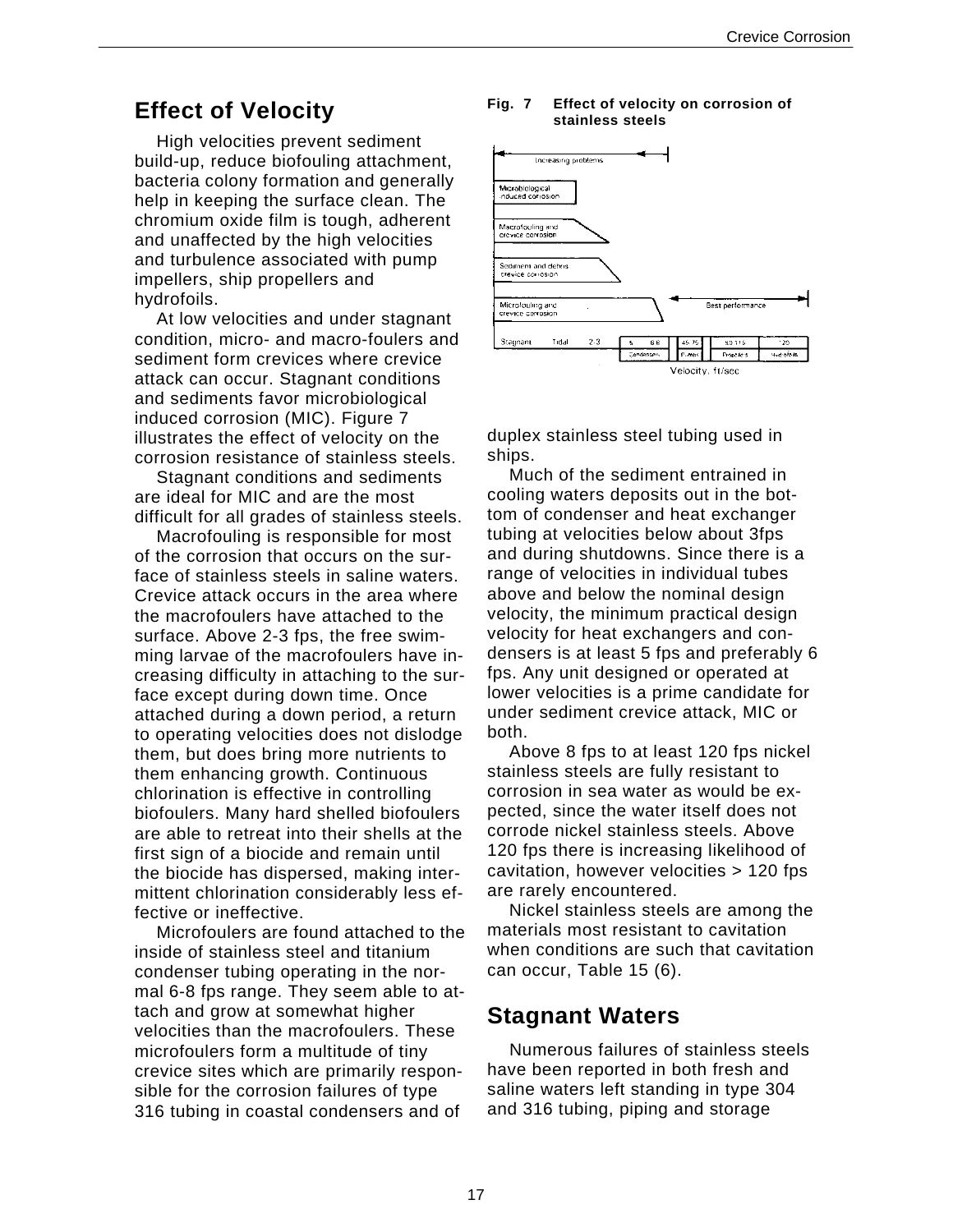#### **Table 15 Order of resistance to cavitation damage in sea water**

(At normal cavitation erosion intensities where inherent corrosion resistance influences resistance to cavitation)

| Resistance to cavitation damage rating                                                                                                                                                                       | Metals                                                                                                                                                                                                                         |
|--------------------------------------------------------------------------------------------------------------------------------------------------------------------------------------------------------------|--------------------------------------------------------------------------------------------------------------------------------------------------------------------------------------------------------------------------------|
| Group I-Most resistant. Little or no damage.<br>Useful under supercavitating conditions.                                                                                                                     | Cobalt base hard facing alloy<br>Titanium alloys<br>Austenitic (series 300) and precipitation-<br>hardened stainless steels<br>Nickel-chromium alloys such as<br>alloy 625 and alloy 718<br>Nickel-molybdenum-chromium alloy C |
| Group II-These metals are commonly utilized<br>where a high order of resistance to cavitation<br>damage is required but are subject to some metal<br>loss under the most severe conditions of<br>cavitation. | Nickel-copper-aluminum alloy K-500<br>Nickel-copper alloy 400<br>Nickel-aluminum bronze<br>Nickel-aluminum-manganese bronze                                                                                                    |
| Group III-These metals have some degree of<br>cavitation resistance but are generally limited to<br>low speed, low performance type applications.                                                            | 70/30 copper-nickel alloy<br>Manganese bronze<br>G Bronze and M Bronze<br>Austenitic nickel cast irons                                                                                                                         |
| Group IV-These metals are normally not used in<br>applications where cavitation damage may occur<br>unless heavily protected.                                                                                | Carbon and low alloy steels<br>Cast irons<br>Aluminum and aluminum alloys                                                                                                                                                      |

tanks in periods as short as 30 days. Failures of types 304, 316 and more highly alloyed stainless steel heat exchanger tubing also are reported when cooling water (fresh, brackish or salt water) is used on the shell side instead of the inside of the tubing as is the normal and much preferred practice. Few of these failures are well documented. Overchlorination and under-sediment crevice attack account for a number of these failures. In the last several years it has been increasingly recognized that bacteria are responsible for much of the corrosion that occurs in stagnant waters.

### **Microbiological Induced Corrosion**

Microbiological induced corrosion (MIC) refers to the acceleration of crevice and other forms of corrosion by micro-organisms. Bacteria are found in all natural waters. Some thrive on organic nutrients found in most waters. Others can survive quite well on hydrogen and CO<sub>2</sub> alone in the absence of organic matter. Under favorable conditions, bacteria colonize and multiply quite rapidly, creating slime layers that form on metals and other surfaces, Table 16.

#### **Table 16 Conditions favoring MIC**

Natural waters Stagnant conditions Long duration of stagnant conditions Organic nutrients in water Sediment Absence or neglect of chlorination practice Chlorides and sulfates

It has been recognized that anaerobic sulfate reducing bacteria (SRB) such as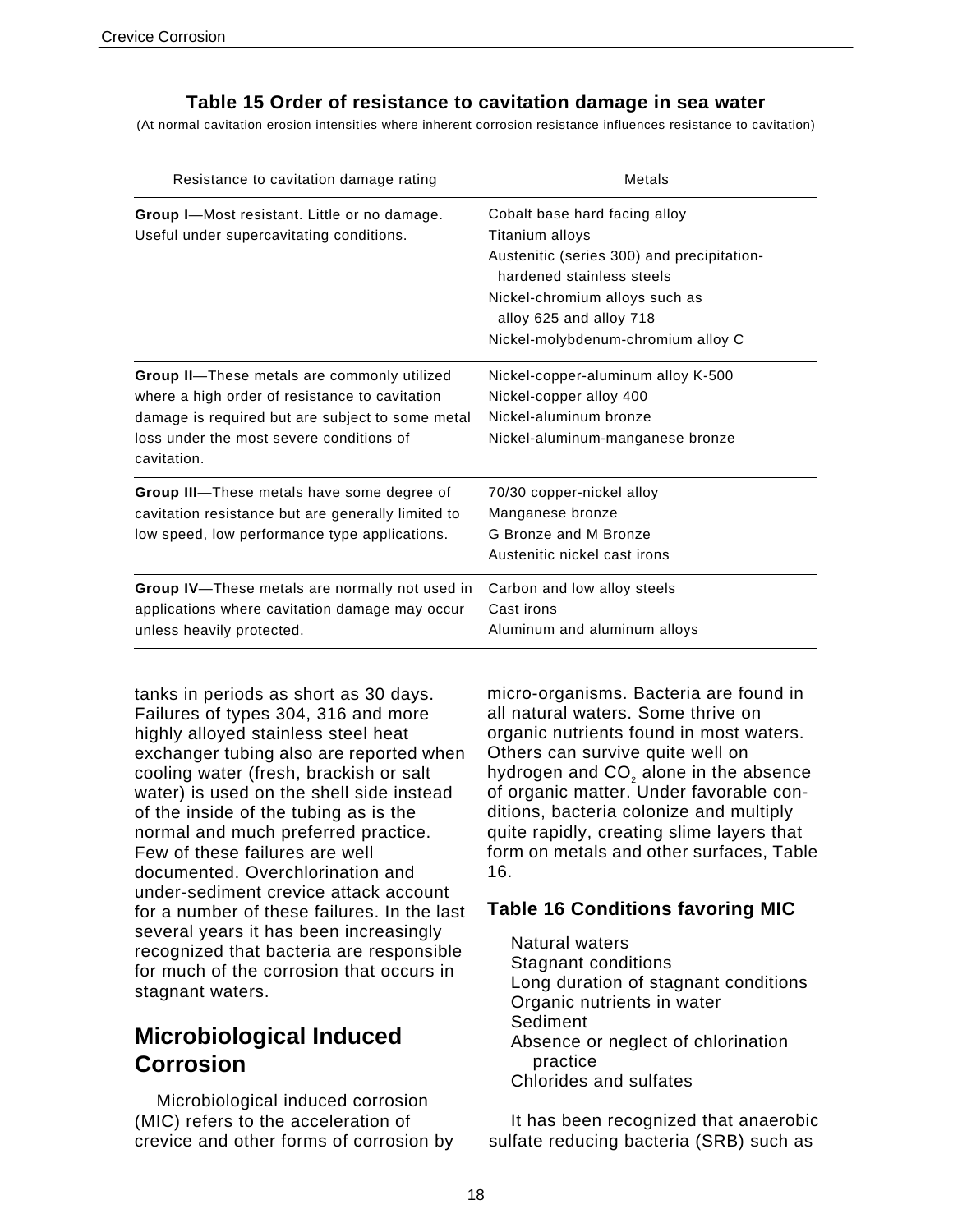desulfovibrio desulfuricans can be responsible for corrosion that occurs in the absence of oxygen. Table 17 shows these and other strains that have been identified with metallic corrosion by Pope and coworkers (20).

#### **Table 17 Bacteria and corrosion**

| Bacteria             | Corrosive effect                            |
|----------------------|---------------------------------------------|
| Slime formers        | Create sites where MIC                      |
|                      | can occur                                   |
| SRB                  | Facilitate corrosion in                     |
|                      | absence of oxygen                           |
| Thiobacillus         |                                             |
| thioxidans           | Produces H <sub>2</sub> SO <sub>4</sub>     |
| Nitrosomanas         | Oxidizes NH <sub>3</sub> to NO <sub>2</sub> |
| Nitrobacter          | Oxidizes NO <sub>2</sub> to NO <sub>3</sub> |
| Many species         | Produces organic acids                      |
|                      | (formic, succinic)                          |
| Gallionells,         |                                             |
| Spherotilus          | Oxidize ferrous (chloride)                  |
|                      | to ferric                                   |
| Mn-oxidizing strains | Oxidize manganous                           |
|                      | (chloride) to manganic                      |

Of these bacterial strains, SRB's and the iron and manganese types are the most troublesome for stainless steel. Colonies develop at preferred locations in stagnant waters or under sediments in slowly moving waters. The colonies create crevices excluding oxygen from the surface. The iron and manganese oxidizers have the ability to concentrate chlorides and to convert ferrous and manganous chlorides to ferric and manganic chloride. Both are strong oxidizers and well known pitting agents for stainless steels. The protective oxide film, already weakened by exclusion of oxygen, breaks down and deep pitting follows.

The mechanisms for SRB-induced corrosion are different. In the presence of SRB's the metallic corrosion product is normally a metal sulfide. It is thought that some SRB's use hydrogen, depolarizing the cathodic surface and

accelerating attack at the crevice site. SRB-induced corrosion is characterized by an encrusted deposit over a deep pit with a black powdery sulfide corrosion product beneath. SRB's occur in stagnant sea water and frequently in the deaerated waters from ground wells. SRB's are also found in the anaerobic lower section of biofilms that form under aerobic conditions. Attack by manganese oxidizers is also characterized by encrusted deposits. It has been reported on type 304 tubing in very low chloride content fresh water cooling systems and in clean waters used for hydrotesting. Figure 8 shows the type of corrosion caused by sulfatereducing bacteria on a pump shaft coupling from a fresh water well in Louisiana.

Figure 9 shows pitting type corrosion of a horizontal weld seam in a type 316L tank that occurred when a clean low chloride water used for hydrotesting was left standing in the tank for 30 days instead of being drained as intended.

Pitting type failures of stainless steel piping systems, heat exchanger and condenser tubing and desalination plant chamber floors caused by water left in or incompletely drained from such systems is reported with depressing regularity. Stagnant water is ideal for MIC and for under-sediment crevice attack or both and should be avoided.

Remedial measures include:

- 1. Design flow rates of at least 5 fps.
- 2. Schedule cleanings to remove sediment.
- 3. Chlorinate or add biocides to hydrotest and cooling water (Do not overchlorinate)
- 4. Drain waters used for hydrotesting promptly and completely.
- 5. Drain cooling water systems for extended shutdown or standby. Blow drying of tubing and piping is best.
- 6. Maintain good housekeeping, general cleanliness.
- 7. Avoid stagnant conditions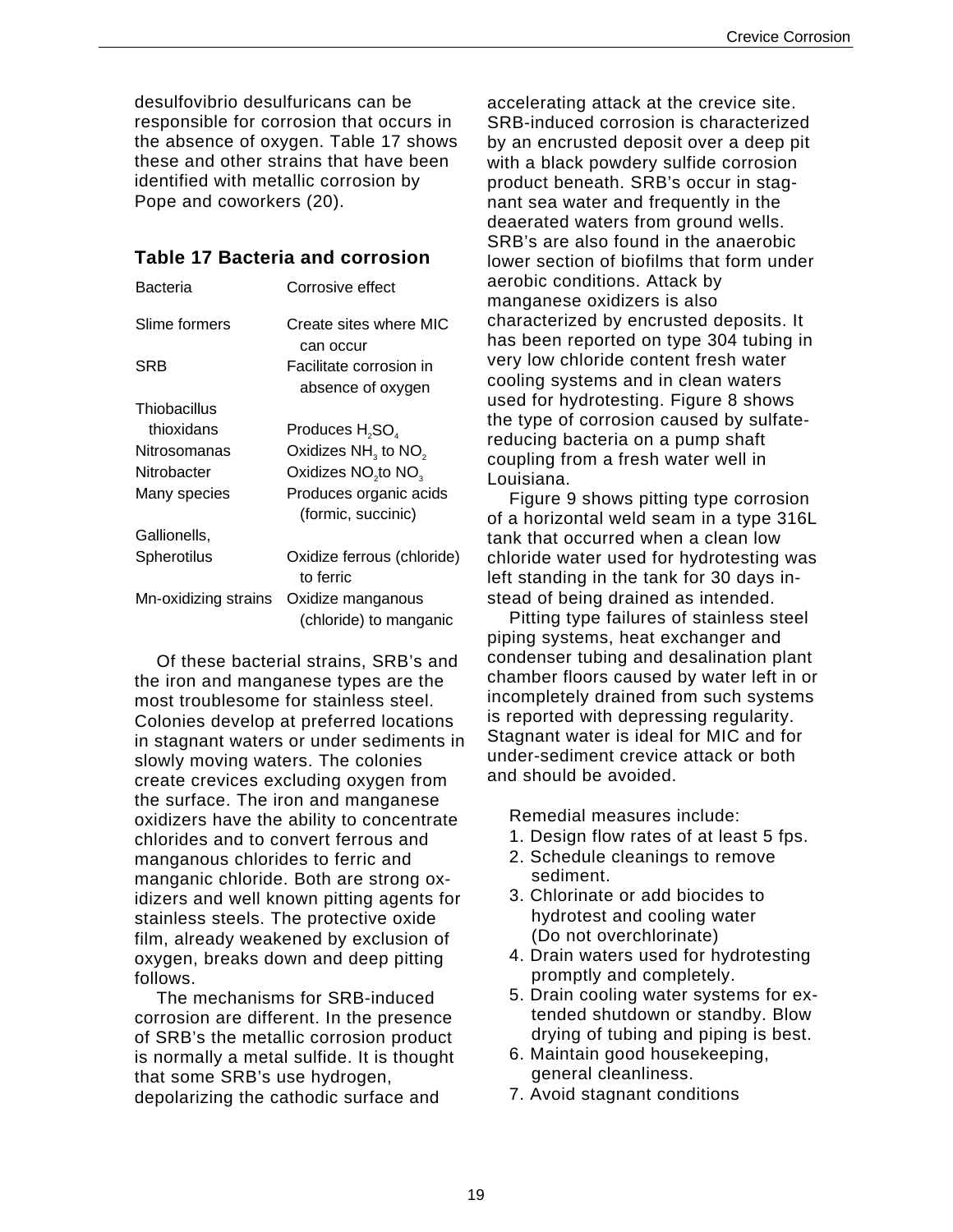**Fig. 8 Sulfate-reducing bacteria attack on a type 410 stainless steel deep well pump coupling.** 



**Fig. 9 Pitting in horizontal weld seam of type 316 tank - MIC (Kobrin)** 

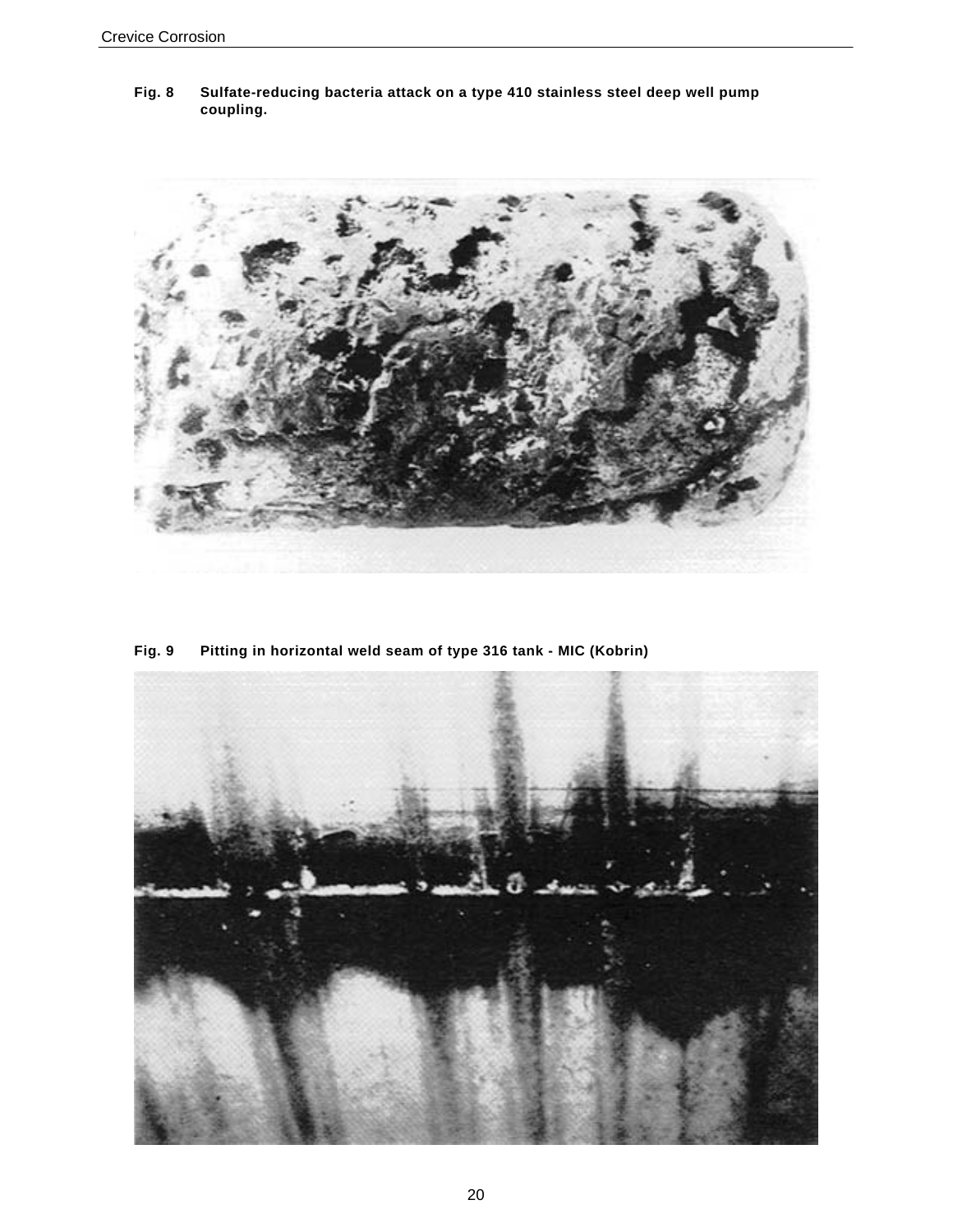### **Corrosion Fatigue**

The endurance limit for annealed type 304 in air is of the order of 35,000 psi and for type 316 about 40,000 psi. The endurance limit increases with cold work. For type 304 cold drawn to 210,000 psi the endurance limit is of the order of 100,000 psi.

In sea water there is no true endurance limit as fatigue strength continues to decrease as the number of cycles increases. Lacking a true endurance limit, corrosion fatigue strength (CFS) has been defined as the maximum stress at which failure will not occur in 10<sup>8</sup> cycles in sea water. Corrosion fatigue strength is usually measured in a rotating beam test in the arrangement shown in Figure 10. The rate of cycling is normally adjusted to reach  $10^8$  cycles in 50-60 days. Shorter test times, that many investigators use to develop more data in less time, do not give adequate weight to the corrosion factor.

Table 18 shows the 48 day corrosion fatigue strengths at 10 $^{\circ}$  cycles in sea water for a range of materials (21). For 304 the corrosion fatigue strength is 15 ksi as compared to 35 ksi in air. Why there should be such a drastic reduction in an environment that does not appreciably corrode the surface is not known but the reduction is real.

Figure 11, a plot of corrosion fatigue strength against tensile strength, indicates that CFS increases with strength for different stainless type alloys (21).

Despite the low corrosion fatigue strength, CF3 (the cast counterpart to type 304, previously designated CF4 to reflect an earlier 0.04% carbon content) workboat propellers have been successfully used on workboats since 1952. CF3 is now an industry standard for 6-15



![](_page_25_Figure_8.jpeg)

![](_page_25_Figure_9.jpeg)

![](_page_25_Figure_10.jpeg)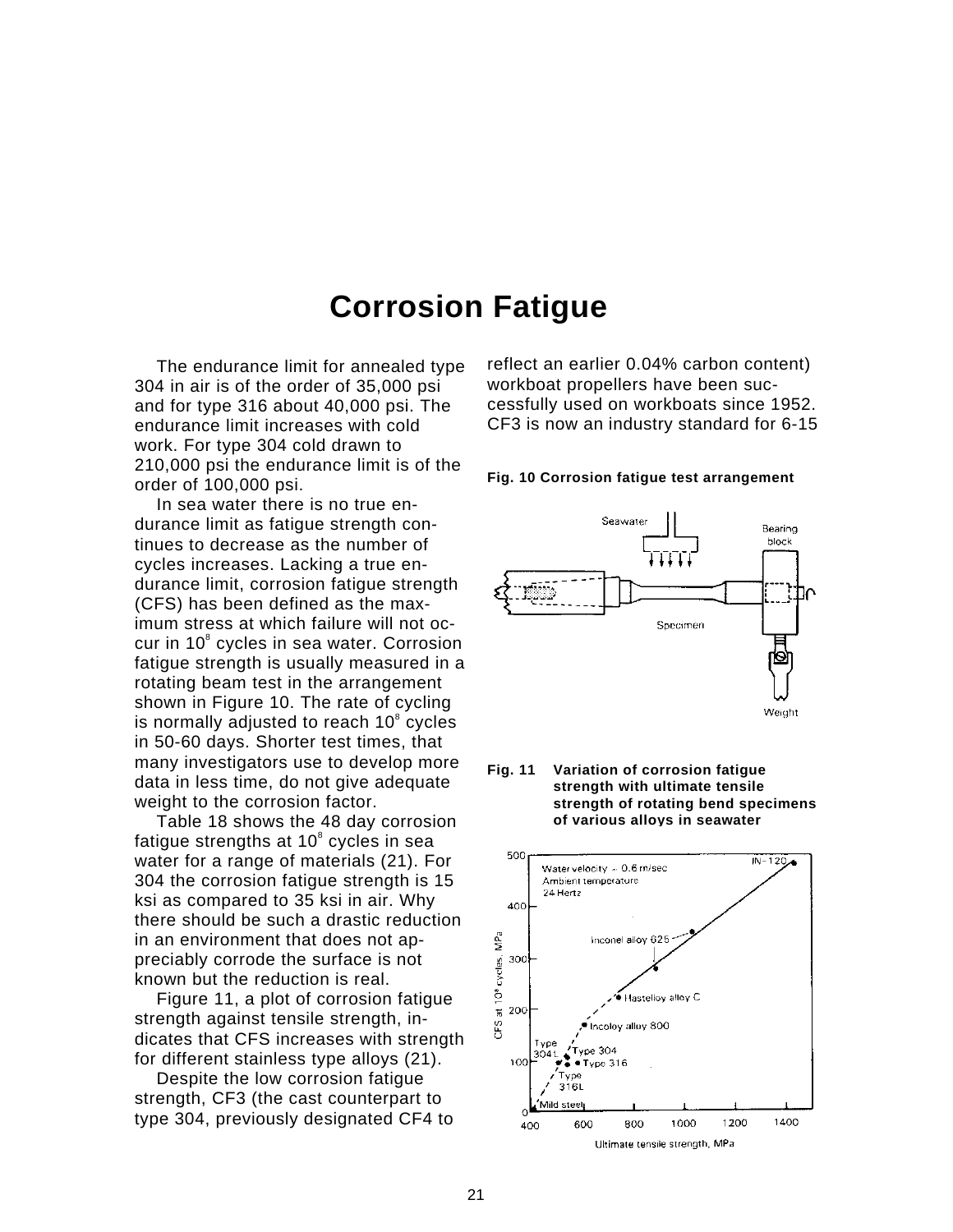foot diameter propellers for workboats, controllable pitch propellers and bow thrusters. The steel hull and its cathodic protection system suppress crevice corrosion at anchor. Underway, with the

propeller in motion, stainless steel is resistant to sea water corrosion. The CFS of CF4 can be increased to 20,000 psi by cathodically protecting CF4 to  $-0.85$  V (5).

| Forty-eight day corrosion fatigue strength (CFS) at 10 <sup>°</sup> cycles of various materials in sea water                                                                                                                                                                                                                                                                                                                                                                                                                                                                                                                                                                                                     |                                                                                                                                                                                                                                                                                                                                                                                                                                                                                                                                                                                      |                                                                                                                                              |                                                                                                                                                                        |                                                                                                                                 |                                                                                                                                                                            |
|------------------------------------------------------------------------------------------------------------------------------------------------------------------------------------------------------------------------------------------------------------------------------------------------------------------------------------------------------------------------------------------------------------------------------------------------------------------------------------------------------------------------------------------------------------------------------------------------------------------------------------------------------------------------------------------------------------------|--------------------------------------------------------------------------------------------------------------------------------------------------------------------------------------------------------------------------------------------------------------------------------------------------------------------------------------------------------------------------------------------------------------------------------------------------------------------------------------------------------------------------------------------------------------------------------------|----------------------------------------------------------------------------------------------------------------------------------------------|------------------------------------------------------------------------------------------------------------------------------------------------------------------------|---------------------------------------------------------------------------------------------------------------------------------|----------------------------------------------------------------------------------------------------------------------------------------------------------------------------|
| Material                                                                                                                                                                                                                                                                                                                                                                                                                                                                                                                                                                                                                                                                                                         | Chemical composition,<br>weight % (nominal)                                                                                                                                                                                                                                                                                                                                                                                                                                                                                                                                          | Ultimate<br>tensile strength                                                                                                                 |                                                                                                                                                                        | CFS at 100<br>megacycles in<br>sea water                                                                                        |                                                                                                                                                                            |
| IN-120 (Experimental alloy)<br>INCONEL* alloy 718 (Grain size = 0.01 mm)<br>INCONEL alloy 625<br>INCONEL alloy 718 (Grain size = $0.068$ mm)<br>INCONEL alloy 625<br>INCONEL alloy 718 (Grain size = $0.152$ mm)<br>HASTELLOY** alloy C<br>MONEL* alloy K-500<br>INCOLOY* alloy 800<br>18%Ni maraging steel (0.25mm mild steel coating)<br>18%Ni maraging steel (cathodic prot. at -0.85V)<br>Ni-Al Bronze, CA 955HT (Cast)<br>AISI Type 304 stainless steel<br>AISI Type 316 stainless steel<br>AISI Type 304L stainless steel<br>AISI Type 316L stainless steel<br>Ni-Al Bronze (Cast) CA 955<br>Mn-Ni-Al Bronze (Cast) CA 957<br>Mn Bronze (Cast) CA 865<br>18% Ni maraging steel (Unprotected)<br>Mild steel | Ni-21Cr-14Co-4Mo-2.5Ti-2(Cb + Ta)<br>Ni-19Cr-17Fe-5Cb-3Mo-0.8Ti-0.6AI<br>Ni-21Cr-9M0-3.6(Ta + Cb)-2.5Fe<br>Ni-19Cr-17Fe-5Cb-3Mo-0.8Ti-0.6AI<br>Ni-21Cr-9Mo-3.6(Ta + Cb)-2.5Fe<br>Ni-19Cr-17Fe-5Cb-3Mo-0.8Ti-0.6AI<br>Ni-16Cr-16Mo-5Fe-4W<br>Ni-29Cu-3Al-1Fe-0.7Mn-0.6Ti<br>Fe-32Ni-21Cr-0.4Ti-0.4Al<br>Fe-18Ni-7Co-5Mo-0.4Ti<br>Fe-18Ni-7Co-5Mo-0.4Ti<br>Cu-11AI-4Ni-4Fe<br>Fe-19Cr-10Ni-2Mn-0.08C<br>Fe-18Cr-12Ni-2Mn-2.5Mo-0.08C<br>Fe-19Cr-10Ni-2Mn-0.03C<br>Fe-18Cr-12Ni-2Mn-2.5Mo-0.03C<br>Cu-10Al-5Ni-5Fe-1.5Mn<br>Cu-12Mn-8AI-3Fe-2Ni<br>Cu-40Zn-2Mn<br>Fe-18Ni-7Co-5Mo-0.4Ti | Ksi<br>205<br>189<br>149<br>189<br>129<br>-<br>108<br>176<br>89<br>250<br>250<br>115<br>79<br>85<br>75<br>79<br>87<br>100<br>73<br>250<br>60 | $Kgf/mm^2$<br>144<br>133<br>105<br>133<br>91<br>$\overline{\phantom{0}}$<br>76<br>124<br>63<br>176<br>176<br>81<br>56<br>60<br>53<br>56<br>61<br>70<br>51<br>176<br>42 | Ksi<br>70<br>60<br>50<br>40<br>40<br>32<br>32<br>26<br>24<br>23<br>15<br>15<br>15<br>14<br>14<br>13<br>12.5<br>9<br>8<br>5<br>2 | $Kgf/mm^2$<br>49.2<br>42.2<br>35.1<br>28.2<br>28.2<br>22.5<br>22.5<br>18.3<br>16.9<br>16.2<br>10.6<br>10.6<br>10.6<br>9.8<br>9.8<br>9.1<br>8.8<br>6.3<br>5.5<br>3.5<br>1.4 |
| Trademark of the INCO family of companies<br>Trademark of Cabot Corp.                                                                                                                                                                                                                                                                                                                                                                                                                                                                                                                                                                                                                                            |                                                                                                                                                                                                                                                                                                                                                                                                                                                                                                                                                                                      |                                                                                                                                              |                                                                                                                                                                        |                                                                                                                                 |                                                                                                                                                                            |

#### **Table 18 Corrosion fatigue strength in sea water**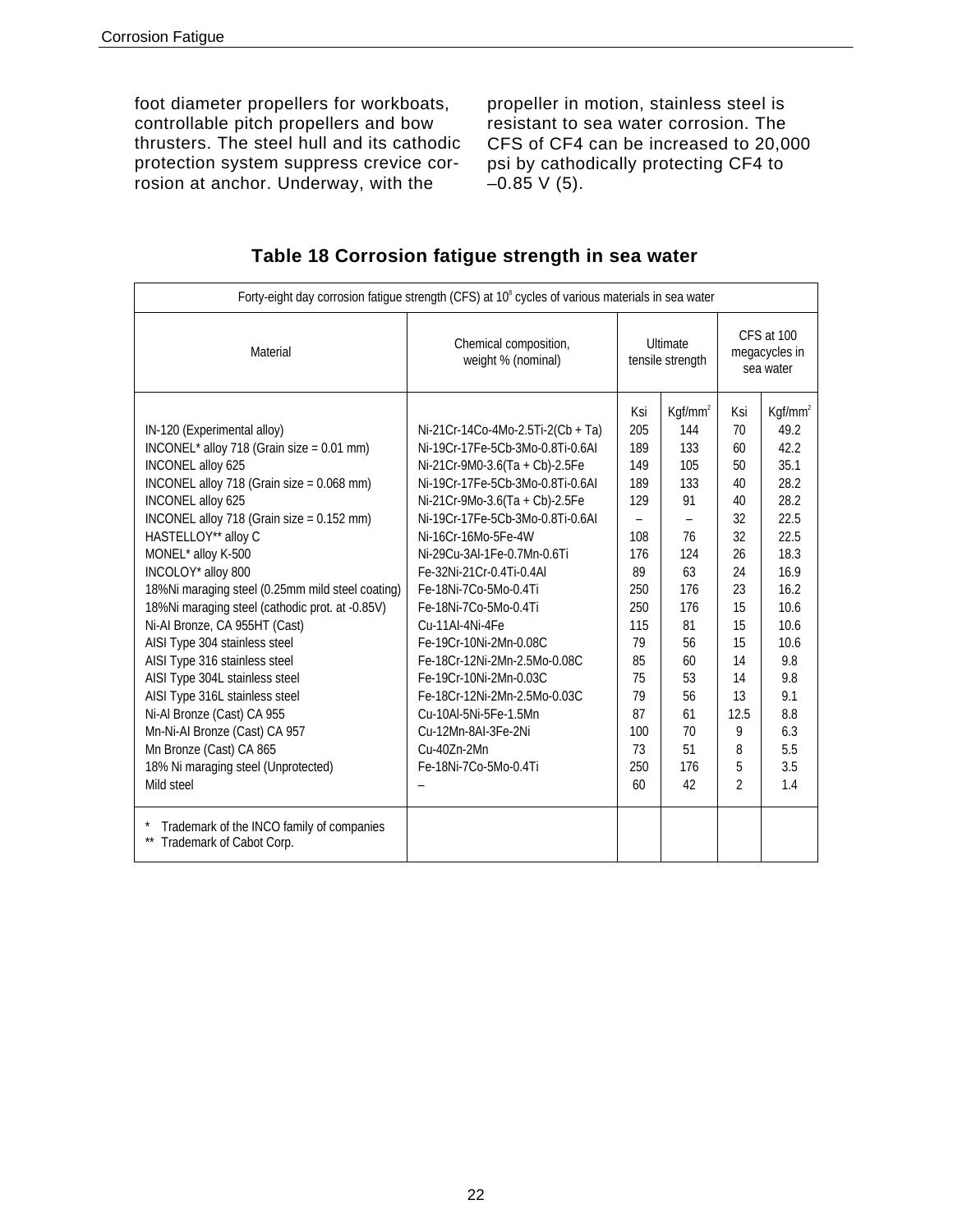### **Stress Corrosion Cracking**

Stress corrosion rarely occurs in natural waters, even sea water, at temperatures up to boiling, except in certain of the small vertical condensers used in the chemical industry where the cooling water is on the shell side. Remedial measures include venting the non-condensable gases through the top tube sheet in order to prevent evaporation and chloride salt build-up on the outside of the tubes in the vapor space or upgrading to higher nickel alloys such as Carpenter 20Cb3, Incoloy 825, and the newer 4.5 and 6% Mo austenitic and duplex alloys. Using lower chloride waters, for example fresh instead of saline water, is ineffective as waters as low as 12 ppm chlorides have stress

cracked type 304. Even such low chloride ion concentrations can be concentrated by evaporation.

Stress corrosion cracking (SCC) has not, as originally feared, been a problem for nickel stainless steel tubing or chamber wall linings in desalination plants up to about 220°F. Oxygen seldom exceeds 25 ppb. U-bend specimens are resistant to SCC in boiling sea water although there are reports of SCC of U-bend specimens exposed in the vapor space above boiling sea water (5). SCC has not been a problem in type 316 demisters in desalination plants where the demisters are stripping droplets from boiling sea water.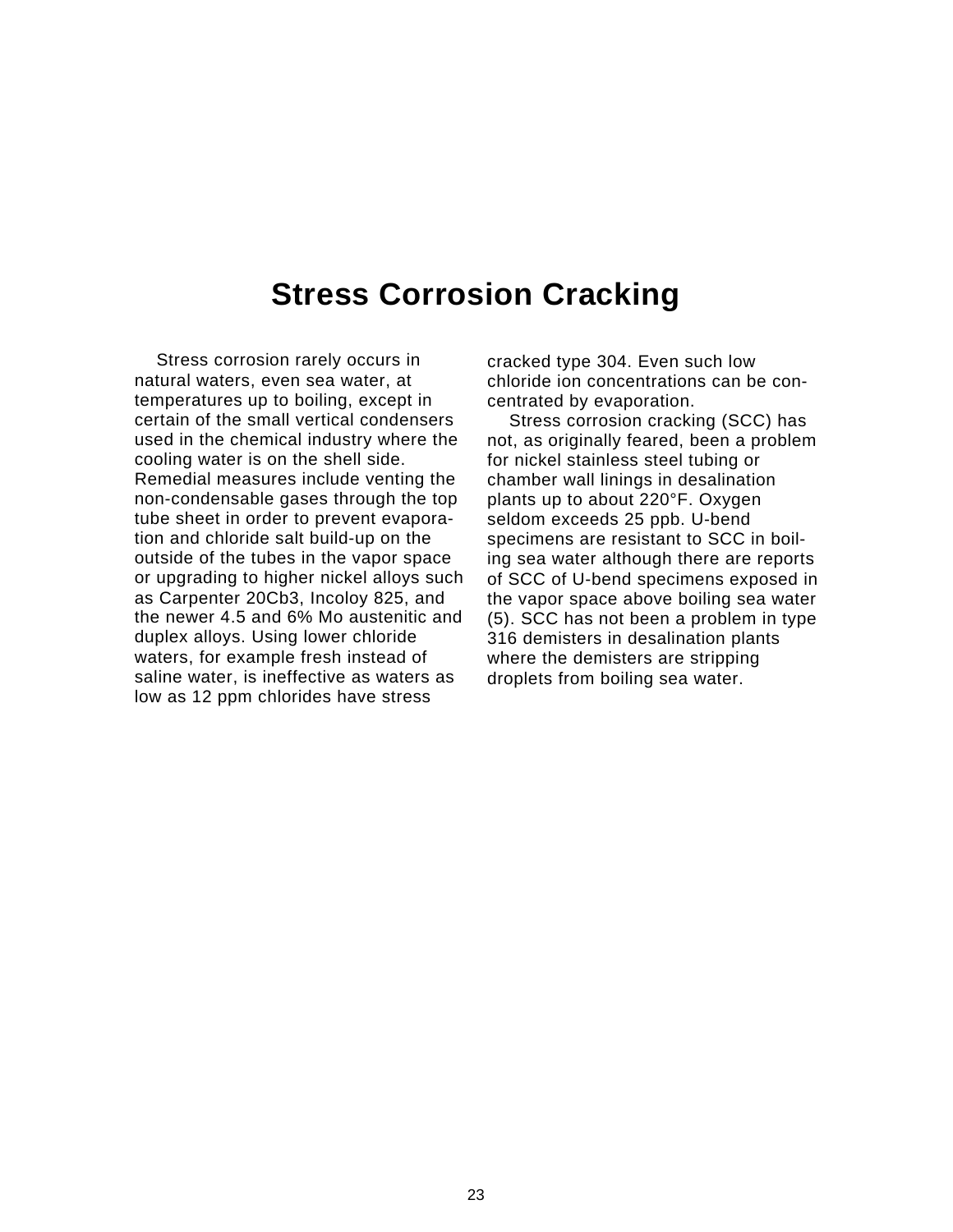## **Nickel Stainless Steels in Marine Atmospheres**

Nickel stainless steels are so resistant to corrosion in marine atmospheres that weight loss and corrosion rate are not very useful in determining relative resistance. Faulring's (22) plot of weight loss versus chromium content, Figure 12, shows weight loss decreases as chromium increases, approaching zero at 12% Cr and is virtually zero at 18% Cr (type 430).

#### **Fig. 12 Weight loss versus chromium content for samples exposed 25.1 years**

![](_page_28_Figure_3.jpeg)

Baker and Lee (23) report that after 26 years exposure in the 25- and 250-meter test lots at Kure Beach, NC pitting was insignificant, less than 0.01 mm on the boldly exposed surface of all of the stainless steels shown in Figures 13 and 14, except type 410 where pit depths up to 0.06 mm were found. Although pits were shallow, they were numerous. The pit density per ASTM B 537, the percentage of the area stained, and the percentage of the area rusted are displayed in bar charts. Staining is discoloration. Rusting is defined as build-up of corrosion product visible at  $7 \times$  magnification with a measurable thickness of at least 0.05 mm.

Distance from the ocean is a major variable. The environment in the 25 meter lot is an order of magnitude more severe than in the 250 meter lot. These data indicate some advantage for type 316 over 304, but it is not as great as actual experience on offshore oil platforms and coastal structures would suggest. The nickel stainless steel grades are found to be significantly more resistant than the ferritic grades. Distinguishing relative performance for the nickel-containing grades is shown to be difficult because of the inherently high resistance of stainless steels to marine atmospheric corrosion.

Surface cleanliness is paramount to minimize staining. Electropolishing minimizes the staining on all grades.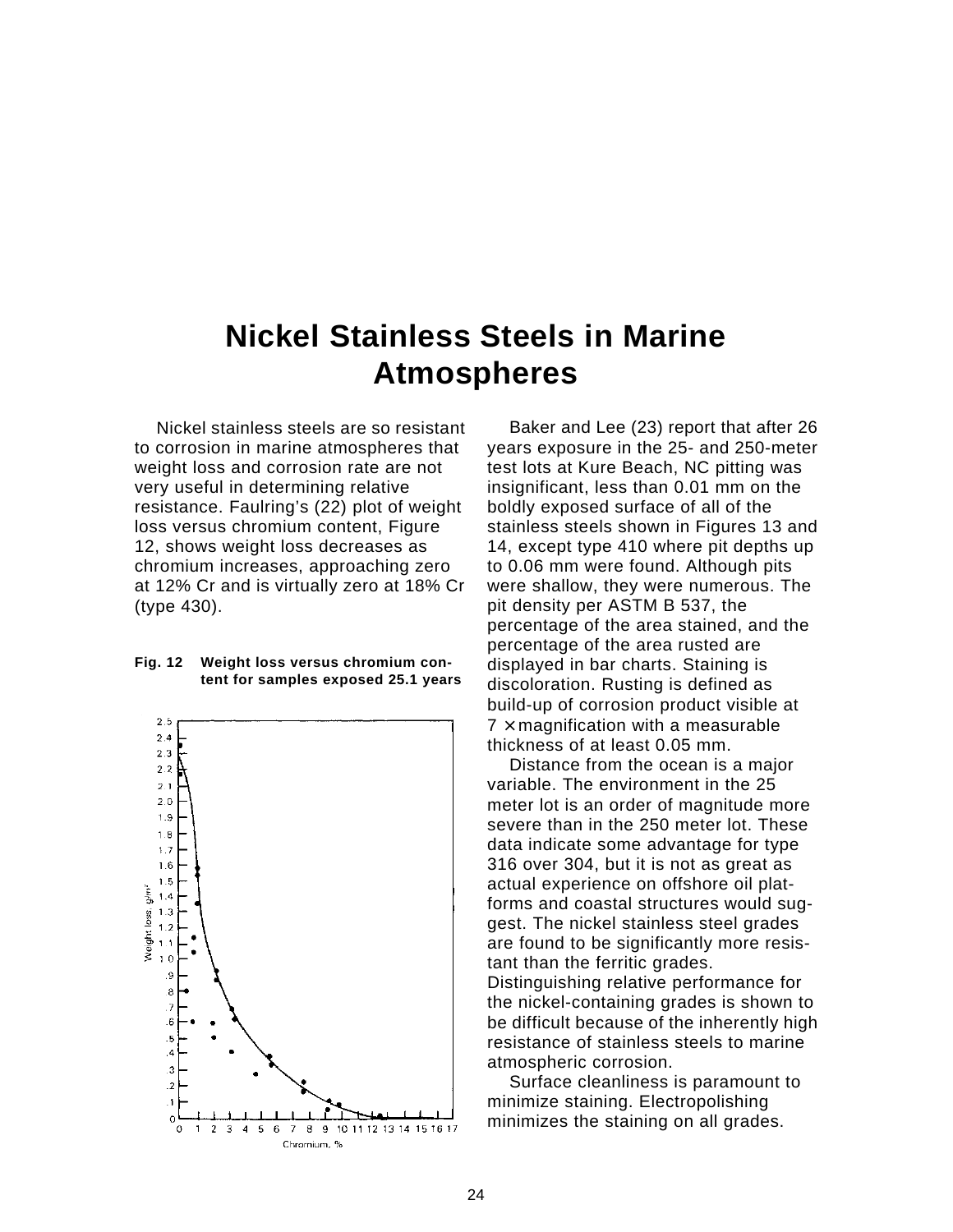Grinding, even wet grinding with clean belts and discs, markedly increases the staining over the whole surface on both 304 and 316.

Of somewhat greater concern is the resistance of stainless steels to SCC in the heat of midsummer sun. Careful measurements by Money and Kirk (24) indicate that stainless steel panels reach 50°C at Kure Beach, NC in the midday sun. They found the standard 300 series nickel stainless steels resistant to SCC in the annealed, ¼ hard and as-welded condition except for type 301 as-welded, which cracked. Furnacesensitized 201, 301, 302, 304, 309 and 316 suffered SCC. Furnace sensitization results in a substantially greater degree of carbide precipitation than welding of the regular 0.08% carbon grades. Type 304L, 0.03% carbon max., did not crack in the furnace-sensitized

condition. There have been reports of SCC of 304 and 316 valve bolting during summer in some Gulf Coast plants.

Insulated stainless steel piping and pressure vessels have suffered SCC under the insulation in marine and other atmospheric exposures even when low chloride insulation has been used. Wetting of the insulation by rain, or indoors, by drips and leaks, allows the chlorides to concentrate by evaporation. Pitting and SCC follow, preferring those areas where the insulation has stuck to the surface after being wet at some point. Just as in the case of the vertical condensers, even very low atmospheric chloride concentrations some distance inland can be concentrated by evaporation sufficiently to cause SCC. Painting the stainless steel and minimizing wetting are the primary countermeasures that have proven successful.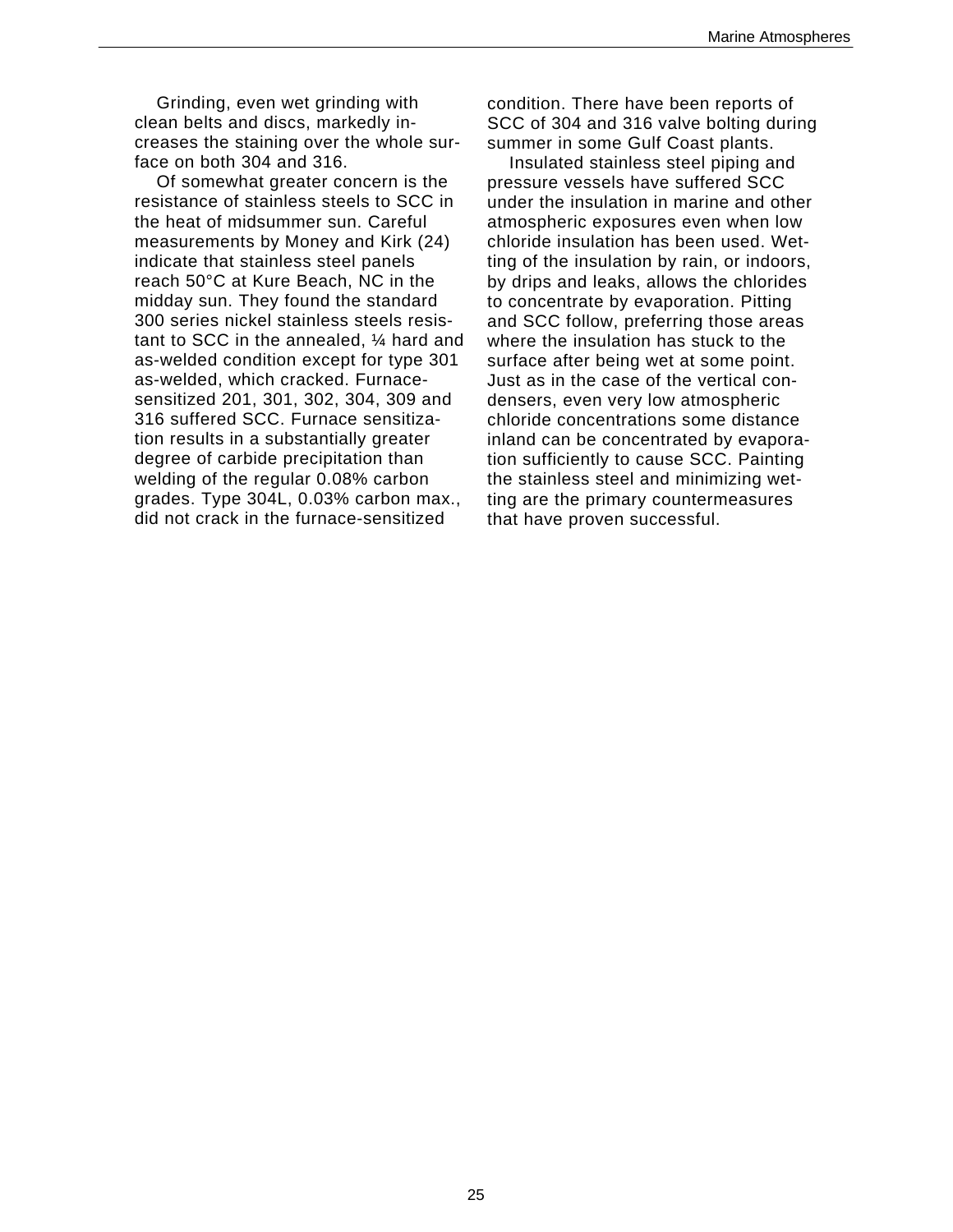![](_page_30_Figure_1.jpeg)

**Fig. 13 Relative performance of stainless steels exposed 25 meters from ocean for 26 years**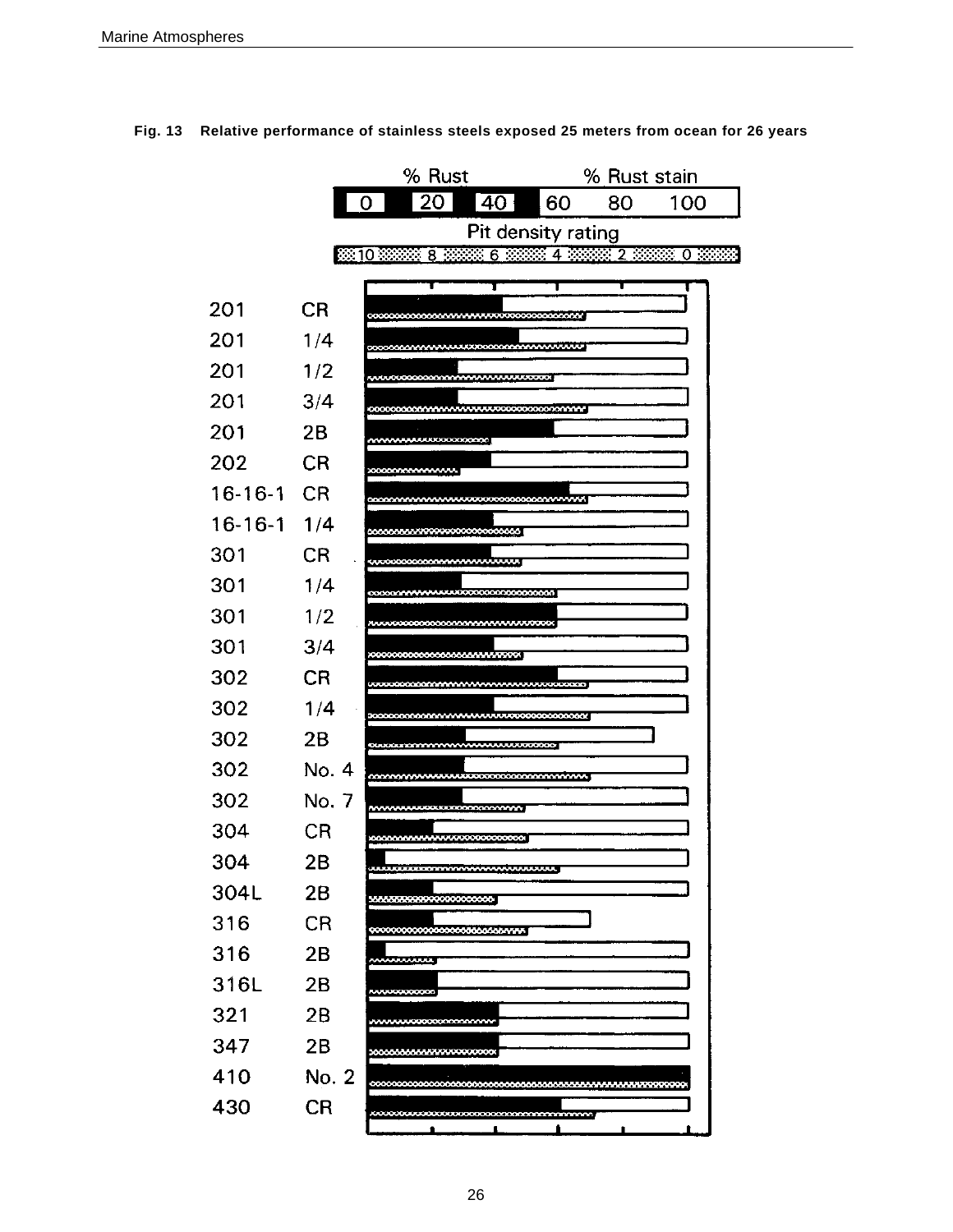![](_page_31_Figure_1.jpeg)

#### **Fig. 14 Relative performance of stainless steels exposed 250 meters from ocean for 26 years**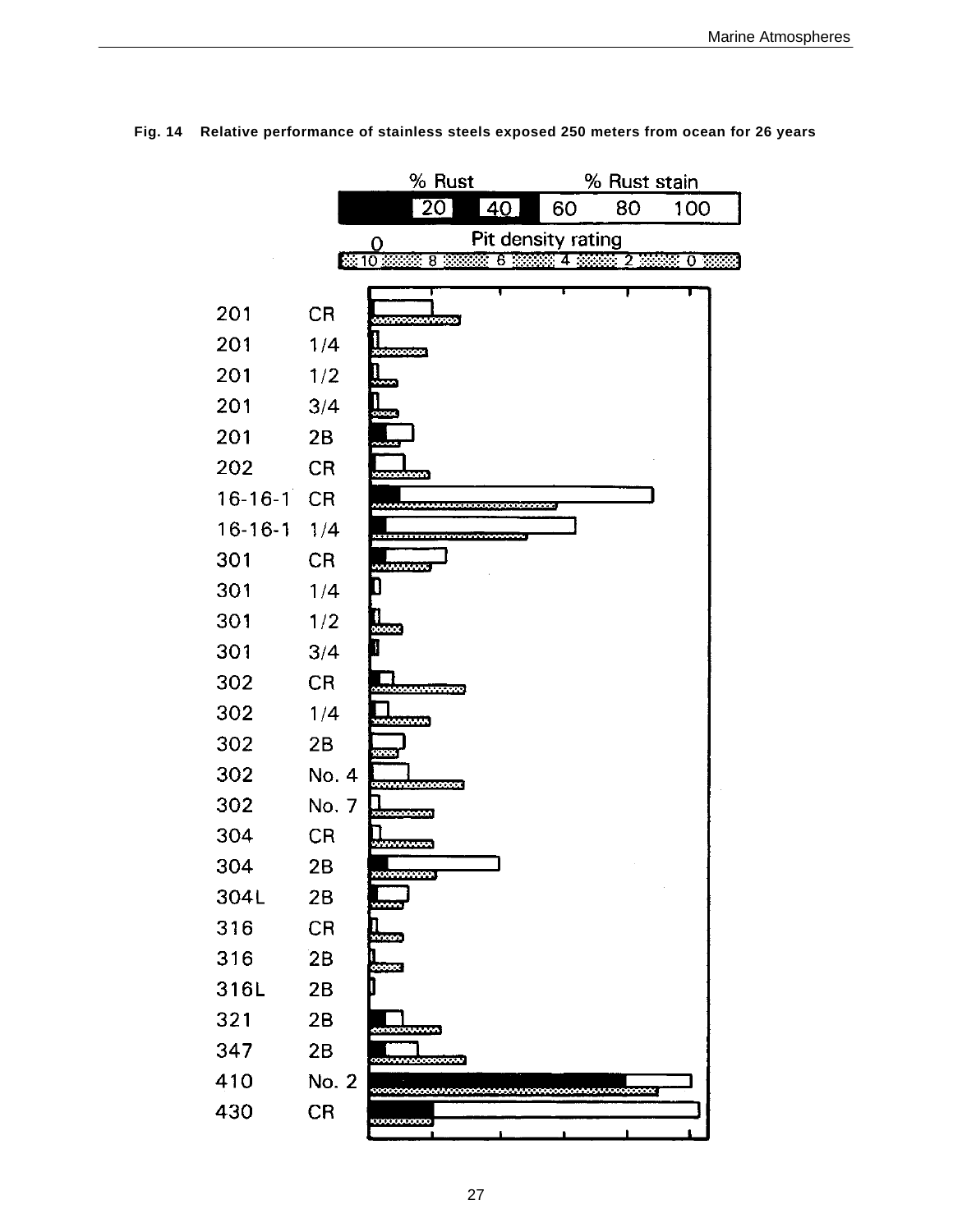#### Appendix

### **Summary of Usage and Performance<br>of Nickel Stainless Steels in Saline and Natural Waters and Brines**

#### **Table of Contents**

|                                               | Page No. |
|-----------------------------------------------|----------|
|                                               |          |
|                                               |          |
|                                               |          |
|                                               |          |
|                                               |          |
|                                               |          |
|                                               |          |
|                                               |          |
|                                               |          |
|                                               |          |
|                                               |          |
|                                               |          |
|                                               |          |
|                                               |          |
|                                               |          |
|                                               |          |
|                                               |          |
|                                               |          |
|                                               |          |
|                                               |          |
|                                               |          |
|                                               |          |
| Table 19 Summary of usage of nickel stainless |          |
|                                               |          |
|                                               |          |
|                                               |          |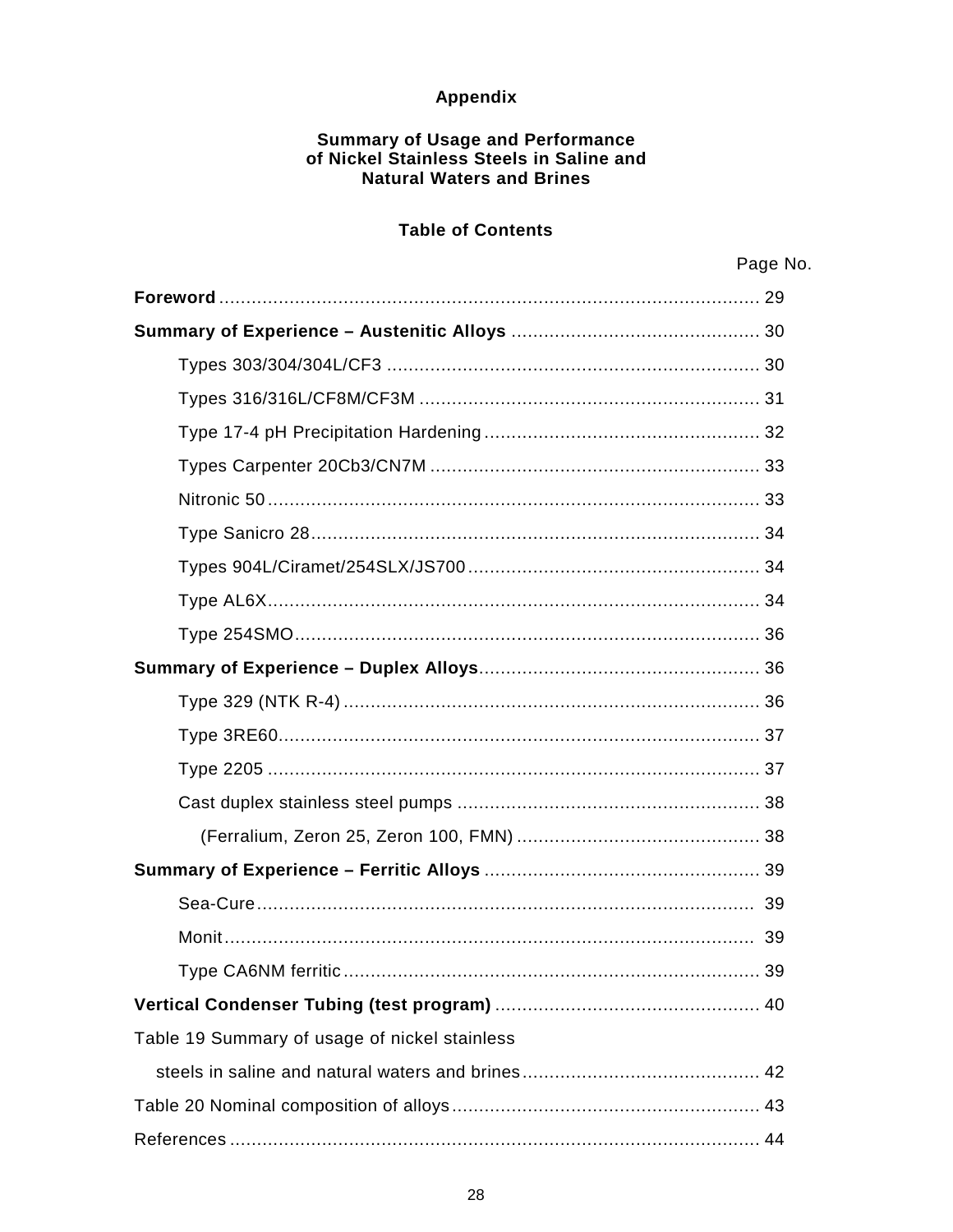### **Foreword**

Actual user experience with stainless steels in natural waters and brines as reported in interviews with the responsible corrosion personnel in some 80 industrial plants in the U.S., Europe and the Mideast is summarized by alloy group and product form. By far the largest tonnage is in types 316/316L. Tubing is the product form in which most of the more highly alloyed materials are used and can best be compared.

Interviews were conducted with coastal, estuarine and riverside power and chemical plants, refineries, offshore oil and geothermal steam plants. Information from earlier surveys of stainless steels in desalination plants and marine service are also included.

It was found that nearly all coastal chemical plants, and many refineries, avoid the use of saline cooling water in contact with stainless steel equipment. The most common practice is to bring the saline cooling water to a central copper alloy heat exchanger, and provide closed loop cooling water systems to service stainless steel process units. Other plants use local ground waters, or recirculated cooling tower systems, to avoid the use of saline waters in stainless steel equipment.

A considerable number of power plants, sulfuric acid plants, desalination plants, geothermal steam plants, offshore oil, a few refineries and a miscellany of small chemical plants, do use saline waters in stainless steel tubed condensers and coolers. The Navy, where the CRES (corrosion resistant

steel) call out on the bill of materials is still common, and the marine industry are large tonnage users of the standard, and, to lesser extent, the newer more highly alloyed grades of stainless steel.

Users interviewed generally had some relevant experience with types 316/316L/CF3M/CF8M and one or two of the more highly alloyed grades. In most instances, they were also able to furnish some information on the important influence of other factors, such as tube sheet material, cathodic protection, biofouling and chlorination practice on alloy performance. The influence of these factors has been included to the extent available.

It became evident in the survey that the more highly alloyed stainless steels are just coming into widespread use, and primarily in those particular applications where type 316/316L's performance falls short of the users' demands. The rather recent entry of many of the more highly alloyed materials into saline water service does reduce the historical data base for these materials as compared to the older standard grades, but this is only natural, and is duly noted in the summaries.

The information on usage is presented for each alloy or alloy group separately as indicated in the preceding index.

A summary table of nickel stainless steel usage in chloride-bearing waters based on the information developed in the survey of user experience is also presented. The principal alloys and nor-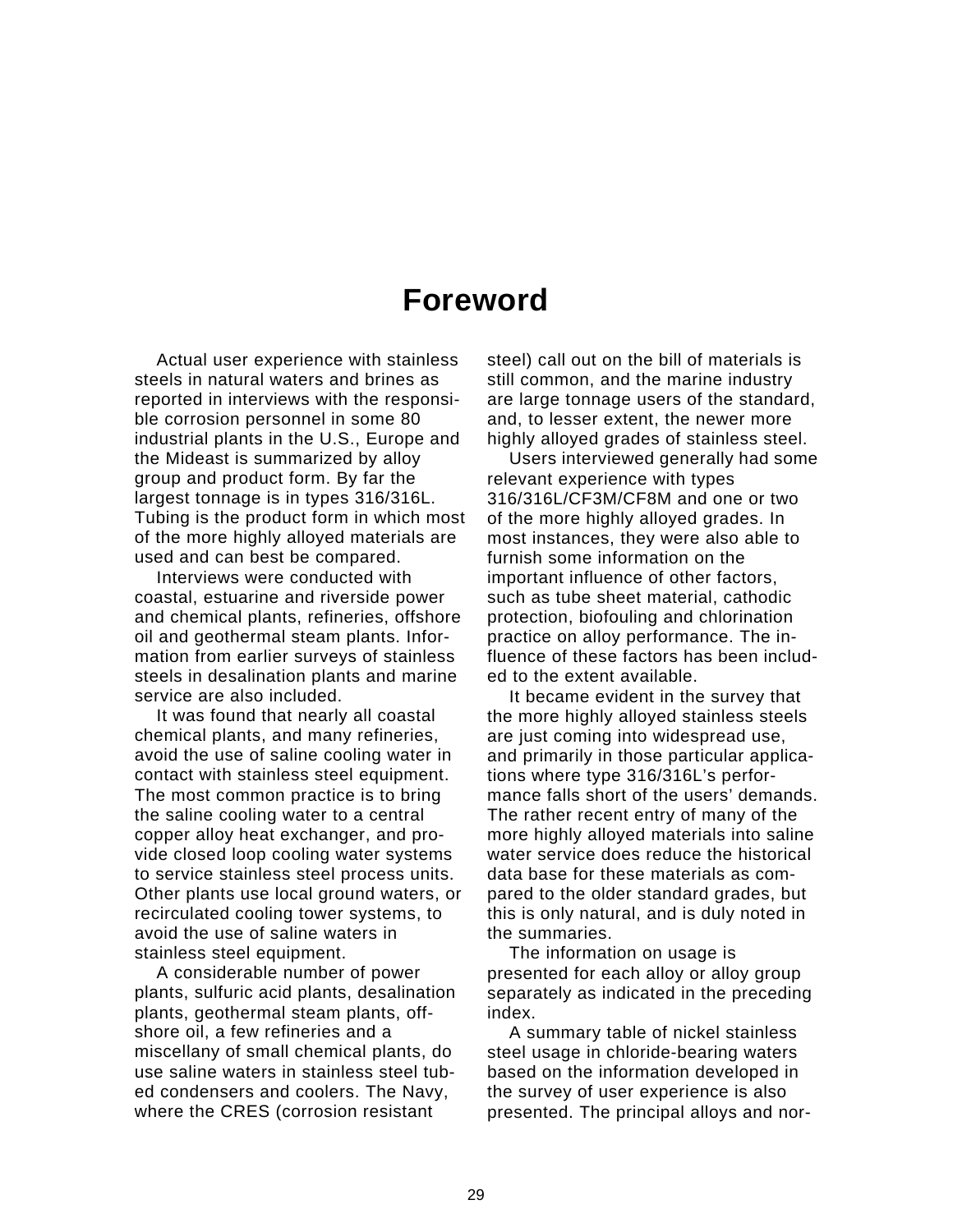mal usage are shown in the "Preferred" column for several chloride-bearing waters. Other alloys, for the most part more highly alloyed materials, for which successful use was reported are shown in the second column under "Used Successfully". Omission of an alloy from this column does not mean the alloy might not be used successfully, just that there were no reports of such usage developed in the survey. The third column reports alloys reported to have suffered substantial under-deposit corrosion or other forms of crevice corrosion in these waters.

### **Summary of Experience - Austenitic Alloys**

Types 303/304/304L/CF3 UNS S30300/S30400/S30403/J92500

Condenser tubing:

1 condenser, type 304, 600-700 ppm chlorides. 22 years OK, < 1% plugged.

Condenser tubing:

8 condensers, type 304, up to 160 ppm chlorides. Up to 19 years, good condition. Tube failures reported when manganese was high and chlorination in use. Sediment and incomplete drainage during standby periods also have led to corrosion failures. One retubing.

Propeller, workboat:

CF3, coastal waters and harbors. Up to 33 years OK with welded repairs to nicked blades and restraightening as required. The steel hull and its cathodic protection system protect the propeller during idle periods. Occasional blade breakage is reported. Replacement tips are cast and welded on.

Propellers, controllable pitch: CF3. Up to 15 years OK.

Bow thrusters: CF3. Up to 20 years OK.

Wire rope:

Type 304. 0.5-2 years submerged or spooled on winches. Sailboat stays, 1-5 years or more. Push pull cables for pleasure craft.

Pump impellers:

CF3. > 20 years with internal galvanic protection.

Cast and wrought deck fittings, stanchions, and other deck hardware: Types 304/304L/CF3. > 10 years.

Deck and coastal plant handrails: Type 304. > 10 years.

Instrument cabinets and control panels, weather deck:

Types  $304/304L. > 10$  years with some staining and crevice corrosion. Types  $316/316L. > 10$  years with less staining and crevice corrosion.

Fasteners:

Type 303,  $< 6$  months. Type 304, good service in steel or aluminum. It is reported to be more difficult to galvanically protect 304 fasteners galvanically than 316.

#### **Guidelines**

While types 303/304/304L/CF3 are not generally thought of as marine materials, the cast CF3 alloy has earned its place as the standard propeller material for workboats, controllable pitch propellers, and bow thrusters. Type 304 wire rope is the standard material used for marine wire rope, despite its rather short service life, because it has a higher strength-toweight ratio than can be achieved with more highly alloyed materials. Left wet and spooled on winches, 304 wire rope will be destroyed by crevice corrosion in less than 6 months.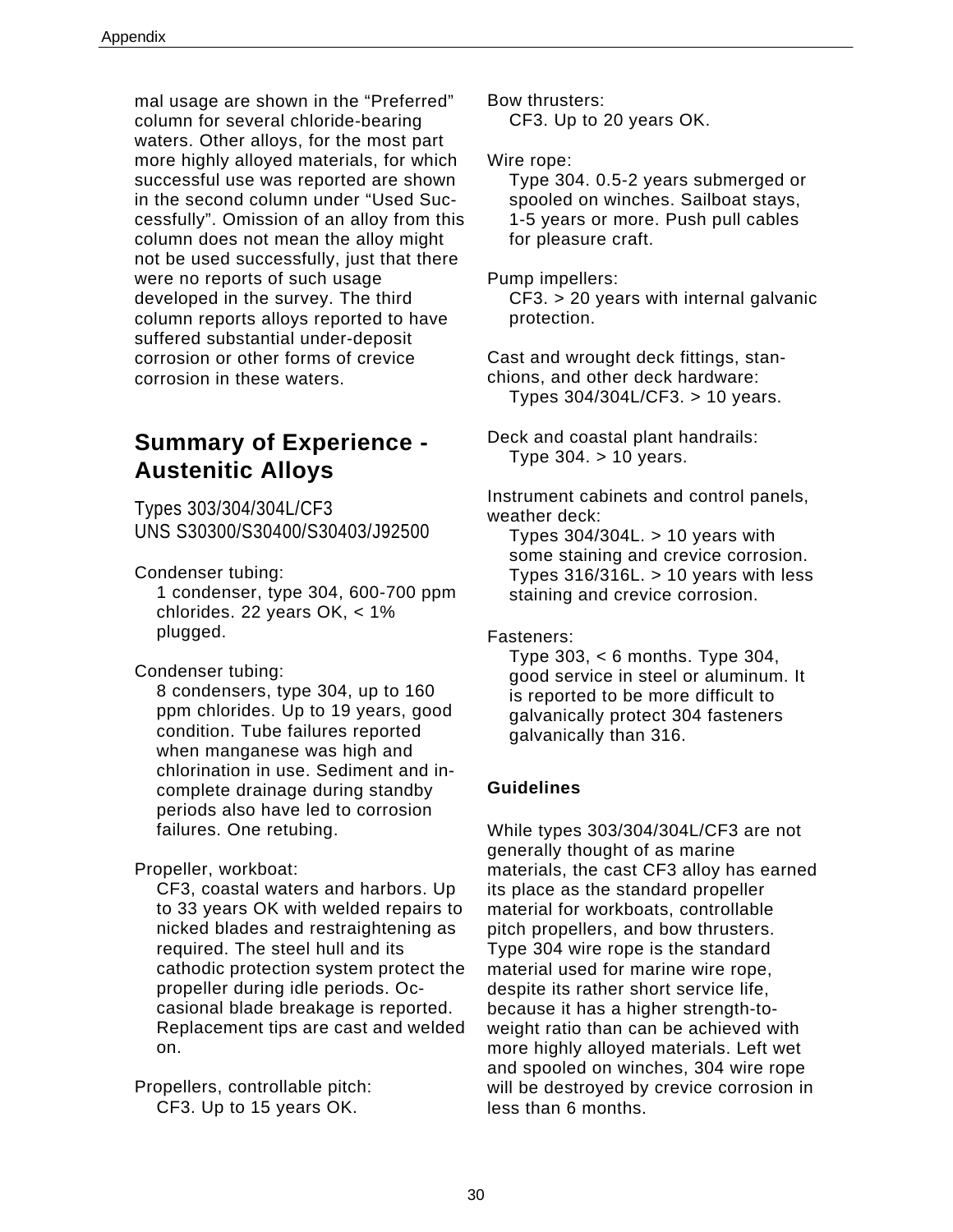Fasteners of type 304 give reasonably good service when used to fasten steel or aluminum. Type 303, the free machining modification, has its own built-in crevices from the stringers that contribute to its improved machinability. Type 303 fasteners fail by severe crevice corrosion in 6 months or less, even with steel or aluminum in the assembly.

#### Types 316/316L/CF8M/CF3M UNS S316OO/S31603/J92900/J92800

#### Condenser tubing:

20 condensers, type 316, 0.5-0.8  $\times$ strength sea water. 17 retubed after premature and sudden failures. 3 still in operation after 20 years, opened and cleaned weekly; flushed, drained and blown dry for standby.

#### Heat exchangers and cooling coils: Sea water. About 5 years. Saline water left standing in idle units has resulted in several disastrous failures in only a few weeks.

#### Condenser tubing:

4 condensers, type 316, 2000-3000 ppm chlorides. Up to 10 years OK. These condensers use continuous rubber ball cleaning. No evidence of corrosion.

#### Vertical condensers:

Type 316, down to 14 ppm chlorides. SCC occurs beneath the top tube sheet unless the noncondensables are completely vented through the top tube sheet. (Cooling water is on the shell side.)

#### Tube sheets:

Type 316, 0.5-0.8  $\times$  strength sea water. Up to 20 years with organic coatings and/or cathodic protection to arrest under-deposit and undergasket crevice corrosion.

#### Waterbox:

Type 316L welded, 0.5-0.8  $\times$ 

strength sea water. Up to 16 years OK with strict quality control of welding. Massive undermining type corrosion reported at weld defects.

#### Piping:

Type 316L welded, 0.5-0.8  $\times$ strength sea water. Up to 18 years OK as large diameter power plant condenser inlet piping. 15 years OK as 1½ - 6 in. diameter distribution piping, sloped so as to drain free on shut down, and properly welded. Numerous failures reported when horizontal runs are not sloped so as to drain completely. Pinhole corrosion in root bead defects also reported. Type 316L welded, desalination brines. Severe corrosion at defects in root bead in hot brine. Deep pitting in horizontal runs.

Type 316L welded, reverse osmosis deaerated brines. Satisfactory service reported.

Type 316L welded, reverse osmosis sea water. Multiple failures reported.

Instrument tubing:

Type 316/316L, marine atmosphere. Indefinite service in coastal plants, on weather deck of ships, and offshore platforms. Occasional problems reported when protective encasement retains sea water in contact with the outside.

Cooling water system strainers: Type 316/316L, brackish and sea water. No significant corrosion reported.

Submarine masts, electrical connectors and hull-mounted equipment:

Type 316/316L/CF3M, sea water. Good service reported. The steel hull and its cathodic protection system afford considerable protection to most stainless steel components.

Oceanographic instrument housings: Type 316L, sea water. Indefinite service reported.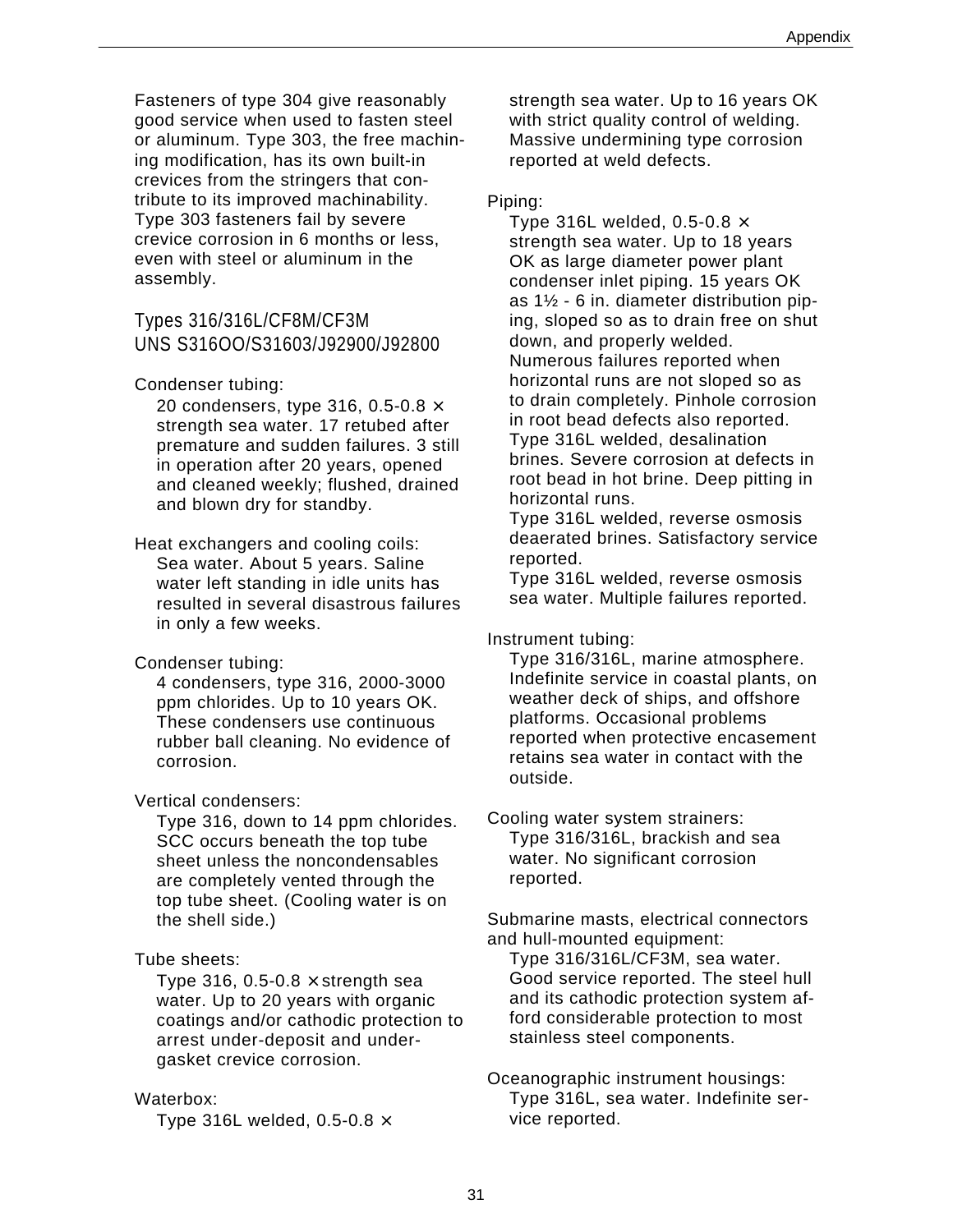#### Fasteners:

Type 316, marine service. Standard construction. Good service above and below waterline with steel and aluminum. Subject to substantial crevice corrosion below waterline in wood and nonmetallic hulls. SCC reported as valve body bolting in Gulf Coast plant during hot summer months.

#### Pump shafting:

Type 316, saline waters. Standard construction. Good service to more than 30 years in vertical turbine intake pumps with Ni-Resist case. Good service in centrifugal pumps fitted with steel inlet or outlet waster spools. Subject to significant crevice corrosion in all stainless steel pumps during out of service periods in the absence of galvanic protection.

#### Pump impellers:

CF3M/CF8M, saline waters. Standard construction. Good service over past 30 years when galvanically protected by case.

#### Valve stems and trim:

Type 316, saline waters. Widely used. No service data developed in survey.

#### Instrument components:

Types 316/316L/CF8M, sea water. Standard construction for a large variety of shipboard and oceanographic instruments handling, or immersed in, sea water. Generally satisfactory service, although crevice corrosion is sometimes a problem in initial usage until adjustments are made to prevent or compensate for it.

#### Desalination flash chamber linings: Type 316L welded, desalination brines. Up to 20 years at temperatures up to 190°F as partial and complete chamber wall lining. Pin hole pitting in linings and welds has occurred in the floors of several type 316L lined chambers where sea

water or brine was left standing during shutdown periods. No evidence of SCC reported.

#### **Guidelines**

Types 316/316L/CF3M/CF8M are the workhorse alloys for marine and marinerelated services. Ready availability world wide and general familiarity lead to their usage in all waters where types 304/304L/CF3 have experienced substantial corrosion and in new applications where the Mo-free grades are expected to perform poorly. Experience has shown that cleanliness and weld quality are far more critical to successful performance than chloride ion concentration. Horizontal runs of piping, tubing and desalination flash chamber floors are prone to corrosion, and costly failures, unless water is completely drained during shutdown or standby periods. In many applications galvanic protection from aluminum, steel or Ni-Resist in the same assembly is responsible for the excellent long term performance. In other applications, some degree of crevice attack is tolerated as long as the resulting maintenance is within limits the user considers acceptable. Type 316 is not suitable for vertically tubed chemical industry condensers unless noncondensables are completely vented through the top tube sheet.

#### 17-4 PH UNS S17400

17-4 PH H1100 pleasure craft and workboat propeller shafting, pump shafting, valve stems, hydrofoil struts, special fasteners, pins, swivels, oceanographic instruments and subsurface oilfield equipment components are some of the applications where the marine industry utilizes the higher strength available in the precipitationhardening grades. Only boat shafting has been followed closely. Overall experience approaches 20 years.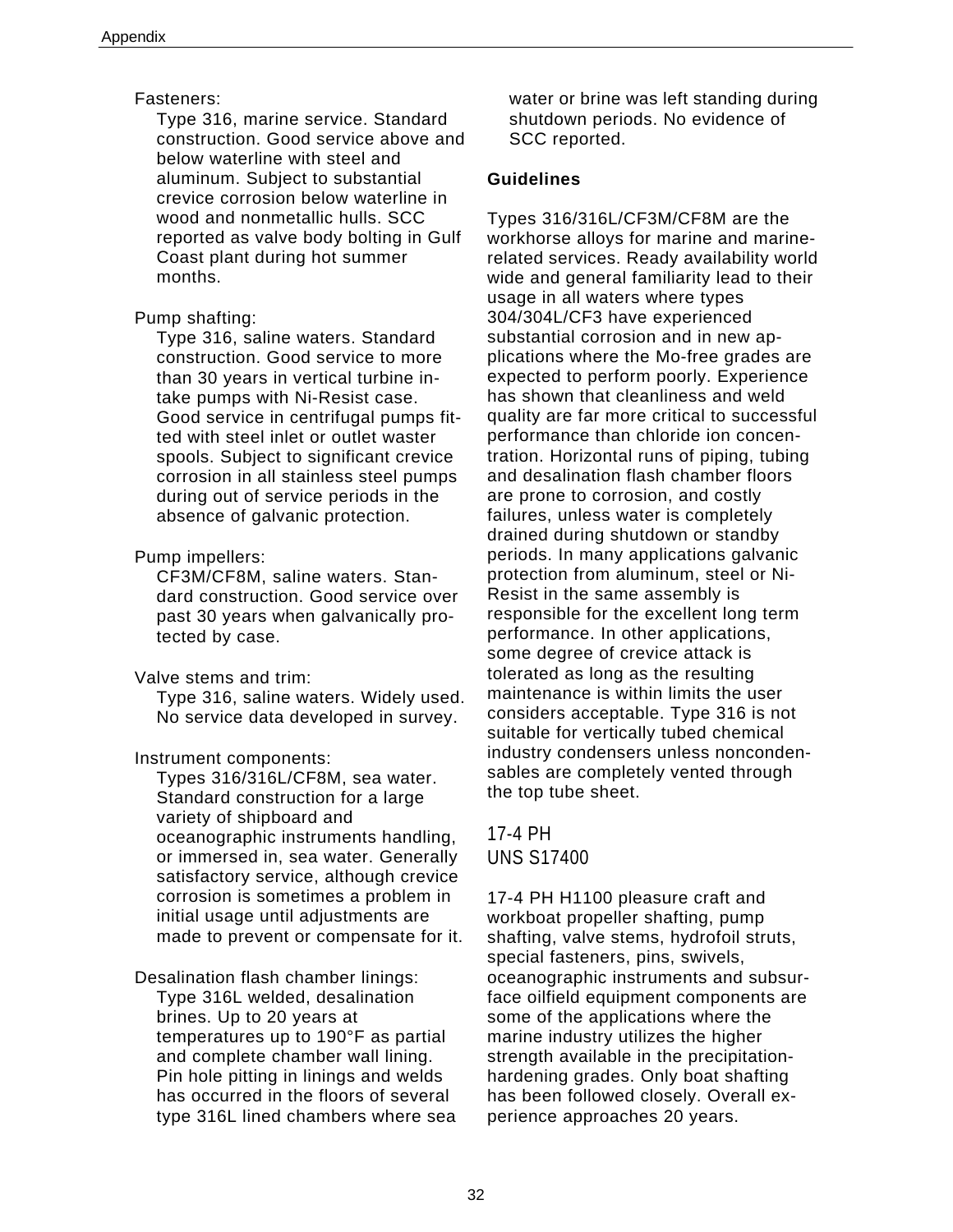#### **Guidelines**

The precipitation-hardening grades in both the cast and wrought form are widely used in marine equipment wherever their higher strength is required in a component. These grades suffer crevice attack to about the same degree as type 304 and require cathodic protection. Zinc collars provide the necessary protection for boat shafting especially on fiberglass hulls and aluminum hulls. Less noble materials such as aluminum, carbon steel and Ni-Resist provide protection to the PH stainless steel component in many of the assemblies where strength requires the PH grade. The slightly overaged condition, H1100 or H1150 is preferred for better resistance to SCC.

Carpenter 20Cb3/CN7M UNS N08020/J95150

Condenser tubing:

Carpenter 20Cb3, desalination brines, test unit, 110-200°F. OK 3 years. At 250°F, incipient pitting 3 years.

Sulfuric acid cooler tubing:

Carpenter 20Cb3, sea water, 1 unit, 130°F: 5 years to replacement.

Vertical condenser:

Carpenter 20Cb3, fresh and brackish waters, is the standard replacement for types 304 and 316 which fail by stress corrosion cracking in vertical condenser service. 20 plus years good performance. See Vertical Condenser Tubing Tests (p. 40)

#### Pump shafting:

Carpenter 20 Cb3, sea water. Standard material for navy firefighting pumps past 18 years. Some crevice corrosion under O rings reported. These areas are overlayed with alloy 625, excellent overall performance. Substantial pitting in several all alloy

Mideast desalination pumps after 9 months standby in sea water. Replaced.

Pump case and impeller:

CN7M, sea water. Standard material for navy firefighting pumps past 18 years, excellent resistance to erosion corrosion. Some crevice attack under O rings and on flanges. Pitting reported in several all alloy Mideast desalination pumps after 9 months standby in sea water. Repaired and returned to service.

#### **Guidelines**

While Carpenter 20Cb3 and CN7M are not usually considered for seawater service, under the right conditions these alloys have given outstanding performance, as in the navy pumps. Firefighting pumps are in continuous operation at sea and in harbor. Operation keeps the surfaces clean. Crevice attack will occur in prolonged standby service, as happened in the Mideast, and under O rings and gaskets. Avoid horizontal runs and standby service without cathodic protection.

Nitronic 50 UNS S20910

Nitronic 50 pleasure craft and workboat propeller shafting, sailboat rigging, valve stems, and pump shafting:

Only boat shafting has been followed closely. Cathodic protection is less necessary than for 17-4 PH but is still required for best service. Overall experience is about 12 years for boat shafting and 14 years for other applications.

#### **Guidelines**

Nitronic 50 is useful as pleasure craft and workboat shafting, valve stems and pump shafts. Galvanic protection is desirable for best performance.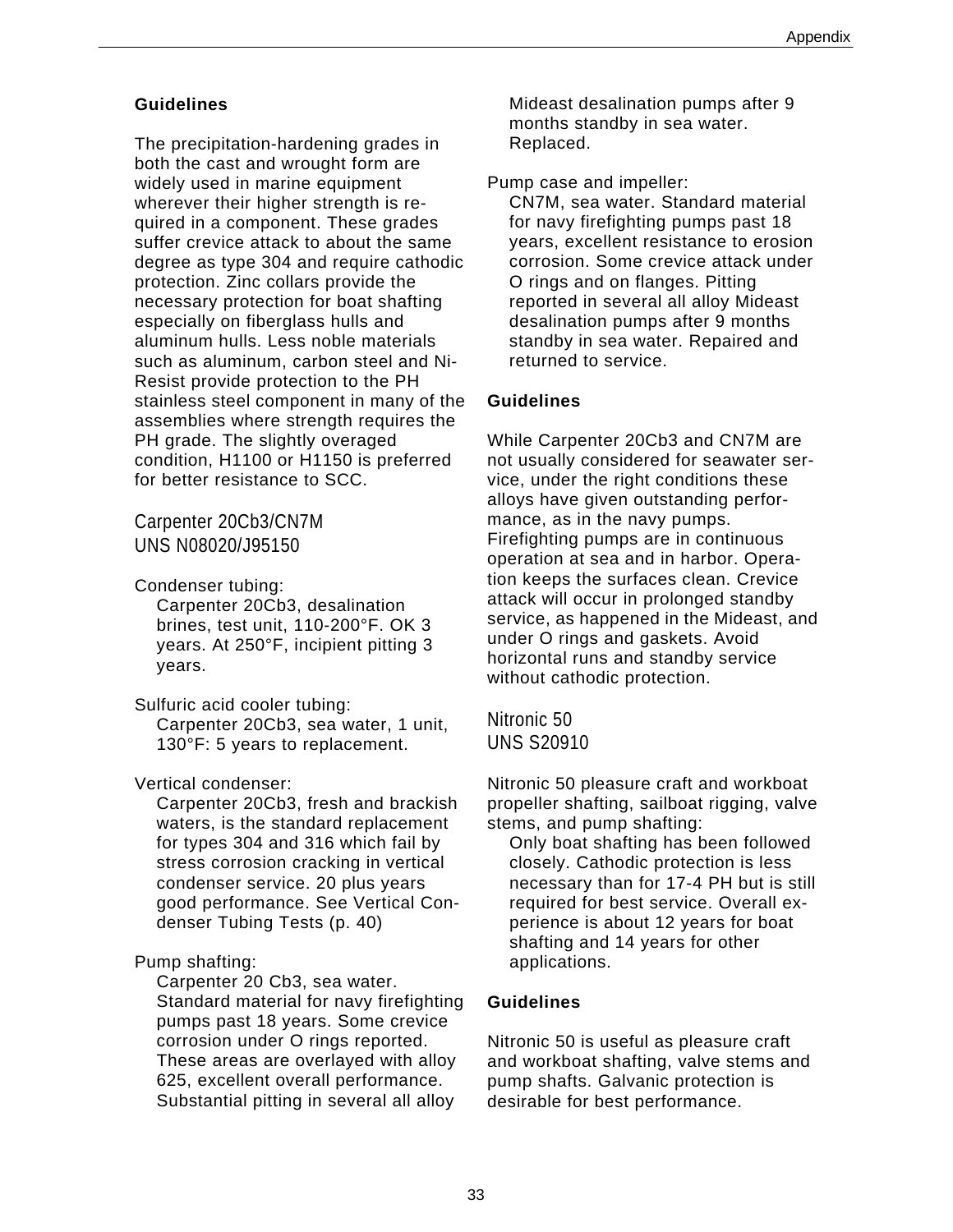Sanicro 28 UNS N08028

Cooler tubing (66,000 ft): Compressors, offshore oil platform, sea water. No other information available.

Ammonia cooler tubing: Installed 1980, sea water. No other information available.

Butadiene condenser tubing: Refinery, sea water. Installed 1981. No other information available.

Piping, product transfer line to tanker: Partially submerged in sea water. Installed in 1981. No other information available.

#### **Guidelines**

Sanicro 28 has been used for both pipe and tubing, but no information on performance was available. Based on sea water tests, galvanic protection would be required to avoid crevice attack.

Types 904L/Ciramet/254SLX/JS700 UNS N08904/N08700

Sulfuric acid cooler tubing:

Ciramet (904L), 12 units, sea water. Up to 10 years. Some corrosion failures reported in tubes where biofouling related plugging had reduced flow: Other failures have occurred during seasons when low flow resulted in boiling in some tubes. Overall performance to date, Satisfactory.

Vertical condenser:

904L, 254SLX, 50-1500 ppm chlorides, test unit, 180°F. Rated Useful. Refer to Vertical Condenser Tubing Tests (p. 40) program for more information.

Isobutane condenser: 904L tube sheet, irrigation waste water, low salinity, 305°F condensing fluid inlet temperature. 0.5 years OK.

Isobutane boiler: 904L tube sheet, geothermal brine, 338°F. 0.5 years OK.

Heat exchanger: JS700 tube sheet, 25% NaCl brine, 140°F shell side, 50% caustic tube side. 4.5 years OK.

Piping:

904L, 1000-4000 ppm chlorides. Crevice corrosion of flange face required weld overlay with alloy 625. 5 years.

#### **Guidelines**

The 4.5% Mo austenitic alloys have demonstrated sufficient resistance to corrosion in sea water to perform reasonably well as tubing. Chlorination to control microfouling appears necessary to minimize under-deposit corrosion. Flange faces and gasketed surfaces are subject to crevice corrosion in brackish as well as sea water. These alloys are good candidates for brine service.

AL6X/A16XN UNS N08366/N08367

Condenser tubing:

30 power plant condensers, coastal waters 0.5 to full strength sea water. Up to 12 years service. No evidence of corrosion in 26 condensers. Some corrosion failures in 4 condensers. Overall failures from corrosion 0.046% for the 12 year period during which condensers have been tubed with this alloy. Internal corrosion occurred in one condenser about 12 ft from the inlet

end. Corrosion was confined to an area of the tubing between two support plates where the high temperature steam dump had impinged on the tubing due to failure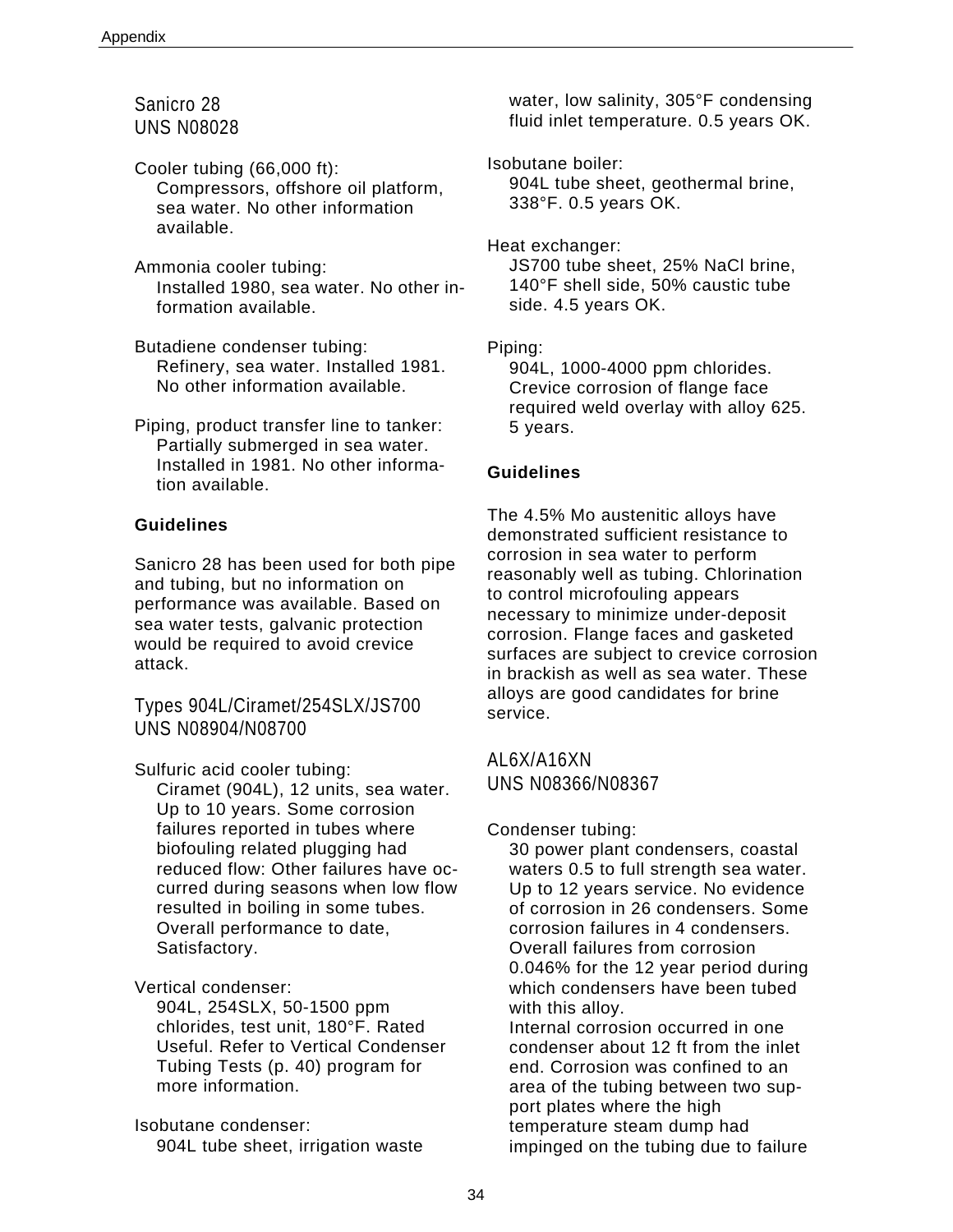of a baffle plate. It was estimated that tubes may have reached wall temperatures as high as 400-700°F boiling the cooling water in this section.

Internal corrosion also has been found in two condensers at one location; tube failure rate, 0.017%/yr. And in two condensers at a second location; tube failure rate, 0.12%/yr. The corrosion at both locations is in the form of multiple shallow pits that progress slowly with time. This attack does not appear to be associated with microfouling or other deposits. As of this date the producer has been unable to determine the reason for the pitting attack in these condensers, but has recently introduced a nitrogen-bearing version of the alloy AL6XN.

Because of the corrosion that has occurred in these units, other condensers with AL6X tubes have been subject to frequent and detailed inspection. No evidence of significant corrosion in the other 26 condensers has been found other than 2-4 tubes that failed in one condenser where superheated steam was allowed to impinge directly on the exterior of these particular tubes due to an improperly installed drain.

Exposure tests, as well as operating experience, indicate AL6X is resistant to crevice corrosion in sea water under metallic and non-metallic crevice formers and to crevice corrosion under micro-and macrobiofouling deposits. Sedriks (5) has pointed out that if sigma and chi formation are accompanied by severe chromium or molybdenum depletion, it is possible that attack might occur. See also Surface Condition, p. 11. Since nitrogen retards sigma and chi formation, its addition would seem to be quite beneficial to the sea water corrosion resistance of this high Mo stainless steel.

Refinery coolers, di-glycol amine: 4 units, 2170 tubes, 180°F process side inlet temperature, sea water. 4.5 years. No evidence of corrosion found in yearly inspections. Monel waterboxes pitted and required cathodic protection.

Cooling coil:

1 unit, sea water. New installation.

Tubesheet:

AL6XN, chemical plant heat exchanger, AL29-4 tubes. New installation. AL6XN, power plant AL6X tubes. New installation.

After condenser: 1 unit, brackish water. Colorado River water, 700-800 ppm chlorides. 5.5 years, OK.

Fan coolers, power plant: 2 sets, brackish water, up to 4000 ppm chlorides. 4 years, no corrosion. 2 sets, new.

Auxiliary coolers, power plant: Four units, fresh water, low chlorides. 1 year, OK.

Condenser tubing: Test unit at 110-200°F, desalination brines. 2 years, OK. At 250°F, 2 years, shallow pitting.

Heat exchangers:

Five units, 25% NaCl salt brines at 70-140°F tube side, 50% caustic shell side, JS 700 tube sheet. 5 years, OK.

#### **Guidelines**

AL6X has been fully resistant to corrosion in 26 of 30 coastal condensers and in refinery streams at temperatures up to 180°F. In the four condensers where surface pitting attack, as distinguished from crevice corrosion, has occurred, tube failure rates ranged from 0.017% to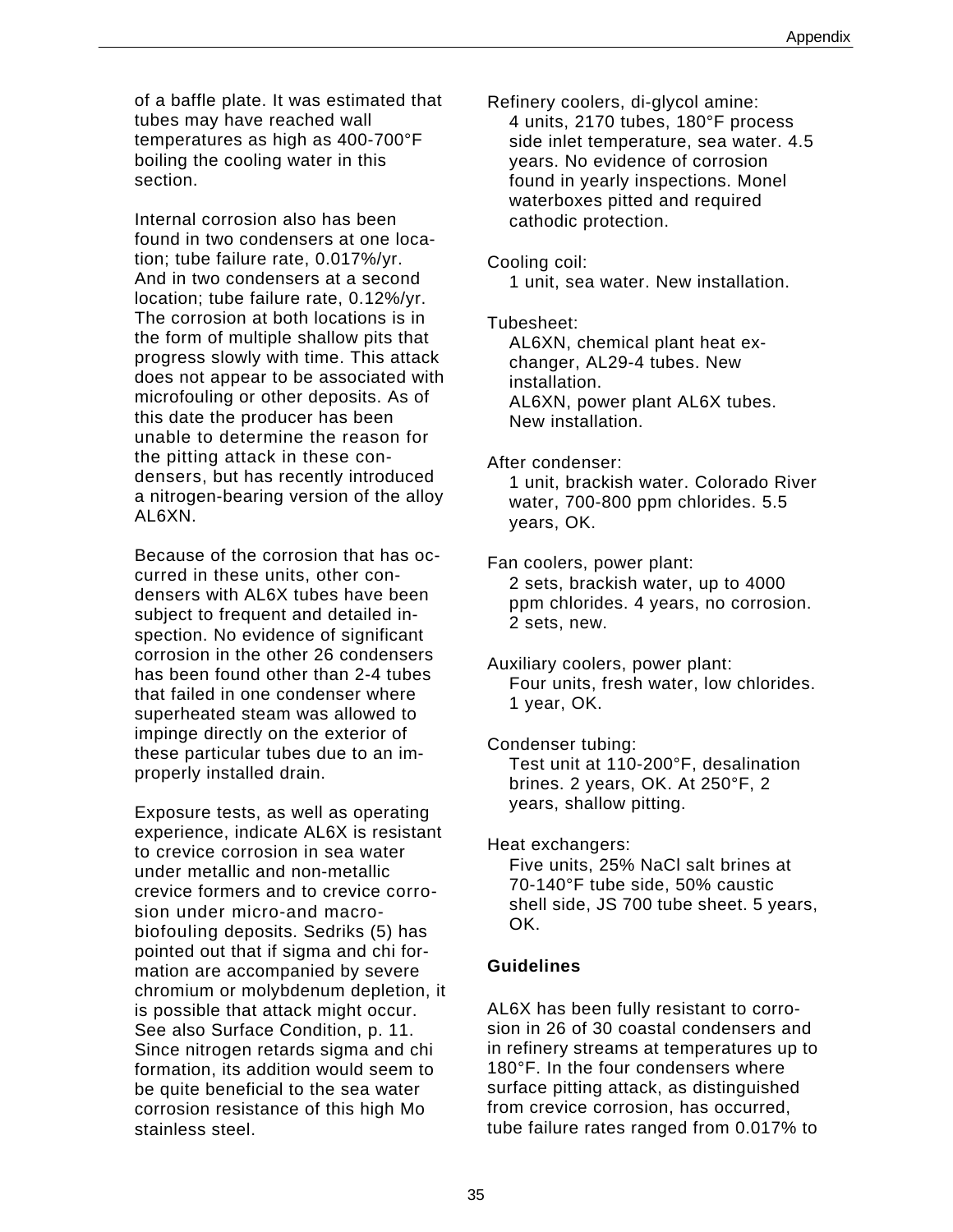0.12%/yr. AL6X has proven resistant to crevice corrosion in sea water. The recent nitrogen addition, AL6XN, is expected to further improve the sea water corrosion performance of this 6% Mo alloy.

#### 254SMO UNS S31254

Condenser tubing:

4 power plant condensers, copper alloy tube sheet. Baltic Sea water. OK after 4 years.

1 power plant condenser, type 321 tube sheet, new installation.

Heat exchangers:

- 6 units, 1 power plant, brackish water.
- 1 unit geothermal
- 3 coastal chemical plants

Heat pumps:

6 units, evaporator panels and pipes, 400 tons.

Tube sheet:

1 power plant, titanium tubes. Inspected for crevice corrosion at tube to tube sheet joint after 4 years. OK.

#### Piping:

5 RO desalination units, brackish ground water (500-2000 ppm chlorides) to sea water, Mideast. 1-2 years, no reports. Several RO plant manufacturers and users are currently replacing type 316 piping with 254SMO on RO plants with sea water feed.

21 offshore oil platforms, North Sea, salt water. Evaporators, fire mains, exhaust gas, storage-ballast and water flood injection, 6000 tons: Up to 5 years; no inspection reports. Usage increasing.

2 CPI cooling water systems

2 Power plant cooling water systems.

Valves and fittings: Cast counterpart developed for

storage ballast system. New installation.

Exchangers and coolers: 4 coastal CPI plants.

Vent condensers:

5 MSF desalination plants, Laboratory examination report on tubing from one vent condenser after 1 year – No evidence of internal or external corrosion. Vent condensers are sea water cooled and have  $CO<sub>2</sub>$ , H<sub>2</sub>S, chlorine and bromine gases on shell side. Copper alloy and type 316 fail from external corrosion.

#### **Guidelines**

Although service life is less than 5 years, there is growing evidence that 254SMO is resistant to crevice corrosion in sea water as condenser tubing and as piping in a variety of sea water services. The older installations have seen about 5 years service with no reports of significant corrosion to date. Condenser installations have been inspected, but reports on piping performance are not yet available. Development of a cast counterpart for valves and pumps and establishment of fabricators of fittings are positioning this alloy for further growth in sea water piping applications.

### **Summary of Experience– Duplex Alloys**

Type 329 – Duplex UNS 32900

Condenser tubing:

NTK R-4 (Type 329), 65 ships, sea water. Up to 14 years service. Some under microfouling corrosion reported prior to installation of on board chlorine generators. Severe crevice corrosion reported in tube to tube sheet joint of one condenser.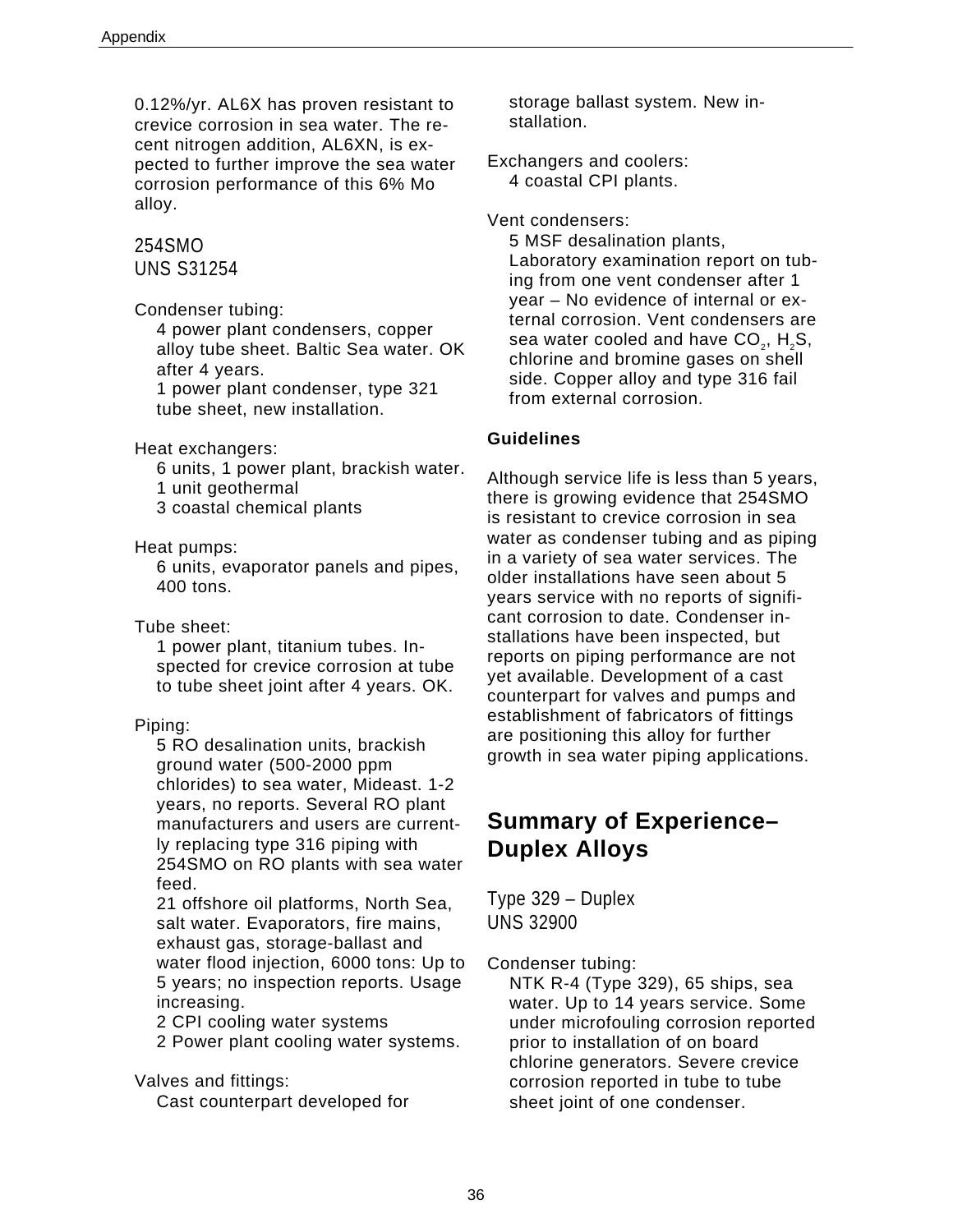Condenser tubing:

Type 329, peripheral tubes 1 unit, 200-2000 ppm chlorides. 22 years to replacement.

Condenser tubing: Type 329, desalination brines, test unit, OK 3 years at 110-200°F; shallow pitting 3 years at 250°F.

Shipboard experience:

IHI tubed the main condensers of 65 tankers and cargo vessels with NTK R-4 (type 329) in the 1971-1980 period. Ship owners reported significant corrosion after the first several years of operation. Laboratory examination revealed that corrosion occurred beneath hard shelled microfouling growths within the tubing. On board chlorine generators were developed and installed. Chlorine was controlled at 0.2-0.3 ppm residual at the condenser exit. Under microfouling corrosion was reduced to limits that were tolerable for the ship owner. Severe crevice corrosion between the NTK R-4 tubes and NTK R-4 tube sheet with extensive retubing has also been reported. With the return to diesel power instead of steam, no ships have been fitted with NTK R-4 tubing by IHI since 1980.

#### **Guidelines**

Type 329 has demonstrated good resistance to brackish waters. Type 329 has suffered under microfouling type crevice attack, which can be controlled by chlorination, and severe tube-to-tube sheet crevice attack in sea water. Type 329 appears to have marginal resistance for sea water in the more critical services, but appears to be a good candidate for brine service.

#### Alloy 3RE60

Cooler, HNO3: 1 unit, 3000 ppm chlorides. Inlet temperature of  $HNO<sub>3</sub>$  gas 100°F. > 7 years OK. Replaced 316 which failed by SCC in 2.5 years.

Cooler, margarine: 1 unit, 3000 ppm chlorides, flow restricted. Outlet water temperature

is near boiling  $(180^{\circ}F +)$ . > 10 years OK.

#### **Guidelines**

Limited experience indicates good resistance to brackish waters.

#### Alloy 2205

Piping, sea floor:

Sweet gas gathering lines, 5 offshore oil platforms, North Sea, 1600 tons. Up to 6 years, some startup corrosion problems. No service failures reported.

Corrosion reported at weld defects and from water left standing for extended periods in line during construction period. External crevice corrosion also reported. Some, possibly all, lines are both coated and cathodically protected. Selection was based on resistance to sweet gas (CO<sub>2</sub>) corrosion.

Piping, sea water to process plant: Installed 1980. No other information available.

Piping, sea water to offshore oil platform: 1 line. Installed 1980. No other information available.

Instrument tubing, sea floor wells: 2 installations, 10,000 ft Installed 1980-81. The instrument tubing is around an inner flexible pipe carrying crude/gas. This whole assembly is protected by a heavy outer protective wrap. No performance information available.

Air cooler tubing, offshore oil platform: 2 installations, 1980-81. No other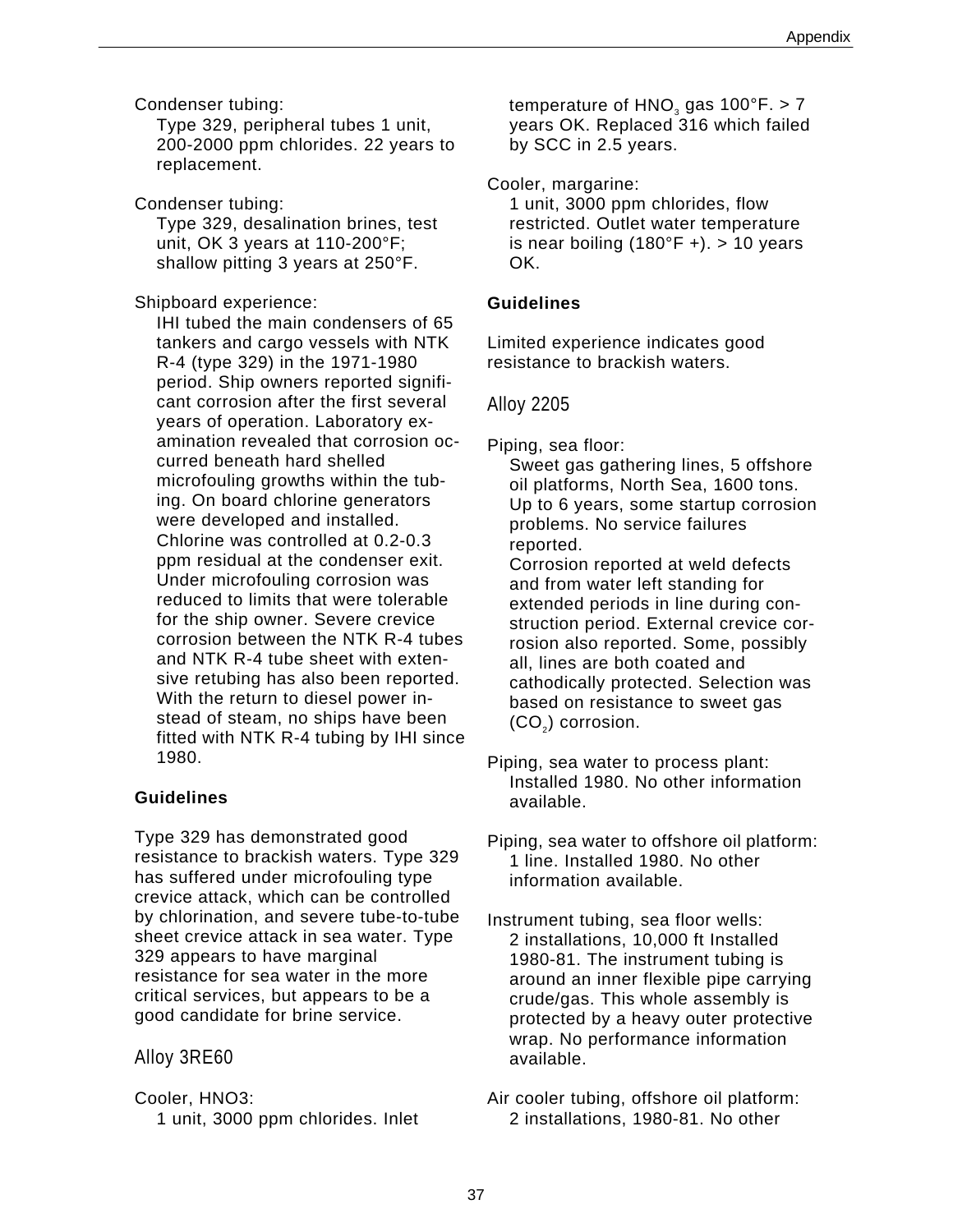information available.

#### **Guidelines**

Experience shows that 2205, like the standard grades of stainless steel, is subject to corrosion when water is left standing for extended periods in the lines. Strict control of weld quality is also required. Coating and cathodic protection are certainly helpful and probably necessary on free runs of instrument piping that are not in contact with the bottom or subject to biofouling. Crevice corrosion seems likely to be a problem at connections and under biofouling.

#### Cast Duplex Stainless Steels

The cast duplex stainless steels used in pumps contain about 25Cr 5-6Ni 2- 3Mo and sometimes Cu and/or N. As cast they contain > 50% ferrite. Heat treatments are designed to achieve a roughly 50% austenite 50% ferrite composition balance. The N addition is particularly helpful in improving corrosion resistance. PWHT after weld repairs is specific for each composition. Producers recommendations should be followed carefully.

| Ferralium:    | 25Cr 5Ni 3Mo + $N$ + Cu |
|---------------|-------------------------|
| Zeron 25:     | 25Cr 6Ni 2Mo + N        |
| Zeron $100$ : | 25Cr 6Ni 3Mo + N        |

Pumps, high pressure, oil field injection: > 54 installations, deaerated sea water. Up to 11 years service OK. A typical injection pump would have 20,000 hp and deliver 9000 gpm at 2800 psi. Typical constructions:

| Case:       | Duplex or CF8M       |
|-------------|----------------------|
| Impellers:  | Duplex or CF8M       |
| Wear rings: | Duplex, Stellite 6   |
| Shaft:      | K Monel, Alloy 625,  |
|             | UHB44                |
| O rings:    | Alloy 625 overlay in |
|             | seal areas when      |
|             | standby periods are  |
|             | anticipated.         |

Few problems have been reported. Time between overhauls currently being extended from 20,000 to 40,000 hours. The cast duplex alloys have an excellent track record in these oil field injection pumps.

Pump impellers, offshore oil, sea water lift:

Duplex is being used as an alternative to CF8M in some lift pumps. The case is Ni-Resist.

Pumps, intake supplying sea water for fire fighting at large Mideast refinery:

Up to 4 years OK with occasional weld repairs.

Ni-Resist replaced CA6NM cases on these fire fighting pumps in 1979 due to severe corrosion and failures of CA6NM. Problems in procurement of quality Ni-Resist castings and weld repair of foundry defects, led to trial of Ferralium and Zeron 25 cases starting in 1982. As of 1985, cast duplex has replaced Ni-Resist for the cases, and is an accepted alternate for the impellers in these, and other sea water intake pumps at this refinery.

#### **Guidelines**

The high strength of the cast duplex alloys, the ability to weld repair efficiently, and good corrosion resistance has given them a leading position in high pressure oil field injection pumps, especially on offshore platforms where topside weight is an increasingly important consideration. The deaerated sea water used for injection is not corrosive to steel at low velocities. Initial use of these duplex alloys in pumps handling raw sea water is promising, but needs confirmation in further operation. Replacement of the Ni-Resist case with a duplex stainless steel deprives the impeller and shaft of the protection needed during idle or standby periods.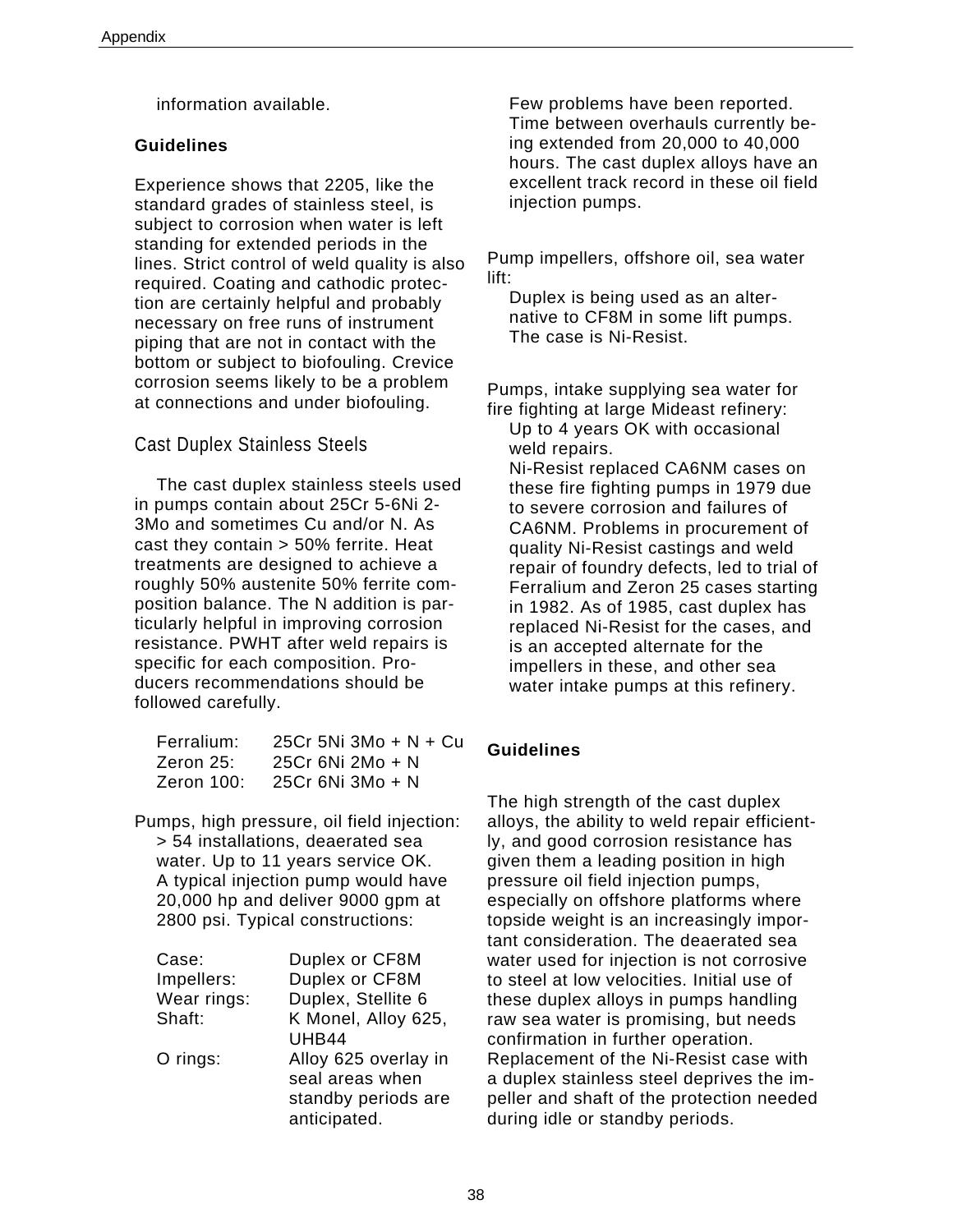### **Summary of Experience – Ferritic Alloys**

Sea-Cure UNS S44660

Condenser tubing:

15 coastal power plants, 5 inland power plants on fresh water, 2 geothermal condensers: Up to 6 years service. No evidence of corrosion, except for 6 tube failures from internal corrosion in 1 of the 13 coastal condensers.

Experience, excellent. Overall failures from corrosion in coastal condensers 0.002% for the 6 year period this alloy has been in use. The corrosion reported on 6 tubes in one plant prompted an extensive evaluation program which resulted in increasing the Cr content from 26 to 27.5% and Mo from 3 to 3.4%. Two instances of hydrogen embrittlement from overprotection of the water box have been reported. Ferritic alloys are subject to hydrogen embrittlement when overprotected.

One coastal plant, which is forbidden to chlorinate, reports such severe internal microfouling that weekly cleanings are required year round, and almost daily in the summer months, to maintain heat transfer. Other plants with a variety of chlorination practices report good or better heat transfer as compared to the materials replaced.

Feedwater heater tubing:

Three low pressure and five high pressure feedwater heaters have been retubed with Sea-Cure starting in 1984.

#### **Guidelines**

Sea-Cure is a proven material for all saline waters and should be a good candidate for brine service. There has been

no corrosion under microfouling in the current 27.5% Cr, 3.4% Mo updated analysis. Overprotection should be guarded against. Sea-Cure is a promising candidate for feed water heater tubing, geothermal and other brine services.

### Monit UNS S44635

Condenser tubing:

Trial tubes in 1 condenser, fresh water, 200 ppm chlorides. Up to 6 years, no evidence of corrosion. Trial tubes in 1 condenser, saline water,  $0.8 \times$  sea water. Up to 7 years no evidence of corrosion.

#### Auxiliary cooler:

Saline water,  $0.3 \times$  full strength sea water. Up to 7 years. Some superficial crevice attack noted under epoxy coating at inlet end. The waterbox and tubesheet were epoxy coated and some of the coating adhered to the inside diameter at the inlet end. Otherwise, no evidence of corrosion. General condition OK.

#### **Guidelines**

Experience is limited. Information indicates Monit is a promising candidate material for saline water service, but may suffer some crevice corrosion beneath deposits.

#### CA6NM UNS J91540

Propellers, ice breakers: Sea water and ice. Up to 15 years. Good service.

The good low temperature impact strength of this composition has resulted in a distinct improvement in blade damage and breakage as compared to CA15 and other cast compositions previously used for icebreaker propellers.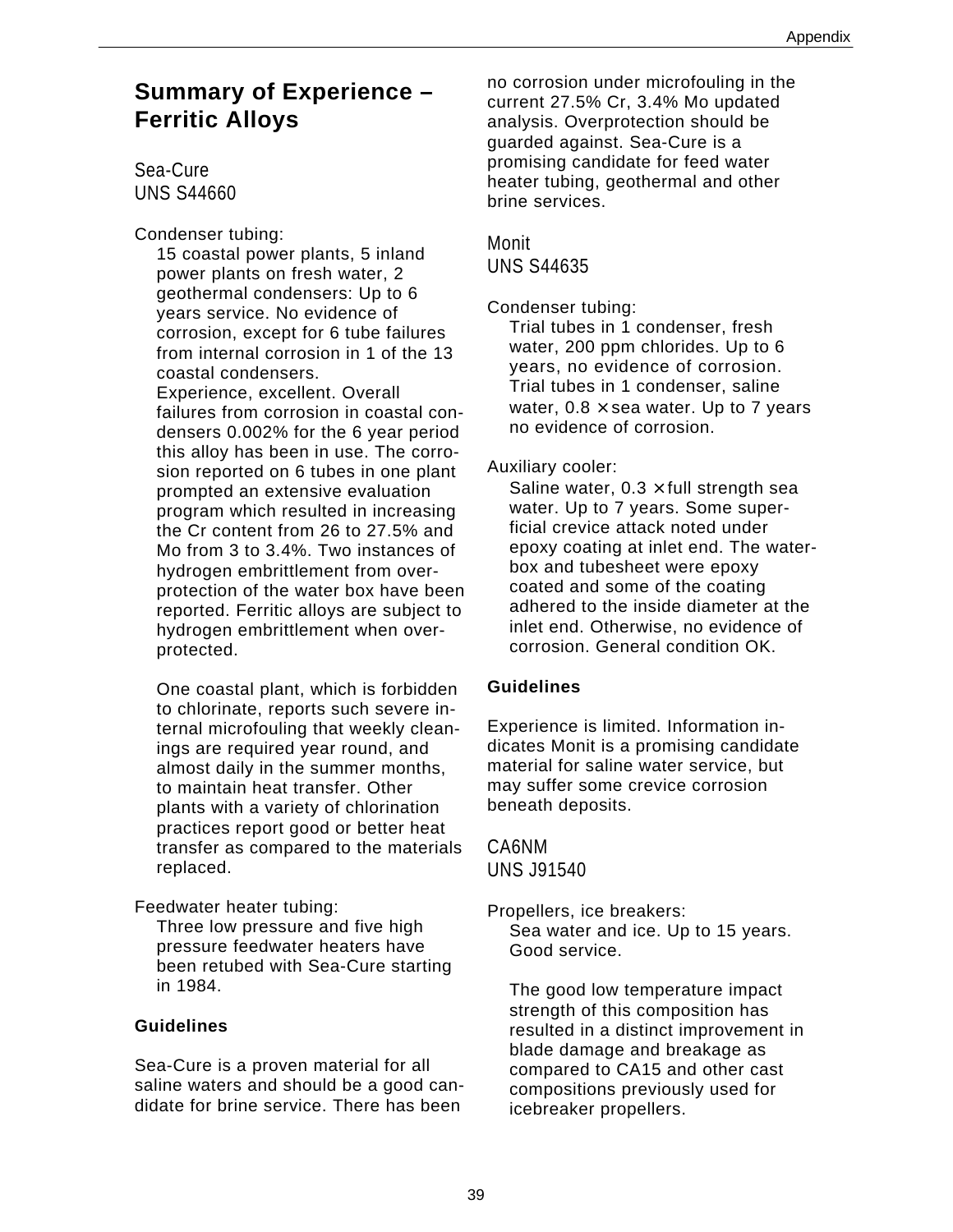Pumps, sea water intake pumps: Severe corrosion and failures. Use discontinued.

Pumps, transfer, deaerated sea water for oil field injection: 9 large pumps. 7 years OK

#### **Guidelines**

The CA6NM alloy has given good service as propellers on ice breakers, despite the poor performance in sea water intake pumps. Propellers receive some degree of cathodic protection from the steel hull. In deaerated sea water service, CA6NM has given excellent service.

### **Summary of Experience – Vertical Condenser Tubing Tests**

The results of a series of tests of alloy tubing in two vertical condensers at DuPont's Chambers Works over the 1966-1983 period were reported at a regional NACE conference on Corrosion Resistant Piping in the spring of 1985. Results from these tests are summarized below.

Shell side:

Delaware River water, 50-1500 ppm chlorides with excursions to 4000 ppm; pH 6.7-7.0. Oxygen, sufficient to support aquatic life (> 4ppm). Chlorinated. Flow controlled so that outlet water temperature was near boiling  $(> 180^\circ)$ .

Tube side:

15 to 50 psi condensing steam Duration:

80 days originally, later extended to 1 year

Evaluation:

Visual examination for corrosion and depth of attack after removal and cleaning.

Conclusions:

The alloys were ranked in three groups based on "severity of service" which referred primarily to the process inlet temperature. The criteria for rejection was whether or not an alloy would corrode.

Severe service (highest inlet temperatures): \*Alloy C-276 \*Titanium (all grades) Normally acceptable service \*Inhibited Admiralty Brass \*Alloy 825 (Identified as new standard tubing material) \*Carpenter 20MO6 Alloy G3 \*Monel Alloy 625 Zirconium Conditional service (Indications of possible weld corrosion) \*Carpenter 20Cb3 AL6X 904L 2RK65 254SLX

\* Alloys in current use at Chambers Works, Five other stainless steel tube alloys were rejected primarily for weld metal corrosion.

#### **Guidelines**

All alloys tested resisted SCC under conditions where type 316 frequently fails by SCC. The criteria used for selecting acceptable materials in each group, "No significant corrosion", is not quantitative, and is subject to somewhat different interpretation by the several different investigators that examined the tubing at different times during the 7 year test period. Restricting the flow to near boiling added to the severity of the test conditions. Nevertheless, useful information can be extracted from these rankings although the rankings do seem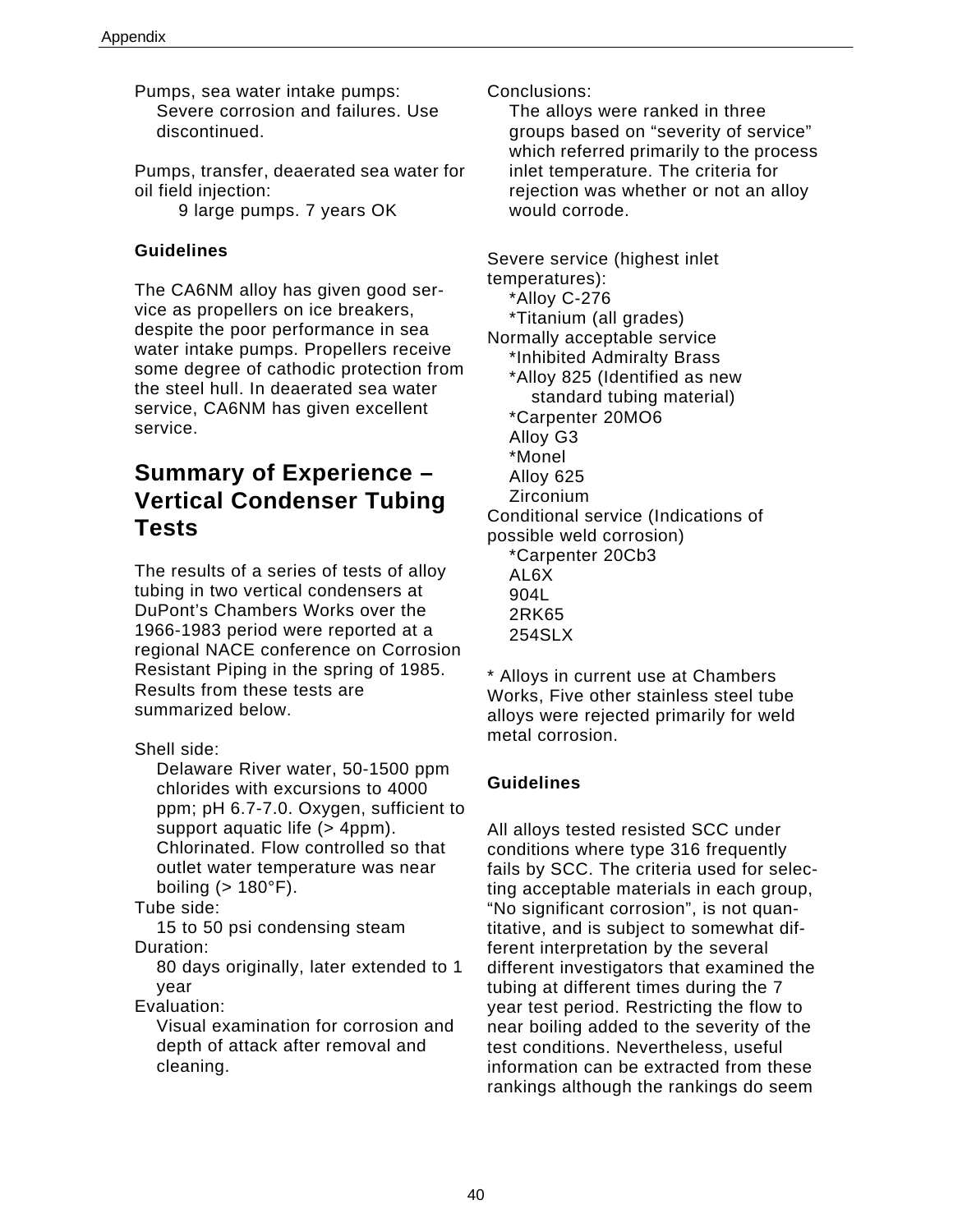ultraconservative. Note that Incoloy 825, although in the second group, is identified as the new standard tubing material for Chambers Works based on

these test results. Carpenter 20Cb3 has been a standard material for vertical tubed condensers at this plant for many years.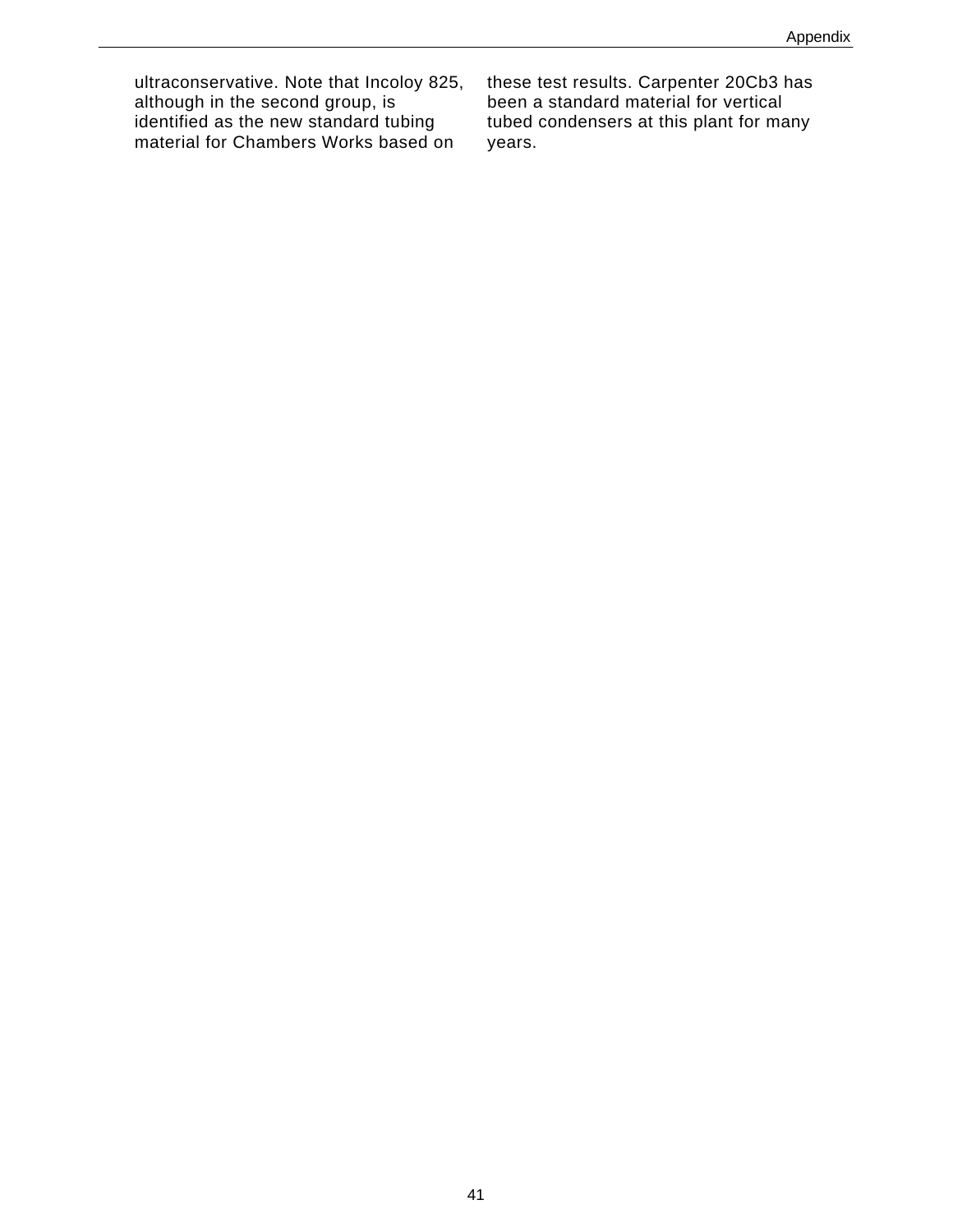#### **Table 19 Summary of Usage of Nickel Stainless Steels in Saline and Natural Waters and Brines**

|                                                          | Preferred                   | <b>Useful</b>                                      | <b>CC Reported</b>                                                           |
|----------------------------------------------------------|-----------------------------|----------------------------------------------------|------------------------------------------------------------------------------|
| Fresh water<br>< 200 ppm CI                              | 304                         | 304L, 316, 316L & HA                               | Rare to none                                                                 |
| <b>Brackish waters</b><br>$<$ 1000 ppm CI                | 304L/316L                   | HA, ferritic                                       | 304/304L                                                                     |
| <b>Brackish waters</b><br>> 1000 ppm CI                  | НA                          | 316/316L, duplex,<br>ferritic                      | 316, 4.5% Mo                                                                 |
| <b>Vertical condensers</b><br>fresh & brackish<br>waters | Carp 20Cb3<br>Incoloy 825   | 304, 316, HA, duplex,<br>ferritic                  | 304/316<br>SCC(1)                                                            |
| Sea water w GP                                           | 316/316L                    | Duplex, CF3, CF8M<br>17-4 PH, Nitronic 50<br>CA6NM | Distance limited<br>See Table 4                                              |
| Sea water w/o GP                                         | 6% Mo + N $(2)$<br>Sea-Cure | 4.5% Mo, CN7M,<br>duplex $(3)$<br>ferritic         | 316/316L<br>4.5% Mo<br>Duplex (3)<br>CN7M<br>17-4 PH<br>Nitronic 50<br>CA6NM |
| Brines, deaerated                                        | 316/316L<br>CF8M            |                                                    |                                                                              |

Footnotes:

CC - Crevice corrosion

SCC - Stress corrosion cracking

HA - More highly alloyed nickel stainless steels.

**Duplex** 

GP - Galvanic, or impressed current, protection

4.5% Mo, 6% Mo + N, ferritic and duplex categories include several proprietary compositions.

(1) Types 304 and 316 fail from stress corrosion cracking underneath the top tube sheet in vertically tubed condensers.

(2). Alloys of this composition are resistant to under deposit and other forms of crevice corrosion in saline waters. Some pitting type failures have occurred in tubing of a N free composition.

(3) Duplex alloys appear more resistant to crevice corrosion than 316/316L, but show some susceptibility to under biofouling, under-deposit crevice attack in saline waters.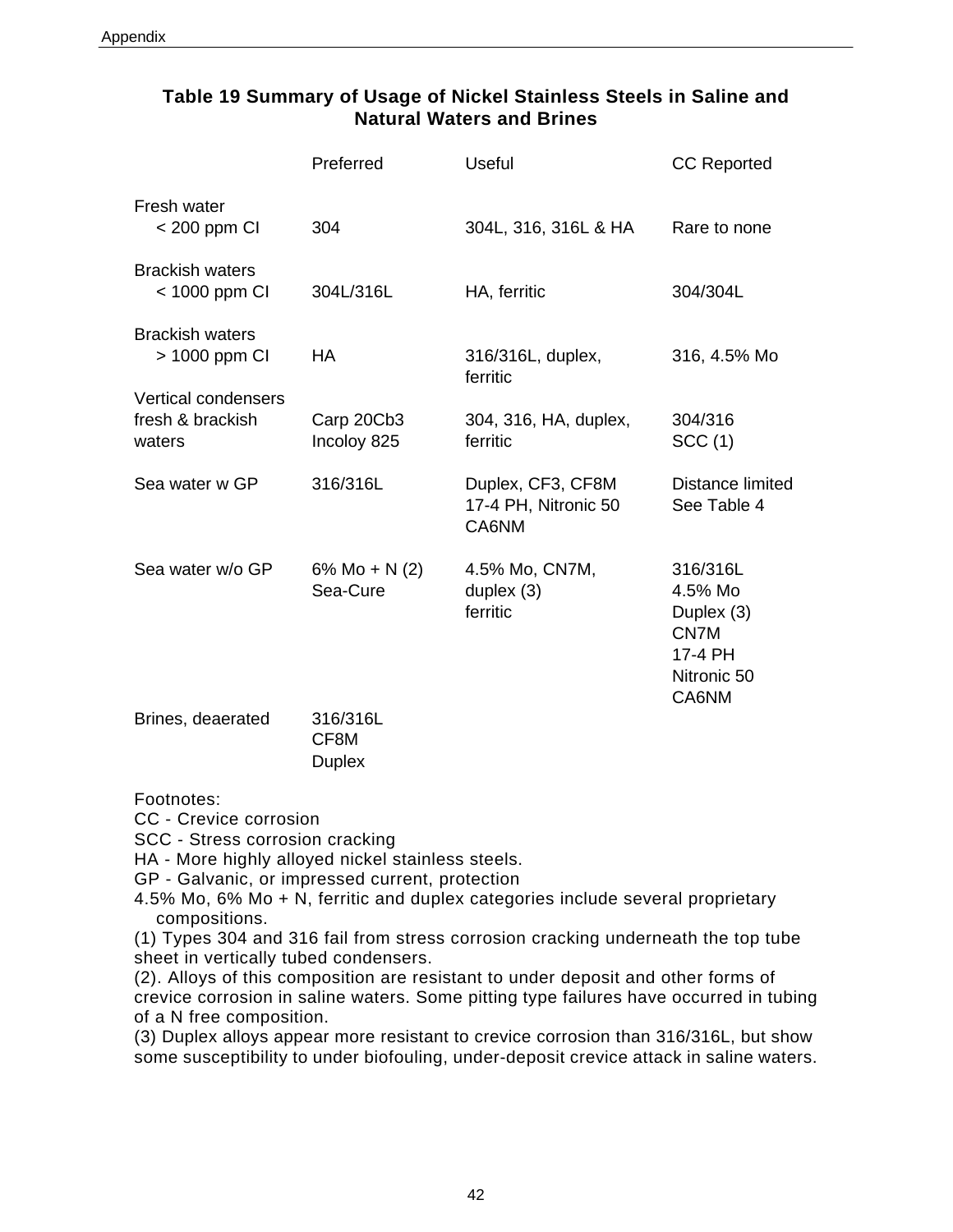|                 | С    | Cr   | Ni   | Mo                    | Cu                           |                             |
|-----------------|------|------|------|-----------------------|------------------------------|-----------------------------|
| <b>Type 303</b> | 0.15 | 18   | 9    |                       |                              | 0.2 P 0.15 S                |
| 304             | 0.08 | 18   | 9    |                       |                              |                             |
| 304L            | 0.03 | 18   | 9    |                       |                              |                             |
| CF <sub>3</sub> | 0.03 | 19   | 10   |                       |                              |                             |
| 316             | 0.08 | 17   | 12   | 2.5                   |                              |                             |
| 316L            | 0.03 | 17   | 12   | 2.5                   |                              |                             |
| CF8M            | 0.08 | 19.5 | 10.5 | 2.5                   |                              |                             |
| CF3M            | 0.03 | 19   | 11   | 2.5                   |                              |                             |
| 17-4 PH*        |      | 16.5 | 4    | $\blacksquare$        | 4                            | $Cb + Ta = 0.3$             |
| Carp            | 0.06 | 20   | 34   | 2.5                   | 3.5                          | $Cb + Ta = 8 \times C$ Min. |
| 20Cb3*          | 0.07 | 20.5 | 29   |                       |                              |                             |
| CN7M            | 0.03 | 21   | 12   | 2.5<br>$\overline{2}$ | 3.5                          |                             |
| Nitronic 50*    | 0.02 | 27   | 31   | 3.5                   | $\blacksquare$<br>1          | 5 Mn 0.15Cb 0.2N            |
| Sanicro 28*     |      | 22   |      |                       |                              |                             |
| Incoloy 825*    | 0.03 |      | 41   | 3.5                   | 1.75                         | 1 Ti 0.08AI                 |
| 904L            | 0.03 | 20   | 25   | 4.5                   | 1.5                          | 0.06N                       |
| JS700*          | 0.03 | 21   | 25   | 4.5                   | $\qquad \qquad \blacksquare$ | 0.04N                       |
| AL6X *          | 0.03 | 20   | 25   | 6                     | $\blacksquare$               |                             |
| 254SMO*         | 0.02 | 20   | 18   | 6                     | 0.7                          | 0.2N                        |
| 329             |      | 25   | 5    | 1.5                   |                              |                             |
| 3RE60*          |      | 19   | 5    | 3                     |                              |                             |
| 2205            |      | 22   | 5    | 3                     |                              |                             |
| Ferralium *     | 0.04 | 26   | 5    | 3                     | 1.7                          | 0.17N                       |
| Zeron 25*       |      | 25   | 6    | 2                     |                              |                             |
| Zeron 100*      |      | 25   | 6    | 3                     |                              |                             |
| Sea-Cure*       | 0.02 | 27   | 3.5  | 3                     |                              |                             |
| Monit*          | 0.03 | 25   | 4    | 4                     |                              |                             |
| CA6NM           | 0.06 | 12   | 4    | 0.7                   |                              |                             |

### **Table 20 Nominal composition of alloys**

| Armco Inc.                   |
|------------------------------|
| Carpenter Technology Corp.   |
| Armco Inc.                   |
| Sandvik Steel Company        |
| Inco Alloys International    |
| Jessop Steel Co.             |
| Allegheny Ludlum Steel Corp. |
| Avesta Jernverks AB          |
| <b>Sanvik Steel Company</b>  |
| Haynes Intl.                 |
| Bonar Langley                |
| Mather & Prat                |
| Mather & Prat                |
| <b>Colt Industries</b>       |
| Uddeholm Co.                 |
|                              |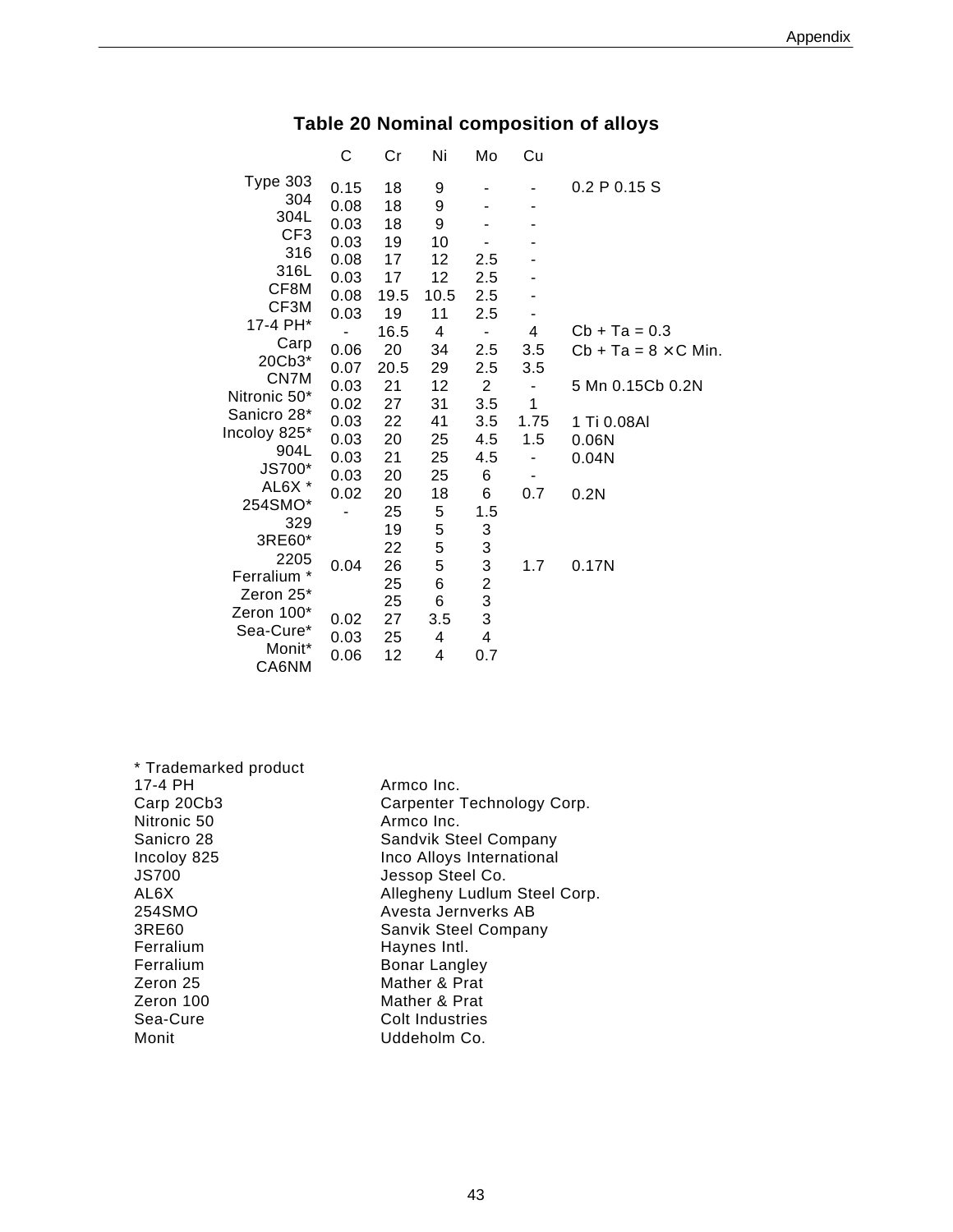### **References**

1. Uhlig, H. H., "Corrosion Handbook", John Wiley and Sons, Inc. New York, NY, 1948.

2. Reinhart, F. M. and Jenkins, J. F. "Corrosion of Materials in Surface Sea Water after 12 and 18 Months of Exposure", Tech. Note N-1213 NCEL, Jan. 1972. Also "Corrosion of Materials in Hydrospace. Part I - Irons, Steels, Cast Irons and Steel Products", Tech. Note N-900 NCEL, July 1967.

3. Beavers, J. A., Koch, G. H. and Berry, W. E., "Corrosion of Metals in Marine Environments", MCIC Report 86-50, Battelle Columbus Division, Columbus, Ohio, July 1986.

4. LaQue, F. L., "Marine Corrosion", John Wiley & Sons, New York, NY, 1975.

5. Sedriks, A. J., "Corrosion Resistance of Austenitic Fe-Cr-Ni-Mo Alloys in Marine Environments", International Metals Review, Vol. 27 (6)1982.

6. Tuthill, A. H. and Schillmoller, C. M. "Guidelines for Selection of Marine Materials", Marine Technology Society Proceedings, June 14-17,1965, Washington, D. C.

7. Kain, R. M., NACE Corrosion '80, Paper No. 74,1980.

8. Lee, T. S. and Tuthill, A. H. "Guidelines for the Use of Carbon Steel to Mitigate Crevice Corrosion of Stainless Steels in Sea Water", NACE Corrosion '82, Paper No. 63,1982.

9. Gehring, G. A., Jr., Kuester, C. K., and Maurer, J. R., "Effective Tube Length – A Consideration in the Galvanic Corrosion of Marine Heat Exchanger Materials", NACE Corrosion '80, Paper No. 32,1980.

10. Gehring, G. A., Jr. and Kyle, R. T., "Galvanic Corrosion in Steam Condensers Tubed with Either Stainless Steel or Titanium", NACE Corrosion '82, Paper No. 60,1982.

11. Hack, H. P., "Crevice Corrosion of 45 Molybdenum Containing Stainless Steels in Sea Water" DTNSRDC/SME-81/87 Dec. 1981.

12. Oldfield, J. W. and Sutton, W. H., Brit. Corrosion J. Vol. 13 (2).

13. Oldfield, J. W. and Sutton, W. H., Brit. Corrosion J. Vol. 15 (1).

14. Oldfield, J. W. , Lee, T. S. and Kain, R. M. Institute of Metals Stainless Steel '84 Conference, Gottenberg, Germany, p205.

15. Kain, R. M., Tuthill, A. H. and Hoxie, E. C. "The Resistance of Types 304 and 316 Stainless Steels to Crevice Corrosion in Natural Waters", J. Materials for Energy Systems, Vol. 5 (4) March 1984.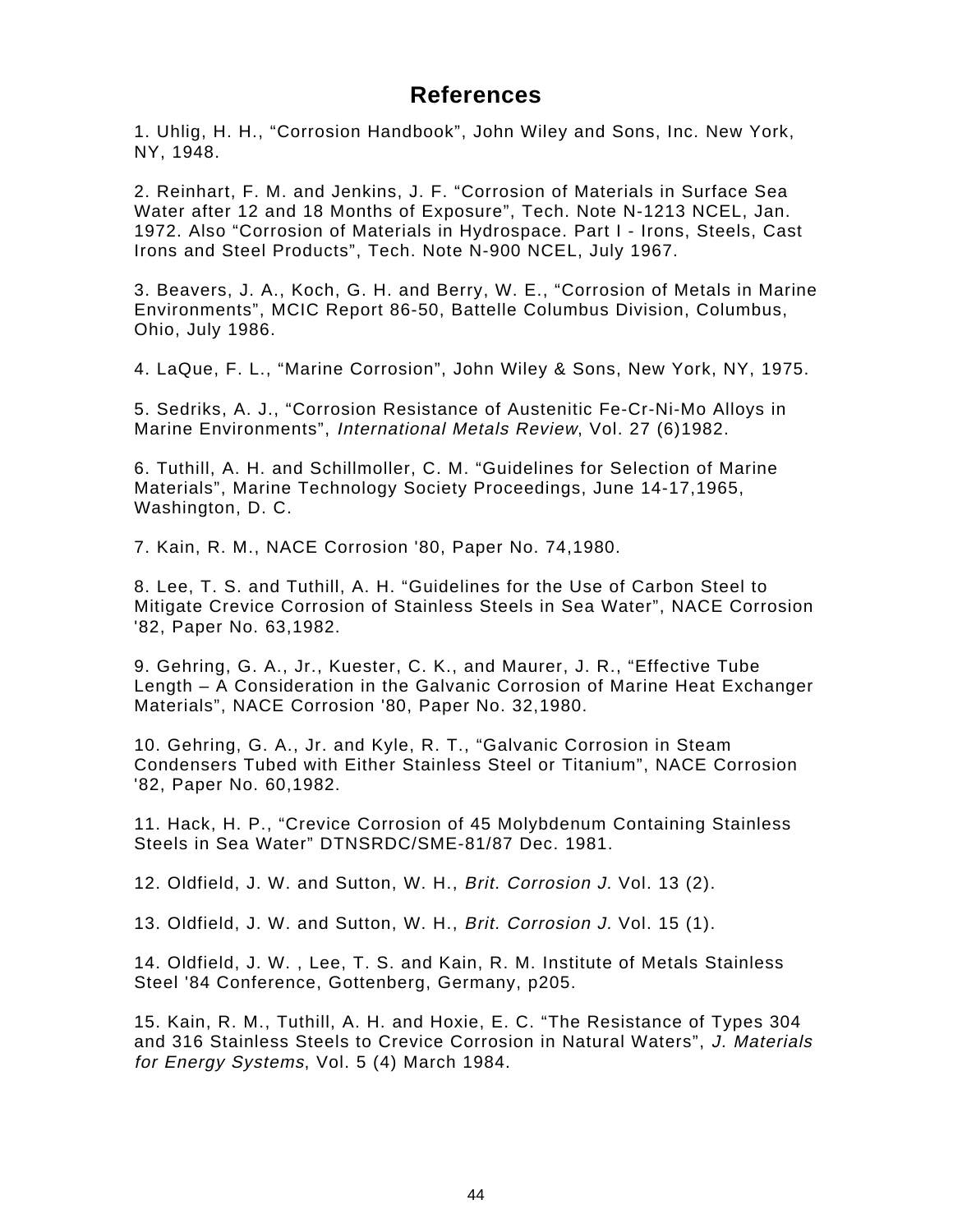16. Kain, R. M., "Crevice Corrosion of Stainless Steels in Sea Water and Related Environments" NACE Corrosion '81, Paper No. 200,1981.

17. Flint, G. N., "Resistance of Stainless Steels to Corrosion in Naturally Occurring Waters", Inco Pub.

18. Oldfield, J. W. and Todd, B., "The Use of Stainless Steels and Related Alloys in Reverse Osmosis Desalination Plants", Desalination 55, 1985, pp. 261-280.

19. Ashbaugh, W. G., Corrosion Failures Section of ASM Metals Handbook Vol. 11, "Failure Analysis and Prevention" 1986, p.177.

20. Pope, D. H., Duquette, D. J., Johannes, A. H. and Wayner, P. C. "Microbiologically Influenced Corrosion of Industrial Alloys", Materials Performance, Vol. 23 (4)1984, p.14.

21. Sedriks, A. J. and Money, K. L., "'Corrosion Fatigue Properties of Nickel Containing Materials in Sea Water", Inco Pub. A1258 1977.

22. Faulring, G. M., "Composition and Structure of Rust Layers and Corrosion Rate of Chromium Steels Exposed to a Marine Atmosphere", J. Metals, Vol. 7 (4) 1972, p. 542.

23. Baker, E. A. and Lee, T. S., "Long Term Atmospheric Behavior of Various Grades of Stainless Steels", ASTM Symposium on Degradation of Materials in the Atmosphere, May 12-16,1986.

24. Money, K. L. and Kirk, W. W., "Stress Corrosion Cracking Behavior of Wrought Fe-Cr-Ni Alloys in Marine Atmosphere" Materials Performance, Vol. 17 (7)1978, p. 28.